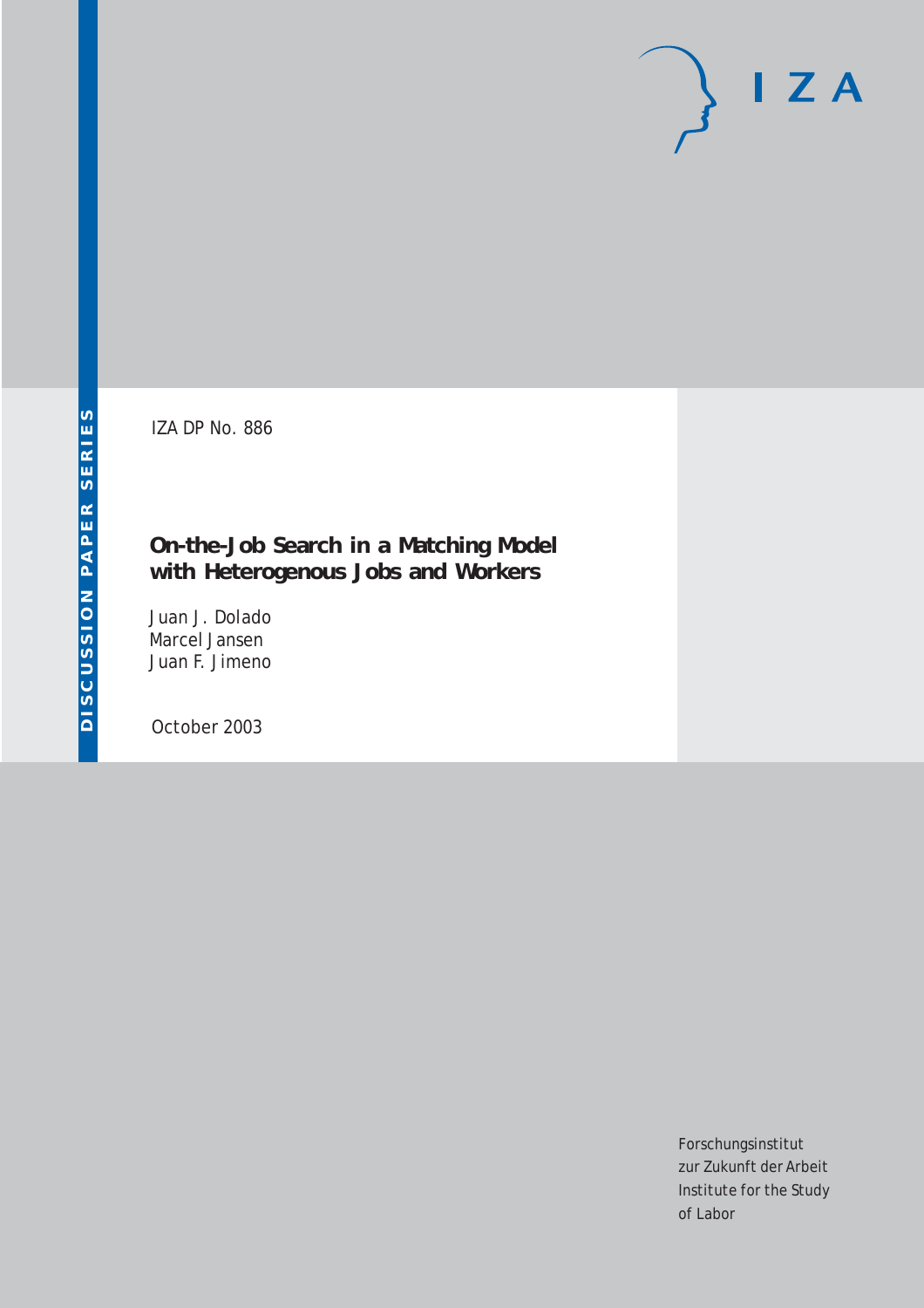# **On-the-Job Search in a Matching Model with Heterogenous Jobs and Workers**

## **Juan J. Dolado**

*University Carlos III of Madrid, CEPR and IZA Bonn* 

### **Marcel Jansen**

*University Carlos III of Madrid* 

### **Juan F. Jimeno**

*University of Alcalá, FEDEA CEPR and IZA Bonn* 

Discussion Paper No. 886 October 2003

IZA

P.O. Box 7240 D-53072 Bonn Germany

Tel.: +49-228-3894-0 Fax: +49-228-3894-210 Email: [iza@iza.org](mailto:iza@iza.org)

This Discussion Paper is issued within the framework of IZA's research area *Mobility and Flexibility of Labor.* Any opinions expressed here are those of the author(s) and not those of the institute. Research disseminated by IZA may include views on policy, but the institute itself takes no institutional policy positions.

The Institute for the Study of Labor (IZA) in Bonn is a local and virtual international research center and a place of communication between science, politics and business. IZA is an independent, nonprofit limited liability company (Gesellschaft mit beschränkter Haftung) supported by Deutsche Post World Net. The center is associated with the University of Bonn and offers a stimulating research environment through its research networks, research support, and visitors and doctoral programs. IZA engages in (i) original and internationally competitive research in all fields of labor economics, (ii) development of policy concepts, and (iii) dissemination of research results and concepts to the interested public. The current research program deals with (1) mobility and flexibility of labor, (2) internationalization of labor markets, (3) welfare state and labor market, (4) labor markets in transition countries, (5) the future of labor, (6) evaluation of labor market policies and projects and (7) general labor economics.

IZA Discussion Papers often represent preliminary work and are circulated to encourage discussion. Citation of such a paper should account for its provisional character. A revised version may be available on the IZA website ([www.iza.org](http://www.iza.org/)) or directly from the author.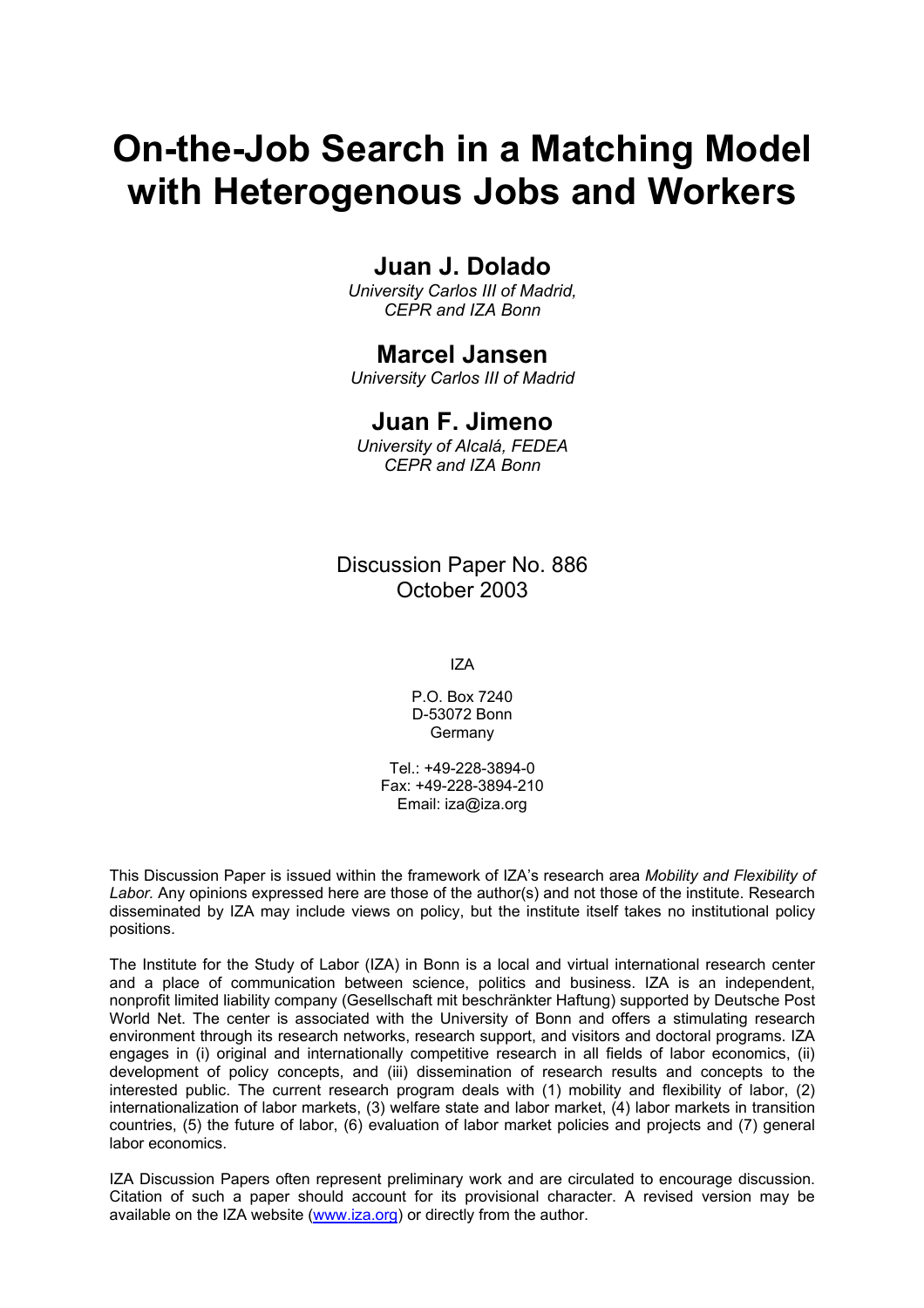IZA Discussion Paper No. 886 October 2003

## **ABSTRACT**

## **On-the-Job Search in a Matching Model with Heterogenous Jobs and Workers**[∗](#page-2-0)

This paper considers a matching model with heterogenous jobs (unskilled and skilled) and workers (low and high-educated) which allows for on-the-job search by mismatched workers. The latter are high-educated workers who transitorily accept unskilled jobs and continue to search for skilled jobs. Our findings show that on-the-job search introduces an additional source of between and within-group wage inequality. Furthermore, the higher quit rate of mismatched workers exerts a negative externality on unskilled jobs and weakens the labour market position of low-educated workers. This last feature changes the effects of skill-biased technological change and it alters the response of the labour market to shifts in the skill distribution.

JEL Classification: J63, J64

Keywords: job search, skills, unemployment, wage inequality

Corresponding author:

Juan F. Jimeno FEDEA Jorge Juan, 46 28001 Madrid **Spain**  $Tel + 34 91 4350 401$ Fax: +34 91 5779 575 Email: [jimeno@fedea.es](mailto:jimeno@fedea.es) 

 $\overline{a}$ 

<span id="page-2-0"></span><sup>∗</sup> This paper has been presented as an Invited Lecture at the annual conference of the European Association of Labour Economics (EALE 2003), Seville, 18-21 September, 2003. We are very grateful to Maite Blazquez for excellent research assistance. We also wish to thank James Albrecht, Barbara Petrongolo, Robert Shimer, Manuel Santos and participants in seminars at UC3M, CORE, Essex, LSE, EEA-ESEM 2003 (Stockholm) and ESSLE 2003 (Ammersee) for helpful comments. The usual disclaimer applies.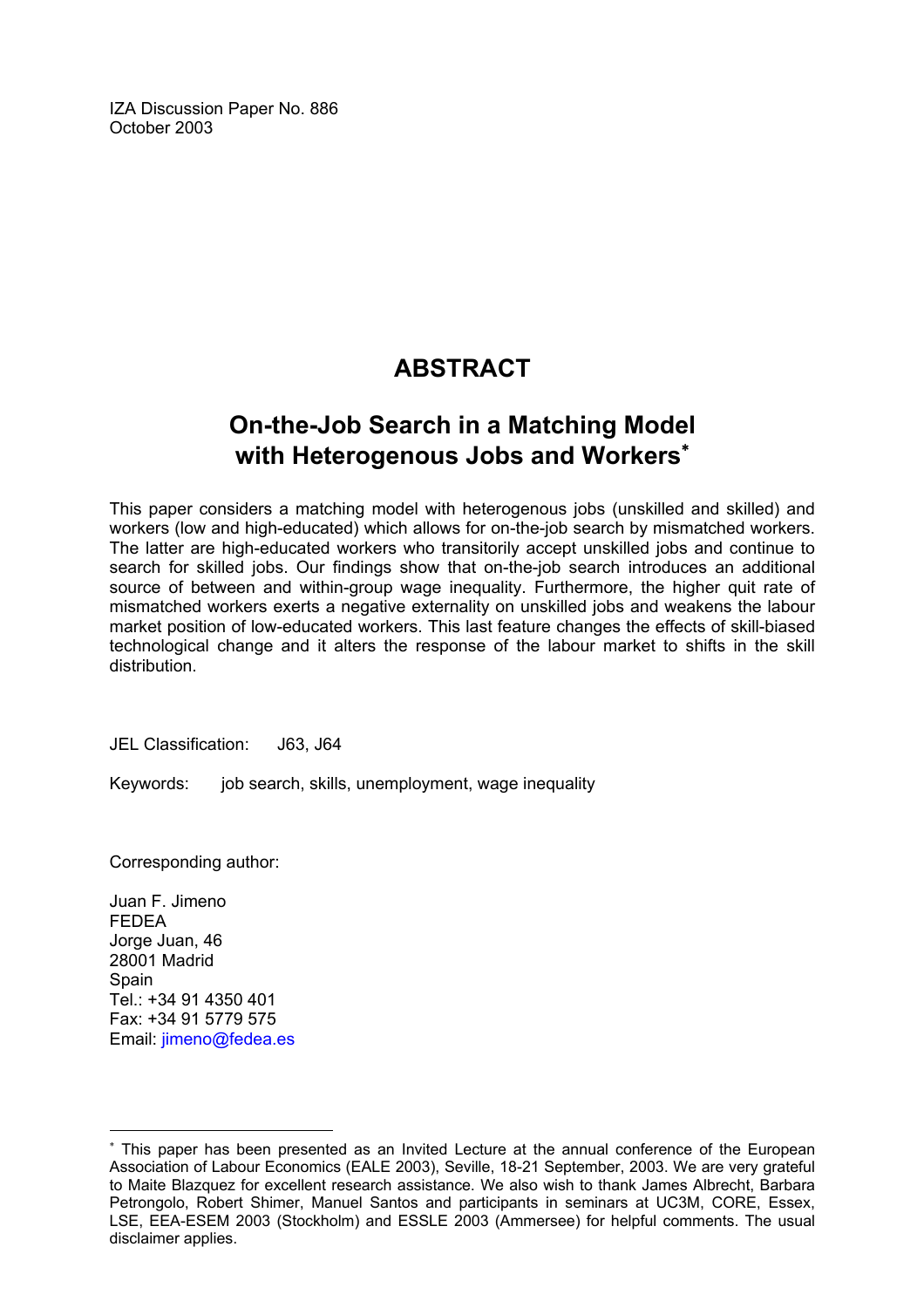## 1 Introduction

This paper develops a matching model with two-sided heterogeneity that allows for skill mismatch and introduces the novelty of on-the-job search. Firms have the choice between creating two types of jobs (skilled and unskilled) and the labour force consists of two kinds of workers (high-educated and low-educated).<sup>1</sup> High-educated workers have the advantage that they can perform both jobs, while low-educated workers can only be employed in unskilled jobs. Furthermore, in contrast to most of the literature on matching models with heterogenous agents, we allow for on-the-job search by higheducated workers performing unskilled jobs. As a result, high-educated workers continue to accept unskilled jobs even when their productivity on skilled jobs is much higher. Moreover, given that high-educated workers will quit these jobs at a higher rate than low-educated workers, on-the-job search exerts a negative externality on firms with unskilled jobs, and this new channel tends to weaken the labour market position of the low-educated.

The job competition between mismatched workers and properly matched ones in the lower segment of the labour market has interesting implications corcerning the issues of "overeducation" and "crowding-out" of low-educated workers by high-educated workers when both apply for the unskilled jobs.<sup>2</sup> As recently highlighted by Eurostat (2003), these phenomena are particularly relevant in some EU countries like the South Mediterranean ones.<sup>3</sup>

3Using a slight variant of the "objective" procedure proposed by Verdugo and Verdugo (1989) to measure overeducation, whereby overeducated workers are those whose years of education are more than one standard deviation above the average years of education in the socioeconomic group where they belong, Oliver and Raymond (2003) show that the proportion of overeducated workers with a college degree in Spain (Diplomados and Licenciados) increased from 14% in 1985 to 21% in 1998. During this period, the share of

<sup>1</sup>For notational convenience, we associate workers' skills to their educational attainments. Moreover, the latter are exogenously given. Thus, any imperfect correlation that there might exist between education and skills is ignored in the paper.

<sup>&</sup>lt;sup>2</sup>One of the first models of job competition and crowding-out can be found in Thurow (1975). In that model, the marginal product of labour is associated with the characteristics of jobs rather than of individuals. Hence, when there is a fixed amount of jobs and an excess of high-educated workers, low-educated workers get "crowded-out" from their traditional jobs and their unemployment rate will increase. Moreover, if the educational drive is suffiently strong, despite being able to take unskilled jobs, the unemployment rate of higheducated workers may go up as well. A basic problem with this approach is that, by assuming a fixed supply of jobs, the supply and composition of vacancies does not adjust to the composition of workers.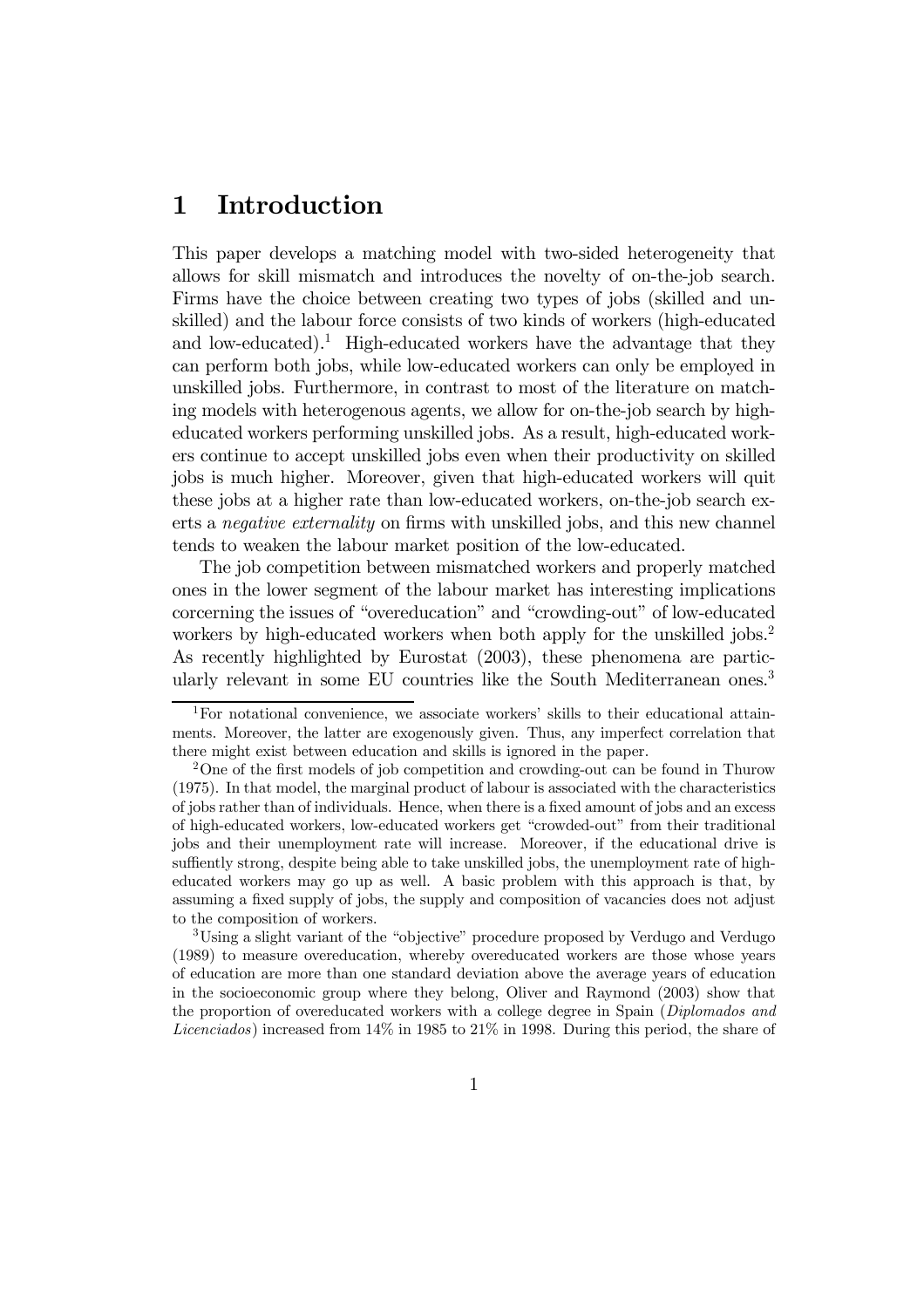These countries have experienced an intense upgrading of tertiary education over the last fifteen years and this shift in the distribution of educational attainments seems to have outpaced the growth of skilled jobs, giving rise to shares between 15% and 25% of skill-mismatch at the highest educational level (ISCED 5-6 in terms of the educational categories of Eurostat). In this respect, Figure 1a illustrates this fact by showing that there is a positive correlation between the the intensity of the tertiary educational upgrading in thirteen EU countries over the last two decades and the degree of "over-education".4 Likewise, Figure 1b shows that overeducated workers have higher job mobility, as illustrated by the positive correlation between the degree of "over-education" and the percentage- point differences in the proportions of mismatched and correctly matched workers who are searching for another job. Both stylized facts constitute the main motivations for this paper.

The literature on matching models with heterogeneous agents is fairly recent, dating back to the influential contributions by Acemoglu (1999) and Mortensen and Pissarides (1999).<sup>5</sup> Assuming random search and a constant contact rate between unemployed workers and vacancies, Acemoglu (1999) offers a theory of how a pooling equilibrium (defined as a situation in which firms only create "middling" jobs in order to avoid screening costs) is replaced by a separating equilibrium when either the proportion of skilled workers or the skill differential is high enough. In the new equilibrium firms find it profitable to create skilled and unskilled jobs, and search for the appropriate candidates. This leads endogenously to changes in the unemployment rates of both types of workers and to an increase in between-group wage dispersion. Mortensen and Pissarides (1999), in turn, study a model with directed search

the Spanish population (25-64) with a tertiary educational attainment raised from 15% to 23%. Alba-Ramírez (1993) and Dolado et al. (2000) have documented some of the stylised facts of overeducation and crowding-out in Spain since the mid-1980s.

 $4$ The data for Figures 1 a and b come from an ad hoc module carried out by Eurostat in the EU LFS 2000 designed to collect specific information on the transition from school to working life in EU countries. A job mismatch is defined as a job outside the field of education of school leavers which is considered to have lower skill requirements than those corresponding to the workers' educational attainments. The educational upgrading is measured by the ratio of the fraction of the population aged 25-34 with tertiary education and the corresponding proportion of the population aged 45-54. Data correspond to 1999 (see Education at the Glance, OECD 2001).

<sup>5</sup>Other relevant contributions in this line of research are Burgess (1993), Pissarides (1994) and McKenna (1996).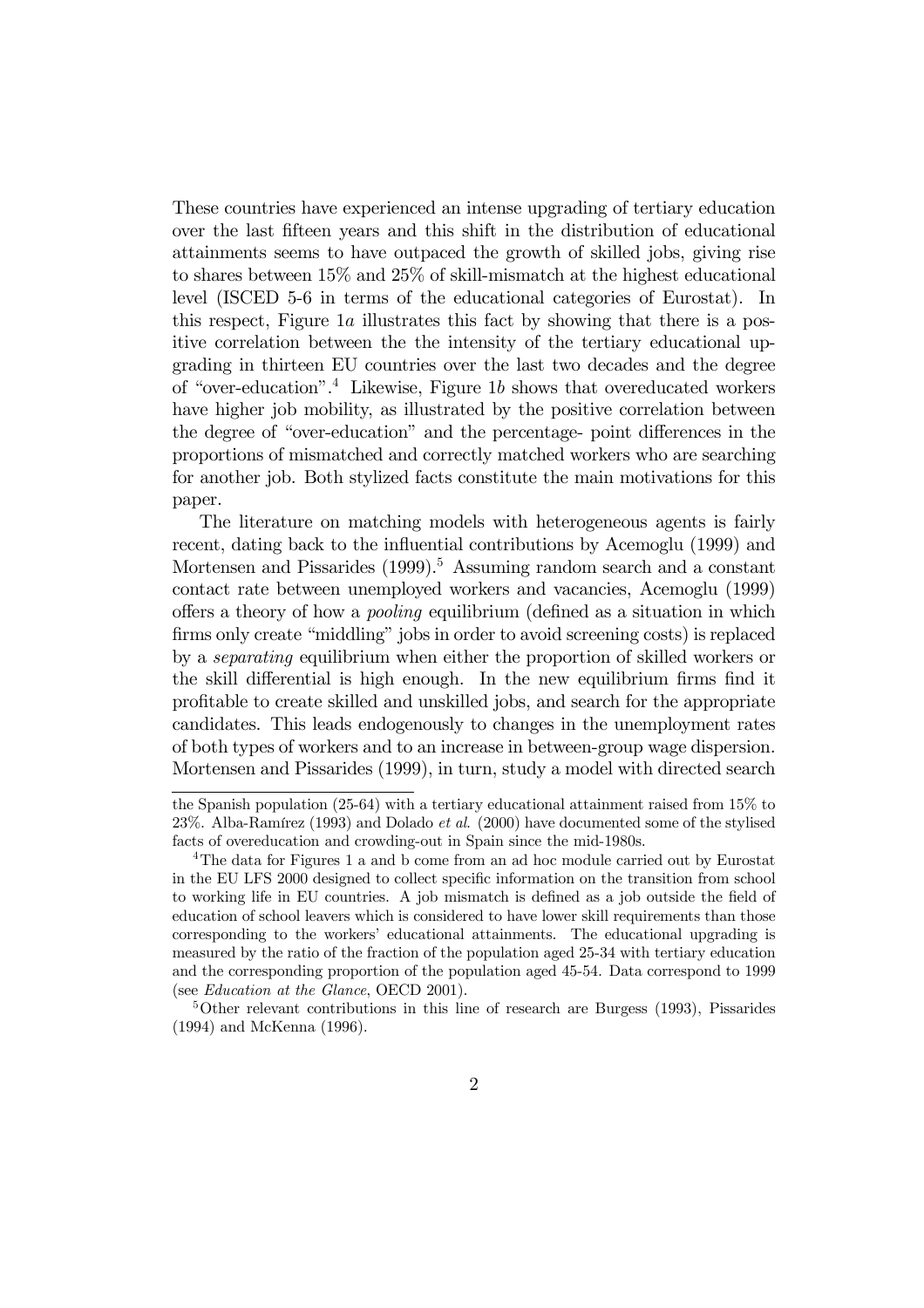and endogeneous job destruction. In their model there is a perfect match between workers' skills and firms' skill requirements, and between and withingroup wage dispersion arise from shocks to the productivities of the two types of jobs. Hence, although these papers set up the foundations of the role of search frictions in models with heterogeneity, they do not deal with the spillover effects of high-educated workers onto the creation and filling of unskilled job vacancies.



Figure 1a: Relationship between "educational upgrading" and mismatch



Figure 1b: Relationship between "over-education" and job search intensity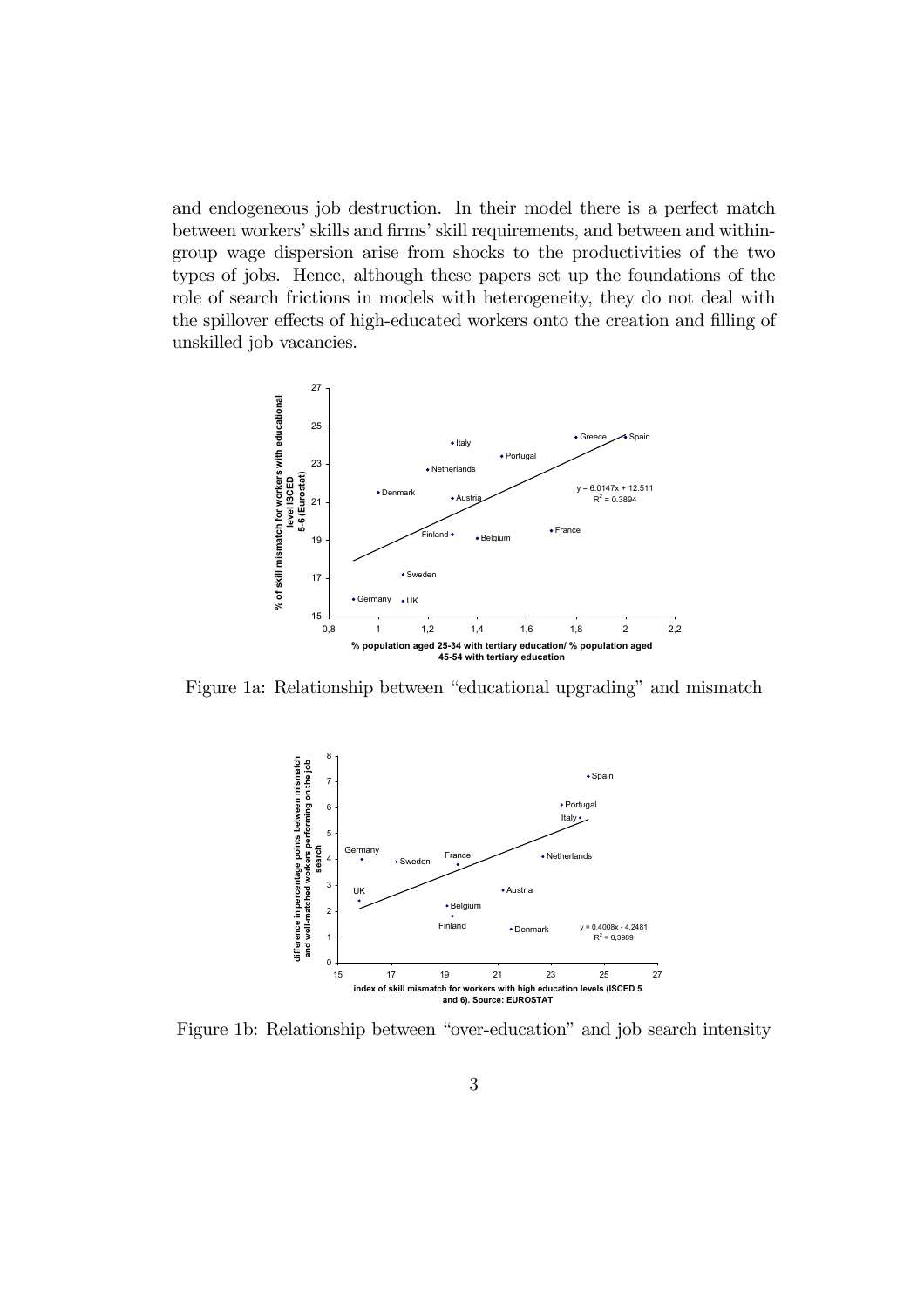More recently, however, contributions by Gautier (2002) and Albrecht and Vroman (2002) have started to address directly this issue. In Gautier (2002), badly matched workers (high-skilled workers in simple jobs) continue to search on the job. Thus, his model is similar to ours, yet with two notable exceptions. First, rather than assuming that wages are determined by Nash bargaining, he adopts the simplifying assumption that firms and workers share their output in some fixed proportion. As a result, wages are unaffected by the overall labour market conditions. Second, in his model, high-skilled workers may be more productive on simple jobs than low-skilled workers. This second assumption implies that low-skilled workers may benefit from job competition by high-skilled workers if the latter are sufficiently more productive on unskilled jobs.6

Although there is anecdotal evidence about simple tasks that could be better performed by low-skilled workers (say, hamburger flipping or garbage collection) and viceversa (say, some clerical or services jobs which may require fluency in a foreign language), on average it seems sensible to assume that both types of workers are equally productive on simple jobs.7 This is precisely the assumption made by Albrecht and Vroman (2002) (AV, henceforth), who analyse a model with endogenous skill requirements. They show that the labour market equilibrium may switch from one in which high-skilled workers match with both types of jobs (a *cross-skill matching* equilibrium) to another where they refuse unskilled jobs (an ex-post segmentation equilibrium). Like in Acemoglu (1999), when either the productivity differential in the two jobs or the proportion of high-educated workers in the population is sufficiently large, the equilibrium switches from the first to the second type with important implications for unemployment and wage dispersion.

In our paper, we adopt the basic structure of their model (skill differences across workers and job requirements, Nash bargaining approach and undirected search) but we introduce the novel feature of allowing for on-the-job search by mismatched workers. By incorporating on-the-job search, we show that the properties of this type of models change considerably.

First, with on-the-job search, the equilibrium always exhibits cross-skill

<sup>&</sup>lt;sup>6</sup>A third, less relevant, difference with our model is the assumption that simple and complex jobs are offered in different markets. Hence, unlike our model, high-skilled workers congest the market for low-skilled workers but not the other way around.

<sup>7</sup>Another relevant aspect which is not considered here is that of internal promotion, whereby "over-educated" workers may accept unskilled jobs as "stepping stones" for better jobs within the firm in the future (see, e.g. Brunello, 1996).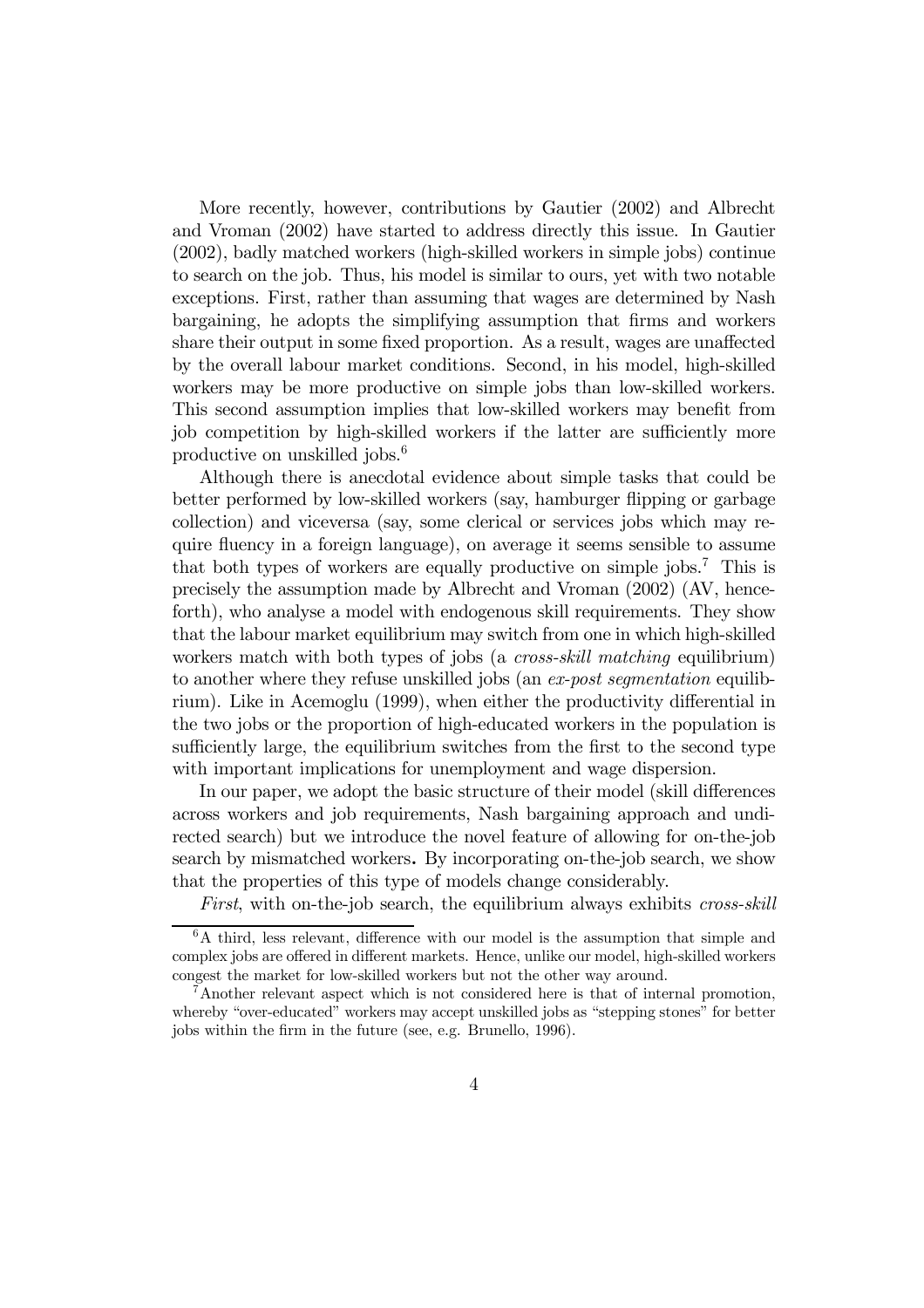matching. The key difference with AV's model is that, by allowing mismatched workers to perform on-the-job search, they retain the option value from employment in a skilled job. It is therefore optimal for high-educated workers to accept an unskilled job if it pays more than their income during unemployment.

Second, on-the-job search introduces an interesting, additional source of within-group wage inequality. In AV's model, high-educated workers earn different wages on the two types of jobs, but they always earn a higher wage than low-educated workers. In our model, by contrast, over-qualified workers end up earning a lower wage than low-educated workers, despite having a higher outside option value. The explanation for this result lies in their higher quit rate. On-the-job search reduces the surplus value of jobs performed by mismatched workers and as a result they earn a lower wage than those low-educated workers who are correctly matched. The empirical evidence on this last issue is mixed. For instance, on the one hand, there is some evidence for the Netherlands (see, e.g. Hartog and Oosterbeek, 1988, and Gautier *et al.*, 2002, ) and for the U.S. (see, e.g., Sicherman, 1991) that over-educated workers earn more than correctly allocated workers but, on the other hand, Groot (1993, 1996), Verdugo and Verdugo (1989) and Alba-Ramírez and Blázquez (2003) obtain the opposite result for the U.K, the U.S and Spain, respectively.<sup>8</sup> Furthermore, the fact that this type of workers are being hired for simple jobs may be an indication of the existence of unobserved characteristics that make them more productive, as in Gautier (2002). Our model excludes this type of non-observable heterogeneity.

Third, in this respect, one of the striking implications of our model is that on-the-job search provides a novel mechanism to explain the widening of the wage distribution which has been observed notably in the US but also in many OECD countries since the 1980s, despite the rise in the relative supply of college graduates. In effect, even abstracting from the effects of a secular increase in the demand for skills induced by "skill-biased" technical change (e.g, Autor et al., 1998) or in trade with LDCs (e.g. Borjas and Ramey, 1995), or a combination of both phenomena (e.g., Acemoglu, 2003), "skillupgrading" gives rise to on-the-job search which, in turn, would produce an increase in both the average wage premium and within-group wage inequality

 ${}^{8}$ For example, in the influential study of Verdugo and Verdugo (1989) it is found that, while the wage return to an extra year of required education is 6.2%, the return to a year of overeducation is -8.0% in the U.S.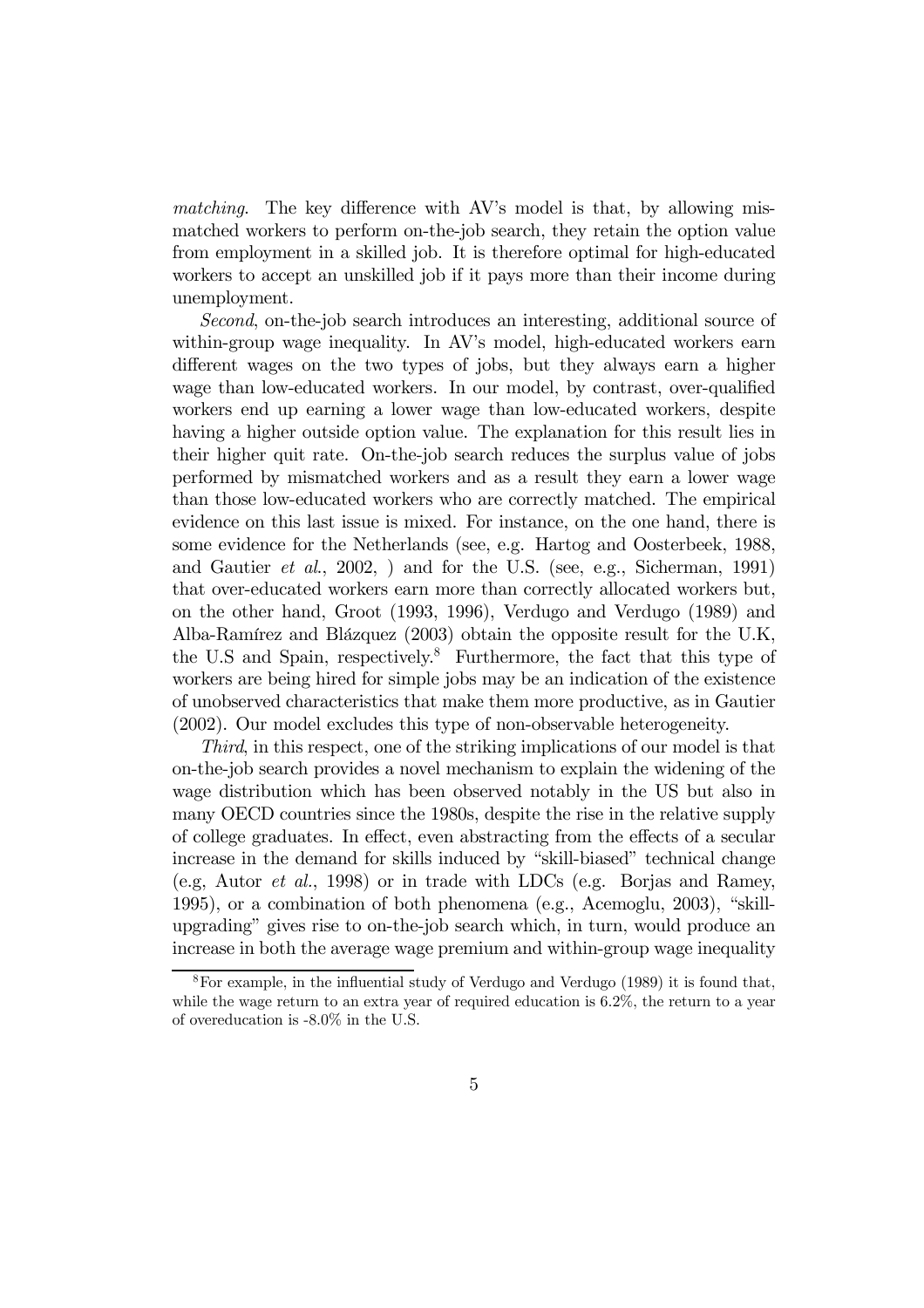for workers with high educational attainments. This is so because a larger supply of high-educated workers end up being mismatched in unskilled jobs and since they are paid less than correctly-matched workers, both measures of wage inequality increase.

Fourth, while "skill-biased " technological change (an increase in the productivity of skilled jobs) always increases the unemployment rate of loweducated workers in models without on-the job search, this is not necessarily the case in our framework. In general, when the cost of opening both types of jobs is the same, we find that the effect is ambiguous although for reasonable parameter values the tradional result holds. However, if skilled jobs are relatively scarce to start with , say, because the cost of opening skill vacancies is higher than the cost of opening unskilled vacancies, then the increase in the supply of skilled jobs due to "skill-biased" technological progress will lead to relatively more high-educated workers in skilled jobs and to a lower share of over-qualified job seekers. Given that firms opening unskilled job vacancies prefer to match with low-educated workers rather than with high-educated ones (who are equally productive but who with a higher quit probability), a higher productivity in skilled jobs may therefore help those firms in finding stable and appropriately-qualified workers, leading to a decrease of the unemployment rate of low-educated workers.Likewise, for a given productivity differential, the unemployment rate of low-educated workers will be lower the smaller is the (exogenous) job-destruction rate of skilled jobs relative to that of unskilled jobs. The explanation is again that the higher job tenure of adequately matched high-educated workers weakens the negatively externality that mismatched workers impose on firms creating unskilled vacancies. These properties suggest that there may be scope for differentiated labour market policies that reduce the turnover of high-educated workers. A full treatment of this issue is beyond the scope of this paper. However, it is easy to construct examples in which the combined effect of a reduction in the separation rate of skilled jobs and an increase in the cost of those jobs (an approximation of the effects of firing costs on skilled jobs) reduces the unemployment rate for both types of workers.

The above results contrasts with the ones obtained from of an increase in the share of high-educated workers in the population. In this case, firms will also open more skilled jobs but, due to the "skill-upgrading", mismatched workers represent a larger fraction of job seekers for unskilled vacancies, leading to lower profits for firms creating those jobs and a higher unemployment rate among the low-educated.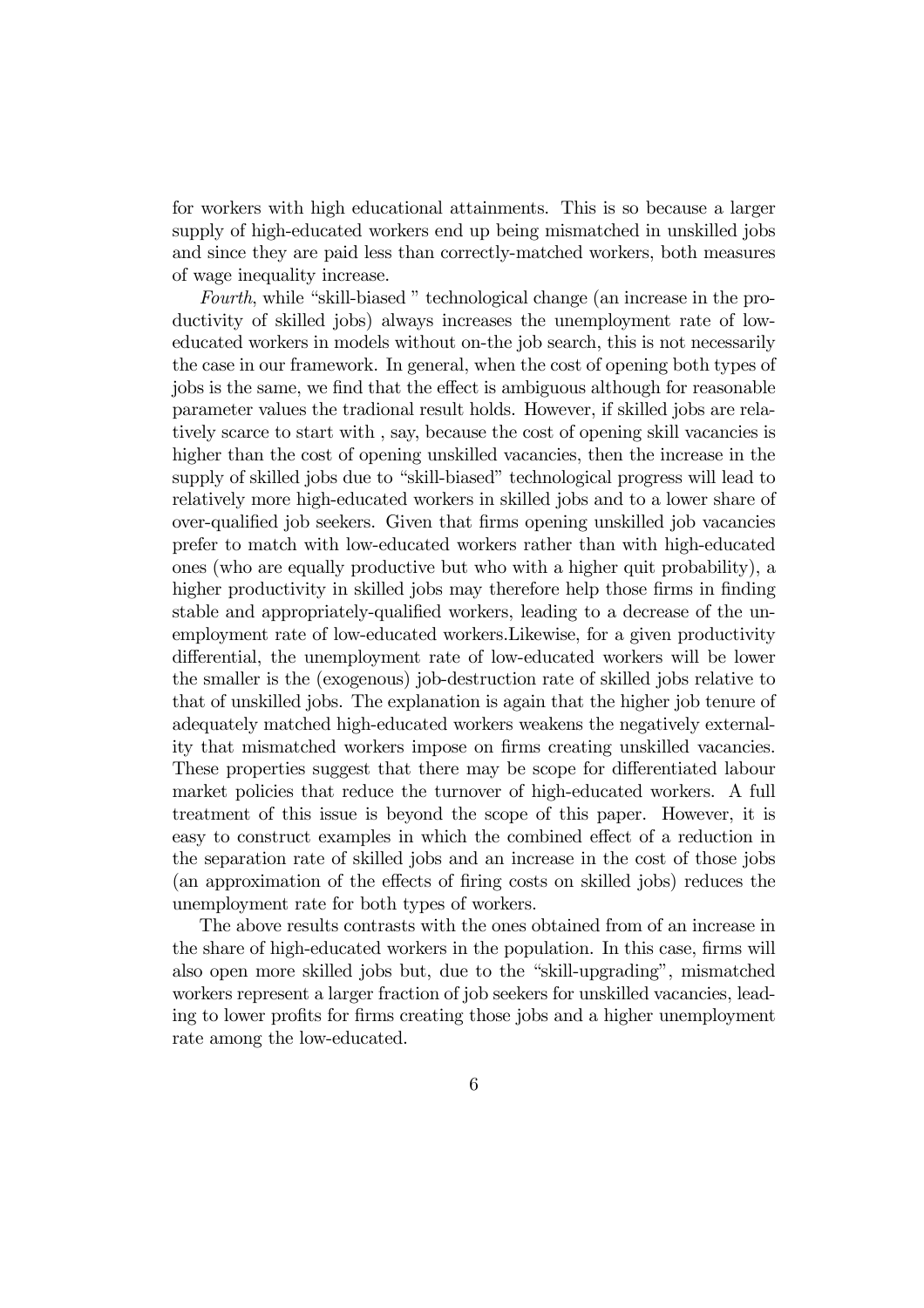Finally, as discussed above, both AV's and our model provide a useful analytical set-up to analyse the consequences of "overeducation" and "crowding-out". Matching models with and without on-the-job search share the prediction that "skill- upgrading" will increase the unemployment rate of less-educated workers. However, while the unemployment rate of higheducated workers is invariant to changes in the skill distribution in AV´s model, we tend to find a negative correlation between the unemployment rate and the cohort size of high-educated workers. Hence, although a larger number of high-educated workers may end up accepting unskilled jobs, these workers do experience an improvement in their labour market position due to both the increase in the exit rate out of unemployment and the higher share of skilled job vacancies.9 Thus, despite the sometimes popular view that "over-education", under on a fixed supply of jobs like in Thurow (1975), may lead to an increase in the unemployment rates of both low and high-educated workers, our model yields the opposite result for the latter.

The plan for the rest of the paper is as follows. Section 2 presents the main characteristics of the model while section 3 discusses the properties of the steady-state equilibrium in terms of its existence, uniqueness, and the implications for the wage distribution. Section 4 focusses on the comparative statics stemming from two important changes in the parameters of the model: (i) an increase in the proportion of high-educated workers reflecting the "skillupgrading" that has taken place in many countries, and (ii) an increase in the productivity of skilled jobs reflecting "skill-biased" technological progress. Section 5 discusses a few simulations of the proposed model which shed light on the size of the effects derived in the analytical sections. Finally, Section 6 concludes. Proofs of the main propositions and a slight generalization of the model entailing different separation rates are gathered in Appendices A and B, respectively.

<sup>&</sup>lt;sup>9</sup>According to our knowledge the only other paper that obtains this type of cohort-size effects is Shimer (2001). He analyses a model with young and old workers, where young workers change jobs more frequently. As a result, an inflow of young workers will be matched with a creation of additional jobs and this reduces the cyclical unemployment of both the young and old cohorts in the labour force.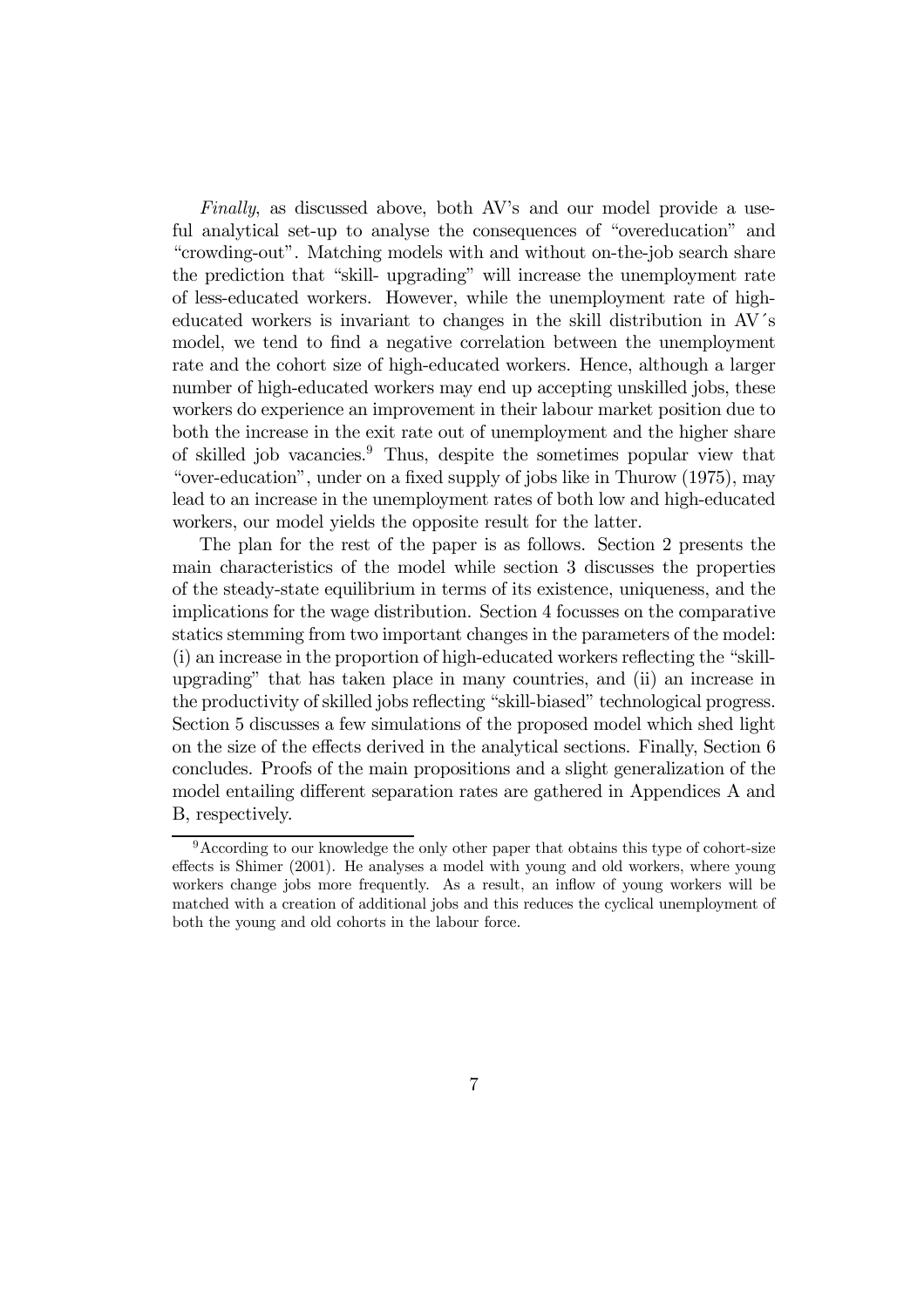## 2 The Model

### 2.1 Main assumptions

We consider an economy populated by a continuum of risk-neutral workers with measure normalised to unity. An exogenous fraction  $\mu \in (0,1)$  of the workers is low-educated (l) while the remaining fraction,  $1 - \mu$ , is higheducated  $(h)$ . All workers are infinitely-lived and time is continuous.

There are two types of jobs: skilled jobs  $(s)$ , and unskilled jobs  $(n)$ . Unskilled jobs can be performed by both types of workers, while a skilled job requires a high-educated worker. Furthermore, we assume that both types of workers are equally productive on unskilled jobs, while high-educated workers are more productive when matched to a skilled job. Formally, let  $y(i, j)$ denote the flow output of a job of type  $i (= s, n)$  that is filled by a worker of type  $j (= h, l)$ . Our assumptions on the production technology can then be summarised as follows

$$
y(s, h) = y(s) > y(n, h) = y(n, l) = y(n) > y(s, l) = 0.
$$

For convenience, we assume that firms can open at most one job. The choice of the type of job is irreversible and the mass of each type of job is determined by a free-entry condition. Finally, job destruction is exogeneous and follows a Poisson process with arrival rate  $s$  that is common to both jobs.<sup>10</sup> Whenever a job is destroyed, the worker becomes unemployed while the job becomes vacant. During unemployment workers receive a flow income  $b < y(n)$  which is to be interpreted as home production or leisure. The flow cost of maintaining a vacant job is denoted by c and is common to both types of jobs.

### 2.2 Matching

The labour market is characterised by matching frictions and on-the-job search is allowed for mismatched workers, namely, high-educated workers in unskilled jobs. As in AV, the meeting process between workers and vacancies is assumed to be undirected. This assumption allows us to capture the

 $10$ Despite the common rate of job destruction rate, s, the effective job separation rate of unskilled jobs will be partially endogenous due to the on-the-job search by mismatched workers. On average workers in skilled jobs will therefore enjoy more stable employment relationships than workers on unskilled jobs, in line with the available empirical evidence.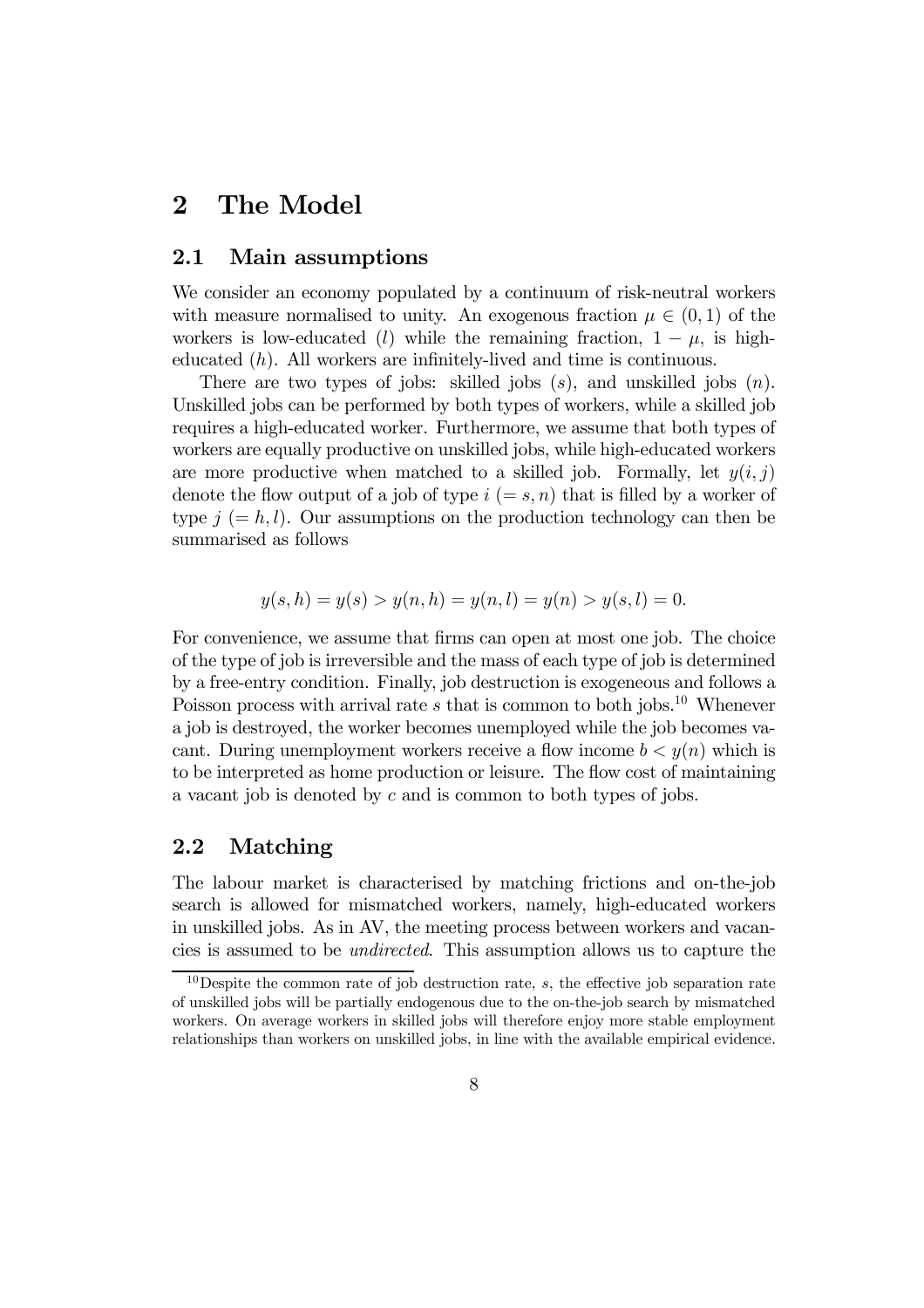idea that, given the overall labour market conditions, low-educated workers are better off the greater the fraction of unskilled vacancies, and firms offering unskilled vacancies benefit from a greater fraction of low-educated job seekers. A similar situation applies to both high-educated job seekers and firms opening skilled jobs. Specifically, the total number of matches between a worker and a firm is determined by a constant returns to scale matching function

$$
m[v(n) + v(s), u(l) + u(h) + e(n, h)],
$$

where  $u(j)$  is the mass of unemployed workers of type  $j (= n, s)$ ,  $v(i)$  denotes the mass of vacancies of type  $i (= l, h)$  and  $e(n, h)$  is the mass of high educated workers performing unskilled jobs. The total mass of unemployed workers is denoted as u while  $\tilde{u}(l)$  and  $\tilde{u}(h)$  denote the unemployment rates of low and high-educated workers, respectively. We assume that  $m[.,.]$  is strictly increasing in both arguments and denote the "labour market tightness" by  $\theta = [v(n) + v(s)]/[u(l) + u(h) + e(n, h)].$ 

Since the mass of job seekers includes the mass of "mismatched" workers,  $e(n, h)$ , in the analysis of the transitions between job vacancies and workers it is important to distinguish beween the shares of  $u(l)$  and  $u(h)$  in the pool of unemployed and in the pool of job seekers. For this purpose, we define the following two shares: (i)  $\phi (\phi = u(l)/[u(l) + u(h)])$  which denotes the proportion of low-educated unemployed workers in the mass of unemployed, and (ii)  $\psi$   $(\psi = [u(l) + u(h)]/[u(l) + u(h) + e(n, h)])$  which represents the fraction of all unemployed workers in the mass of job seekers. With this notation, the share of low-educated unemployed workers in the total mass of job seekers becomes  $\phi \psi = u(l)/[u(l) + u(h) + e(n, h)]$ . Likewise, the shares of high-educated unemployed workers in the mass of unemployed and in the mass of job seekers are  $(1 - \phi)$  and  $\psi(1 - \phi)$ , respectively.

For the sake of realism we assume in the sequel that mismatched workers only change employer if they find a skilled job. Accordingly, the rate at which firms meet a job-seeker is equal to  $q(\theta) = m(1, \frac{1}{\theta})$ , but some unskilled jobs will meet a mismatched worker who will refuse to match. The effective matching rate of an unskilled job with a low-educated worker is therefore  $\psi \phi q(\theta)$ , while the corresponding rate with a high-educated worker is  $\psi(1 \phi$ )q( $\theta$ ).<sup>11</sup> Similarly, skilled jobs may meet a low-educated worker who is not

 $11$ Had we assumed mismatched workers to be part of the mass of high-educated workers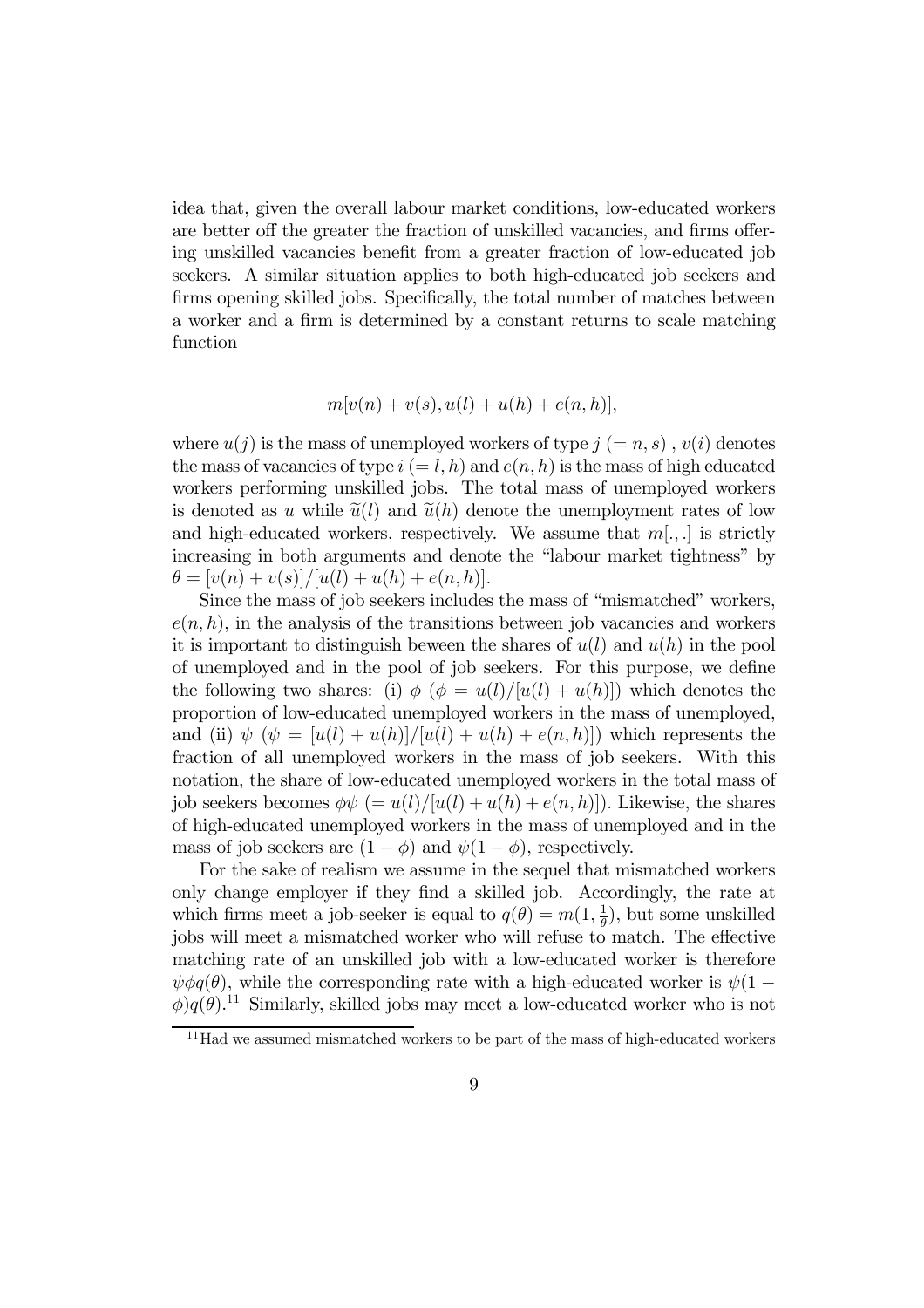qualified for the job. Thus, the matching rate of a skilled job can be written as  $(1 - \psi \phi)q(\theta)$ . To define the matching rates of workers we introduce the share  $\eta = v(n)/[v(n) + v(s)]$  which denotes the share of unskilled vacancies. Low-educated workers therefore exit unemployment at rate  $\eta \theta q(\theta)$ , while mismatched workers change employers at rate  $(1 - \eta)\theta q(\theta)$ .

Finally, the properties of the matching function imply that the matching rate of workers (firms) is increasing (decreasing) in  $\theta$ , and, conventionally, we assume that  $\lim_{\theta\to 0} q(\theta) = \lim_{\theta\to \infty} \theta q(\theta) = \infty$  and  $\lim_{\theta\to \infty} q(\theta) =$  $\lim_{\theta \to 0} \theta q(\theta) = 0.$ 

### 2.3 Bargaining

In equilibrium, our model considers three types of matches: (i) high-educated workers on skilled jobs, (ii) high-educated workers on unskilled jobs, and (iii) low-educated workers on unskilled jobs. In each of these matches, the firmworker pair divides the surplus of the match according to the asymmetric Nash bargaining solution. The exogenous surplus share of workers is denoted by  $\beta \in (0, 1)$ . Moreover, we adopt the following standard notation:  $U(j)$ denotes the value of unemployment for a worker of type  $i, V(i)$  denotes the value of a vacant job of type i,  $W(i, j)$  denotes the value of employment for a worker of type j on a job of type i and  $J(i, j)$  denotes the value to the firm of filling a job of type i with a worker of type j. Accordingly, the surplus of a match between a job of type i and a worker of type i can be expressed as  $S(i, j) = W(i, j) + J(i, j) - V(i) - U(j)$  and, when a match is consumated, the wage  $w(i, j)$  satisfies the standard Nash bargaining condition<sup>12</sup>

seeking an unskilled job, then the matching rate would become  $(1-\psi \phi)q(\theta)$  instead of  $\psi$ (1- $\phi$ )q( $\theta$ ). The latter would imply an even lower stability of unskilled jobs and this would exacerbate the negative search externality of mismatched workers on low-educated workers.

<sup>12</sup>We are grateful to Robert Shimer for pointing our to us in a note (see Shimer, 2003) that in models with on-the-job search, the equivalence between the Nash bargaining solution and the linear sharing rule in (1) may not be valid since firms may prefer to pay a higher efficiency wage in order to reduce worker turnover. However, his result obtains when employed workers pay a search cost  $(\sigma)$  which allows them to search with the same efficiency as unemployed workers. Nonetheless, our assumption that  $\sigma = 0$  implies that the efficiency wage  $(w^*)$  would be  $w^* = w(s, h)$  and, since  $w(s, h) > y(n)$  in equilibrium, firms will not find profitable to do so. In reality,  $\sigma = 0$  can be justified by the fact that on-the-job seekers, despite having less time to search than unemployed workers, may have more contacts to find an alternative job.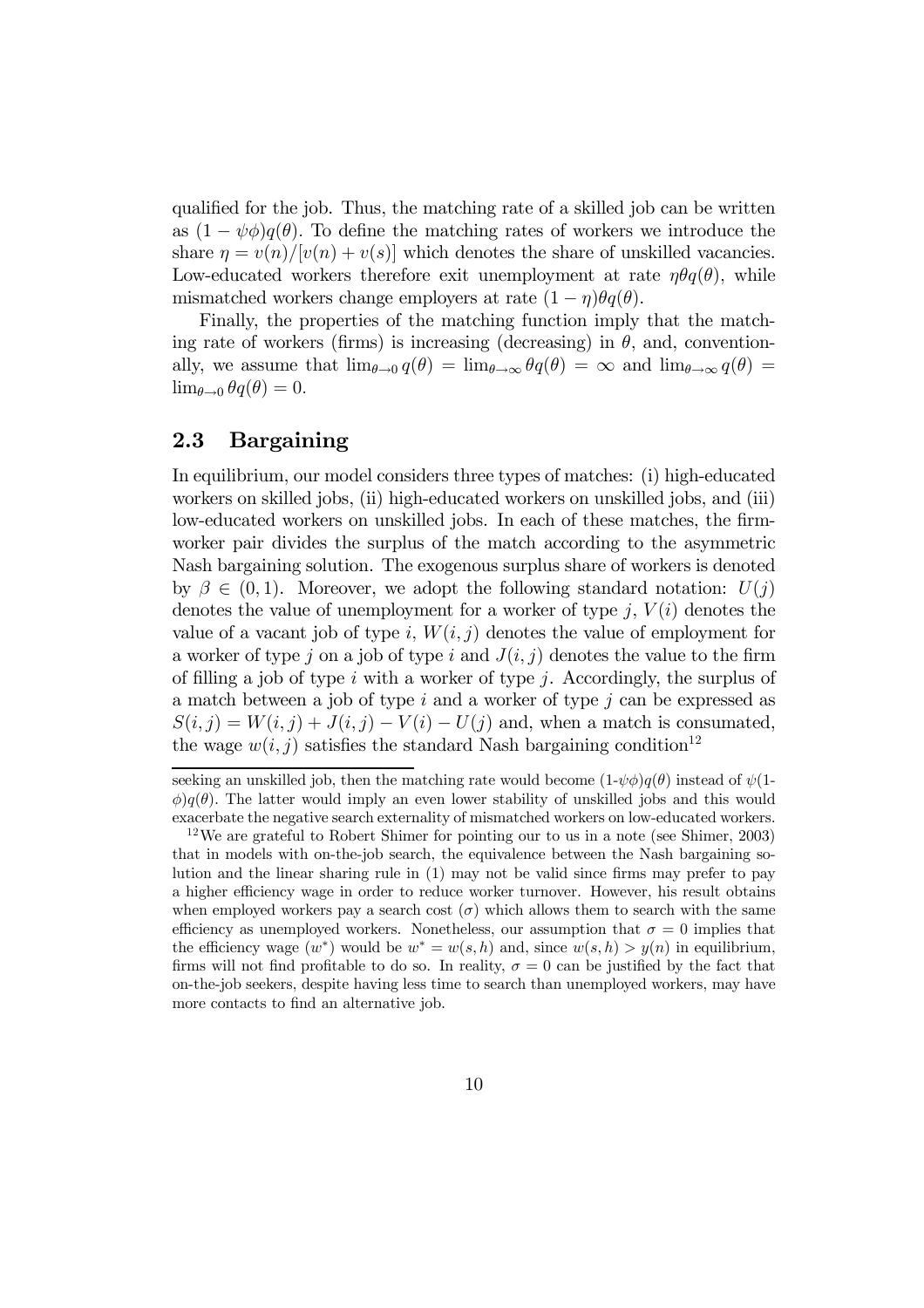$$
(1 - \beta)[W(i, j) - U(j)] = \beta[J(i, j) - V(i)].
$$
\n(1)

Below we concentrate on steady states and we assume that high-educated workers accept both types of jobs. The proof that this strategy is optimal is provided in Section 3. Formally, a cross-skill matching equilibrium can be summarised by a vector  $\{\theta, \eta, \phi, \psi, u\}$  that satisfies the following conditions: (i) match formation is voluntary, (ii) the expected profit of each type of job is equal to zero, and (iii) the state variables  $u(l) = \phi u$ ,  $u(h) = (1 - \phi)u$  and  $e(n, h)$  satisfy the appropriate steady-state conditions defined below.



Figure 2: The flow diagram

### 2.4 Flow equations

Figure 2 illustrates the flows of workers between the three possible states. At each moment in time a flow  $\eta \theta q(\theta) \phi u$  of low-educated unemployed find employment and this flow is equal in steady state to the flow of low-educated workers into unemployment,  $s(\mu - \phi u)$ . Similarly, the flow  $\theta q(\theta)(1 - \phi)u$ of high-educated workers exiting unemployment equals the flow into unemployment. A share  $1 - \eta$  of these workers encounters a skilled job, while the remaining fraction  $\eta$  is employed in an unskilled job and will continue to search on the job. Finally, the flows into and out of unemployment of correctly-matched workers and of mismatched workers are the same.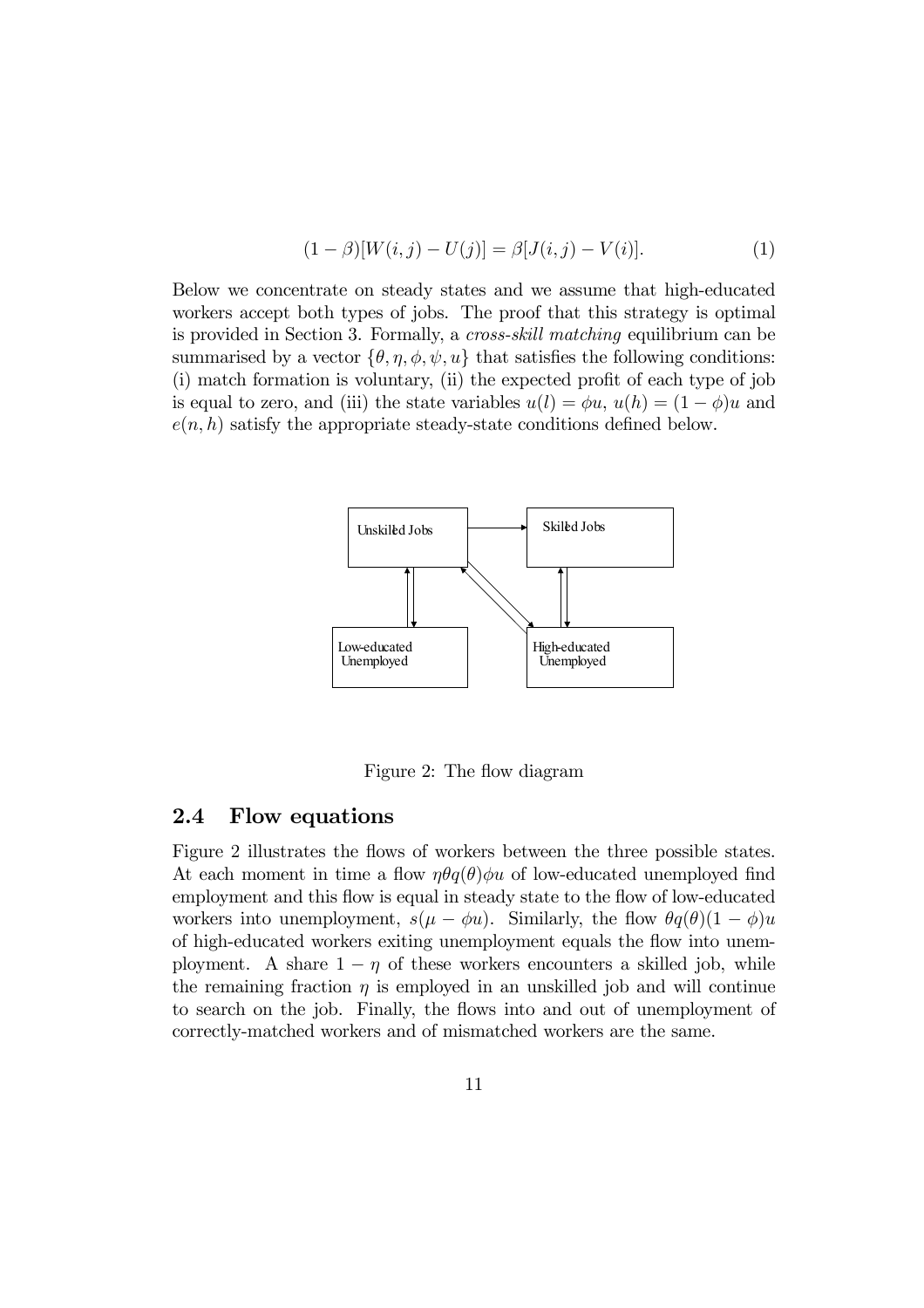Accordingly, the steady state condition for  $u(l) = \phi u$  is

$$
\eta \theta q(\theta) \phi u = s(\mu - \phi u). \tag{2}
$$

Similarly, for  $u(h) = (1 - \phi)u$ , we have

$$
\theta q(\theta)(1 - \phi)u = s[1 - \mu - (1 - \phi)u],
$$
\n(3)

whereas the mass of mismatched workers  $e(u, h)$  satisfies

$$
\eta \theta q(\theta)(1-\phi)u = [s + \theta q(\theta)(1-\eta)]e(n,h). \tag{4}
$$

### 2.5 Asset values

#### 2.5.1 Workers

The asset value of a low-educated unemployed,  $U(l)$ , satisfies

$$
rU(l) = b + \theta q(\theta) \eta[W(n, l) - U(l)]. \tag{5}
$$

Similarly, given the assumption that high-educated workers accept both types of jobs, the asset value of a high-skill unemployed,  $U(h)$ , verifies

$$
rU(h) = b + \theta q(\theta) \left[ \eta(W(n,h) - U(h)) + (1 - \eta)(W(s,h) - U(h)) \right], \quad (6)
$$

while the asset values of low-educated and high-educated workers in unskilled and skilled jobs, respectively, satisfy

$$
rW(n, l) = w(n, l) + s(U(l) - W(n, l)),
$$
\n(7)

$$
rW(s,h) = w(s,h) + s(U(h) - W(s,h)).
$$
\n(8)

Finally, the asset value of employment for mismatched workers verifies

$$
rW(n,h) = w(n,h) + s[U(h) - W(n,h)] + \theta q(\theta)(1-\eta)[W(s,h) - W(n,h)],
$$
\n(9)

where the term  $\theta q(\theta)(1-\eta)[W(s,h)-W(n,h)]$  corresponds to the expected return from successful on-the-job search.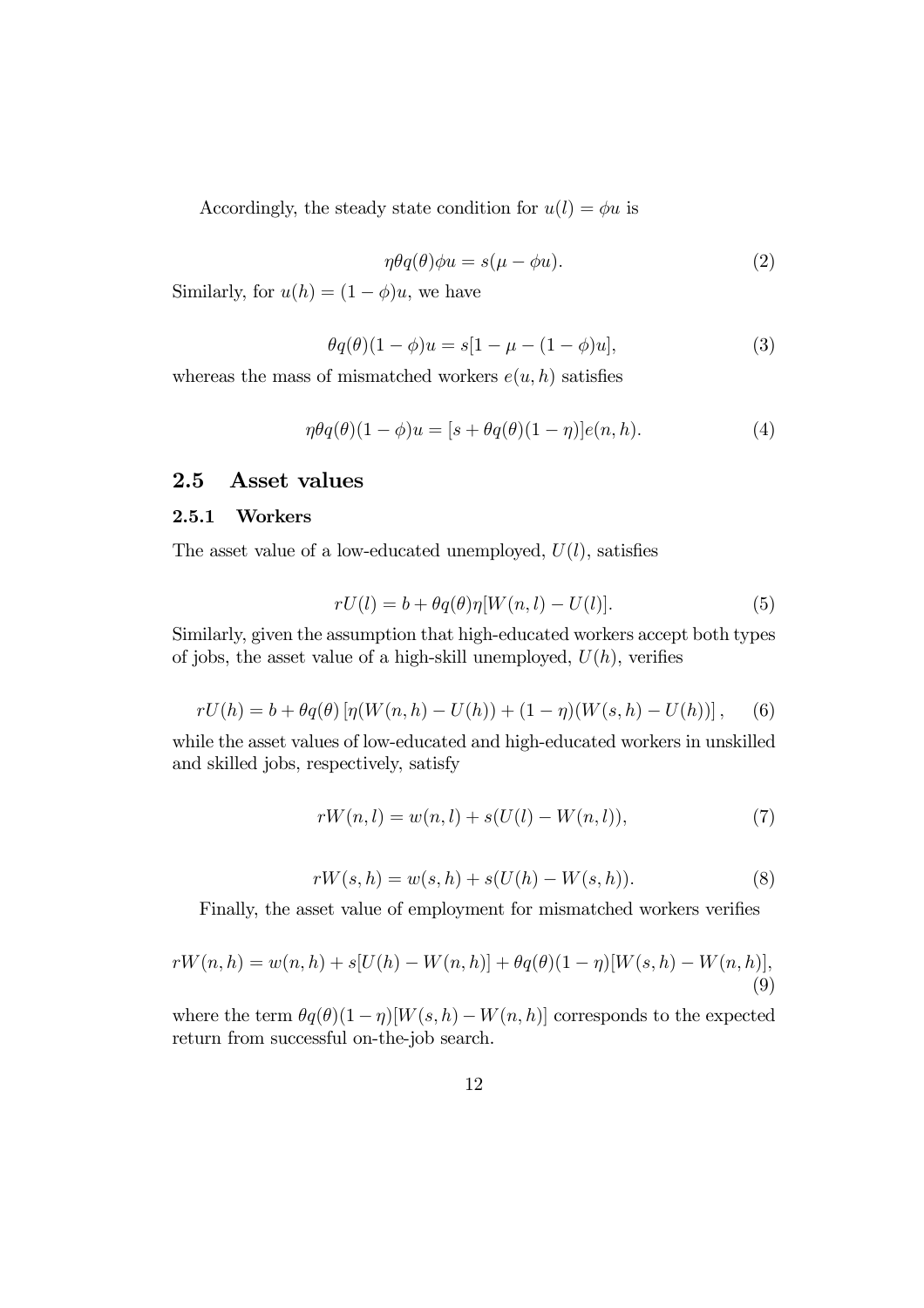#### 2.5.2 Firms

As regards firms, the values of opening unskilled and skilled vacancies are given, respectively, by

$$
rV(n) = -c + \psi q(\theta) \left[ \phi(J(n,l) - V(n)) + (1 - \phi)(J(n,h) - V(n)) \right], \quad (10)
$$

$$
rV(s) = -c + q(\theta)(1 - \psi\phi)[J(s, h) - V(s)],
$$
\n(11)

whereas the values to the employer of filling those vacancies with workers of the required type, verify

$$
rJ(n,l) = y(n) - w(n,l) + s[V(n) - J(n,l)],
$$
\n(12)

$$
rJ(s,h) = y(s) - w(s,h) + s[V(s) - J(s,h)].
$$
\n(13)

Lastly, the value to a firm that fills an unskilled vacancy with a higheducated (mismatched) worker is

$$
rJ(n,h) = y(n) - w(n,h) + s[V(n) - J(n,h)] + \theta q(\theta)(1-\eta)[(V(n) - J(n,h)].
$$
\n(14)

## 3 Equilibrium

Below we derive the equilibrium. Following the strategy in AV we express all equilibrium relations in terms of the labour market tightness,  $\theta$ , and the share of unemployed workers with low education,  $\phi$ .

### 3.1 Worker flows

We start with the equilibrium flow equations. From equations (2) and (3) we can solve for u and  $\eta$  as a a function of  $\theta$  and  $\phi$  (plus the exogenous variable  $\mu$ ). This yields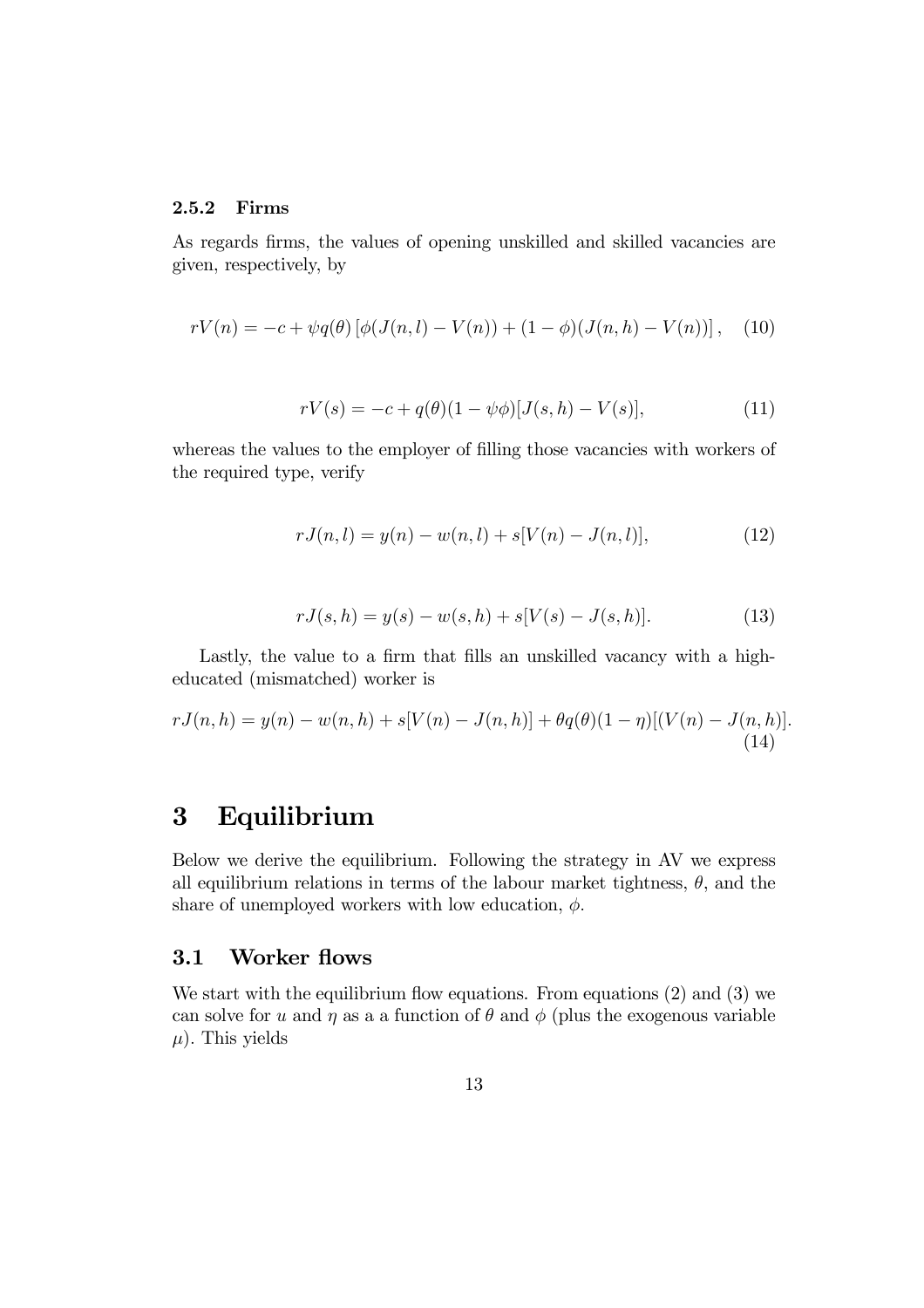$$
u(\theta, \phi; \mu) = \frac{s}{s + \theta q(\theta)} \frac{1 - \mu}{1 - \phi},\tag{15}
$$

$$
\eta(\theta,\phi;\mu) = \frac{(1-\phi)\theta q(\theta)\mu + s(\mu-\phi)}{\theta q(\theta)\phi(1-\mu)}.
$$
\n(16)

For given  $\mu$  and  $\phi$ , the unemployment rate of high-educated workers  $(\tilde{u}(h) =$  $(1-\phi)u/(1-\mu) = \frac{s}{\theta q(\theta)+s}$  is decreasing in  $\theta$ , whilst the unemployment rate of low-educated wokers  $(\widetilde{u}(l) = \phi u/\mu = \frac{s}{\eta \theta q(\theta) + s})$  is decreasing in both  $\theta$  and  $\eta$ . It is also straightforward to verify that  $\eta$  is decreasing in  $\phi$ , and increasing in  $\theta$  as  $\phi > \mu$  in a cross-skill matching equilibrium.<sup>13</sup>

Next, since  $e(n, h)/u$  is equal to  $(1 - \psi)/\psi$ , equation (4) yields the equilibrium value of  $\psi$  as a function of  $\theta$ ,  $\phi$  and  $\eta$ ,

$$
\psi(\theta, \eta; \mu) = \frac{1}{1 + \frac{\eta(1-\phi)\theta q(\theta)}{s + (1-\eta)\theta q(\theta)}}
$$
(17)

with  $\frac{\partial \psi(.)}{\partial \theta} < 0$ ,  $\frac{\partial \psi(.)}{\partial \eta} < 0$ . Intuitively, at a higher value of the labour market tightness there will be less unemployed workers and more mismatched workers, reducing  $\psi$ . Similarly, an increase in the fraction of unskilled jobs reduces  $u(l)$  and increases  $e(n, h)$ , resulting in a drop of  $\psi$ . Finally, substituting equation (16) into the above expression yields a new function  $\psi(\theta, \phi; \mu)$  with the same arguments as  $u(\theta, \phi; \mu)$  and  $\eta(\theta, \phi; \mu)$ . This is our third equilibrium expression which yields  $\partial \psi(.)/\partial \theta < 0$  and  $\partial \psi(.)/\partial \phi > 0^{14}$ 

>From the above results we can conclude that the effective matching rate of unskilled jobs,  $\psi q(\theta)$  decreases unambiguously in  $\theta$  (for given values of  $\phi$ ). By contrast, in the case of skilled jobs, the changes in  $q(\theta)$  and  $\psi(.)$  have an opposite effect on the effective matching rate  $(1 - \psi \phi)q(\theta)$ . On the one hand, there is the well-known congestion effect, captured by

<sup>&</sup>lt;sup>13</sup>Formally, since low-educated workers have a lower exit rate out of unemployment than high-educated workers, they must be relatively over-represented in the mass of unemployed as the inflow into unemployment is the same for both types of workers.

<sup>&</sup>lt;sup>14</sup>>From the signs of those derivatives, it is straightforward to obtain that  $\frac{\partial \psi \phi}{\partial \theta} < 0$ ,  $\frac{\partial \psi \phi}{\partial \phi} > 0$  and  $\frac{\partial \psi(1-\phi)}{\partial \theta} < 0$ . Morever, we assume that  $\frac{\partial \psi(1-\phi)}{\partial \phi} < 0$ . The sign of those derivatives is used to prove equilibrium uniqueness in Appendix A.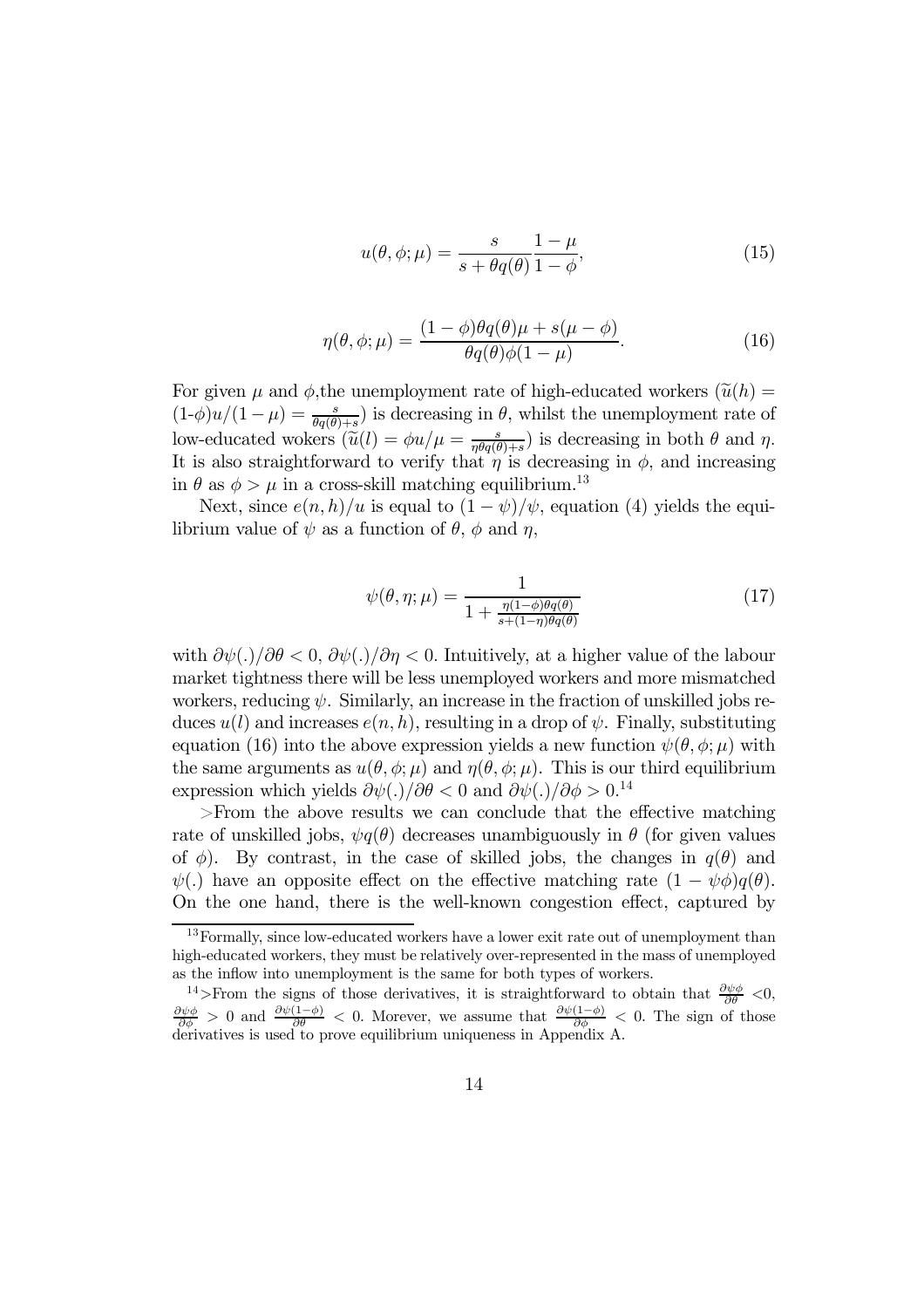$\partial q(\theta)/\partial \theta < 0$ , which makes it more difficult to find a worker and, on the other, there is composition effect of opposite sign, captured by  $\partial \psi(.)/\partial \theta < 0$ , as the proportion of high-educated workers searching for a good job increases. Nonetheless, it can be shown that for sufficiently high values of  $\mu$  the change in the indirect composition effect turns out to be dominated by the direct congestion effect. In what follows we shall therefore assume that, for given values of  $\phi$ , an increase in  $\theta$  reduces  $(1 - \psi \phi) q(\theta)$ .<sup>15</sup>

### 3.2 Equilibrium wages

We now proceed with a derivation of the equilibrium wages. These solutions are needed to obtain the two free entry conditions.

#### 3.2.1 The wage of low-educated workers

Substituting  $(5)$ ,  $(7)$ ,  $(10)$  and  $(12)$  into equation  $(1)$  and imposing the freeentry condition for unskilled vacancies,  $V(n)=0$ , we obtain that the match surplus of a low-educated worker,  $S(n, l) \equiv J(n, l) + W(n, l) - U(l) - V(n)$ , satisfies

$$
(r+s)S(n,l) = y(n) - rU(l),
$$

implying that  $w(n, l)$  is given by

$$
w(n, l) = rU(l) + \beta[y(n) - rU(l)].
$$
\n(18)

#### 3.2.2 The wage of high-educated workers on skilled jobs

Likewise, substitution of equations  $(6)$ ,  $(8)$ ,  $(11)$  and  $(13)$  into equation  $(1)$ and the free-entry condition for skilled vacancies,  $V(s)=0$ , yields the match surplus of a high-educated worker,  $S(s, h) \equiv J(s, h) + W(s, h) - U(h) - V(s)$ , which verifies

<sup>&</sup>lt;sup>15</sup>Compared to a standard matching model this is the only additional restriction that we impose on the matching technology. Moreover, although a precise sufficient condition for  $\partial(1 - \psi \phi)q(\theta)/\partial \theta < 0$  is cumbersome to obtain, in our numerical simulations we find that the above derivative is always negative for values of  $\mu \geq 0.5$ .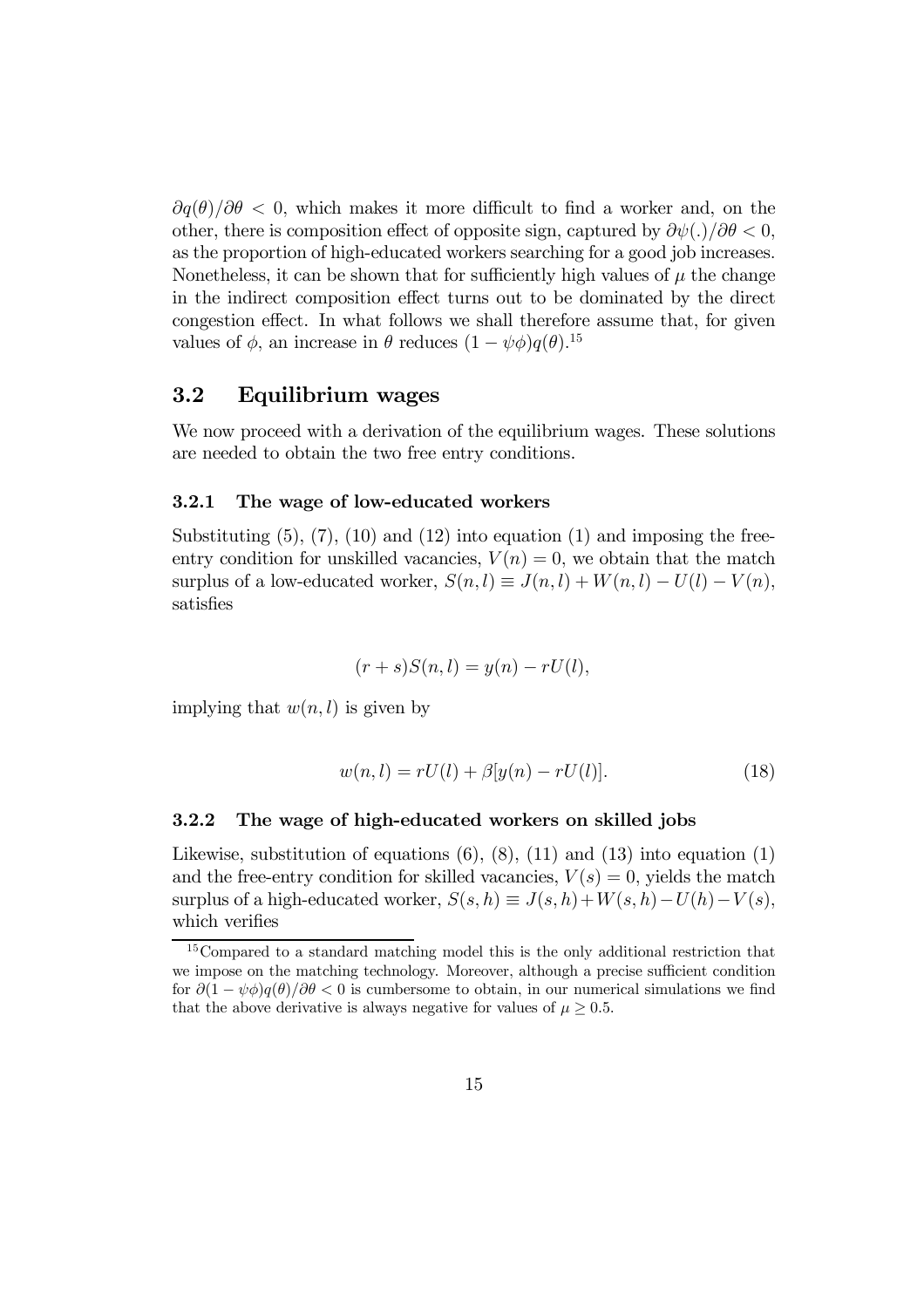$$
(r+s)S(s,h) = y(s) - rU(h),
$$

so that the wage of a high-educated worker in a skilled job is given by

$$
w(s,h) = rU(h) + \beta[y(s) - rU(h)].
$$
\n(19)

,

#### 3.2.3 The wage of mismatched workers

The derivation of the wage of mismatched workers is slightly more complicated and can be obtained from substitution of equations  $(6)$ ,  $(9)$ ,  $(10)$  and (14) into equation (1) which, together with  $V(n)=0$ , implies that the match surplus of a mismatched worker,  $S(n, h) \equiv J(n, h) + W(n, h) - U(h) - V(n)$ , satisfies

$$
[r+s+\theta q(\theta)(1-\eta)]S(n,h) = y(n) - rU(h) + \theta q(\theta)(1-\eta)\beta \left[\frac{y(s) - rU(h)}{r+s}\right]
$$

leading to the following expression for their wage

$$
w(n,h) = rU(h) + \beta[y(n) - rU(h)] - (1-\beta)\theta q(\theta)(1-\eta)\beta \left[\frac{y(s) - rU(h)}{r+s}\right].
$$
\n(20)

According to (20), mismatched workers earn less than a share  $\beta$  of the flow surplus  $y(n) - rU(n)$ . The reason is that their wages are reduced by the amount  $(1 - \beta)$  times the capital gain from successful on-the-job search, namely, the firm's share of the surplus that the worker creates by searching on the job.16

<sup>&</sup>lt;sup>16</sup>This result was previously obtained by Pissarides (1994) in a model with two types of jobs and a homogenous workers where on-the-job search by mismatched workers takes place only at short tenure in the bad jobs. However, that paper does not yield a closed-form comparison of both wages and we shall do in section 3.5.3.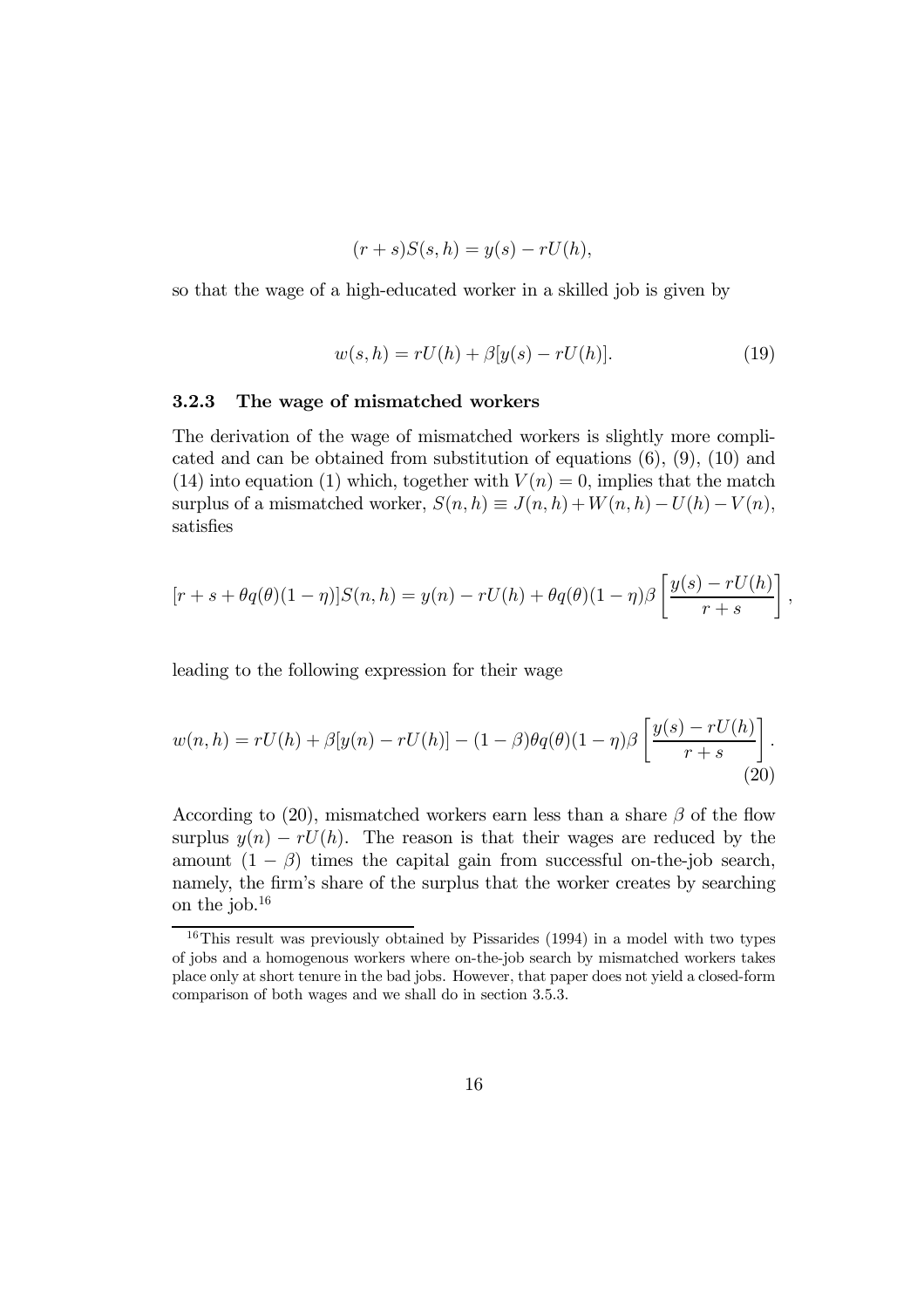### 3.3 Match surpluses

The equilibrium expressions for the match surpluses can now be obtained in two steps. First, we obtain the equilibrium asset value of unemployed workers by substituting the expressions for  $S(n, l)$ ,  $S(n, h)$  and  $S(s, h)$  into  $(5)$  and  $(6)$ . This yields

$$
rU(l) = \frac{(r+s)b + \theta q(\theta)\eta\beta y(n)}{r+s + \theta q(\theta)\eta\beta}
$$
\n(21)

$$
rU(h) = \frac{(r+s)\lambda_3 b + \theta q(\theta)\beta \left[\eta(r+s)y(n) + (1-\eta)\lambda_2 y(s)\right]}{\lambda_1 \lambda_2},\tag{22}
$$

where  $\lambda_1 = r + s + \theta q(\theta)(1 - \eta)\beta$ ,  $\lambda_2 = r + s + \theta q(\theta)(1 - \eta + \eta\beta)$ , and  $\lambda_3 = r + s + \theta q(\theta)(1 - \eta).$ 

Next, subtituting (21) and (22) back into the surplus expressions yields the closed- form solutions

$$
S(n,l) = \frac{y(n)-b}{r+s+\theta q(\theta)\eta\beta}, S(n,h) = \frac{y(n)-b}{r+s+\theta q(\theta)(1-\eta+\eta\beta)}.
$$

from which it follows that  $S(n, h) < S(n, l)$ . Furthermore, since mismatched workers retain the option value of employment in skilled jobs,  $S(n, h)$  is independent of  $y(s)$ <sup>17</sup>

### 3.4 Free-entry conditions

Finally, using expression (1) for the Nash bargaining solution, we can write the free-entry conditions for the two types of jobs as follows

$$
rV(n) = -c + \psi q(\theta)(1 - \beta) [\phi S(n, l) + (1 - \phi)S(n, h)] = 0,
$$

<sup>&</sup>lt;sup>17</sup>Formally, with on-the job-search the increase in the wage  $w(n, h)$  due to the rise in the outside option of high-educated workers,  $rU(h)$ , is exactly offset by the the increase in the future surplus in a skilled job, which leads to a fall in  $w(n, h)$ . Without on-the job search, the second effect is absent leading to a negative relation between  $S(n, h)$  and  $y(s)$ .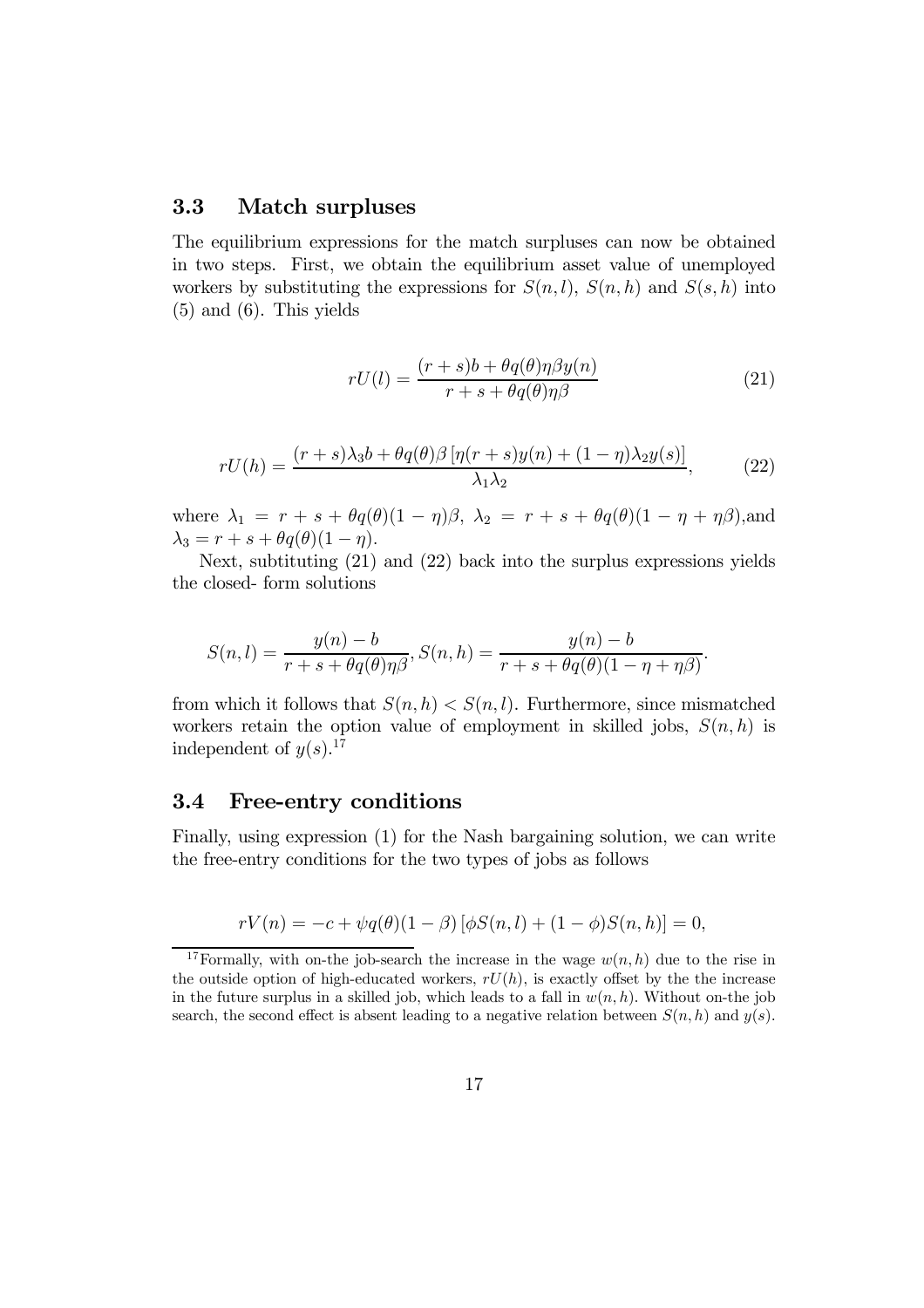$$
rV(s) = -c + q(\theta)(1 - \psi\phi) (1 - \beta) S(s, h) = 0,
$$

and substituting in the closed-form solutions for  $S(n, l)$ ,  $S(n, h)$  and  $S(s, h)$ derived above, yields

$$
\frac{c}{q(\theta)} = \psi(1-\beta) \left[ \phi \frac{y(n)-b}{r+s+\theta q(\theta)\eta\beta} + (1-\phi) \frac{y(n)-b}{\lambda_2} \right],
$$
 (23)

$$
\frac{c}{q(\theta)} = (1 - \beta)(1 - \psi\phi) \left[ \frac{y(s) - b}{\lambda_1} - \theta q(\theta) \eta \beta \frac{y(n) - b}{\lambda_1 \lambda_2} \right].
$$
 (24)

Equations (23) and (24) are the free-entry conditions for unskilled and skilled jobs, respectively, which henceforth, for given  $\eta$  and  $\psi$ , will be denoted in implicit form as  $F_N(\theta, \phi) = 0$  and  $F_S(\theta, \phi) = 0$ . Note that the right-hand side of these equations defines the expected future profits when the job is filled whereas the left-hand side represents the expected cost of keeping a vacancy unfilled. Thus, equations (23) and (24), together with the expressions in (15), (16) and (17) for  $u(\theta, \phi; \mu)$ ,  $\eta(\theta, \phi; \mu)$  and  $\psi(\phi, \eta; \mu)$ , defines the system of equations determining the equilibrium of our model.

### 3.5 Properties of the Equilibrium

#### 3.5.1 Existence

We start the analysis by deriving the conditions under which a a *cross-skill* matching equilibrium exists. First of all, as in AV, we need to rule out the corner solution in which firms only create unskilled jobs. A sufficient condition to ensure that firms are willing to create skilled jobs is that  $V(s)$ 0 if  $\eta = 1$ . This condition can be easily derived.

When  $\eta = 1$ , the outside option value of workers (common to both types) would simplify to

$$
rU = \frac{(r+s)b + \beta\theta q(\theta)y(n)}{r+s + \beta\theta q(\theta)}.
$$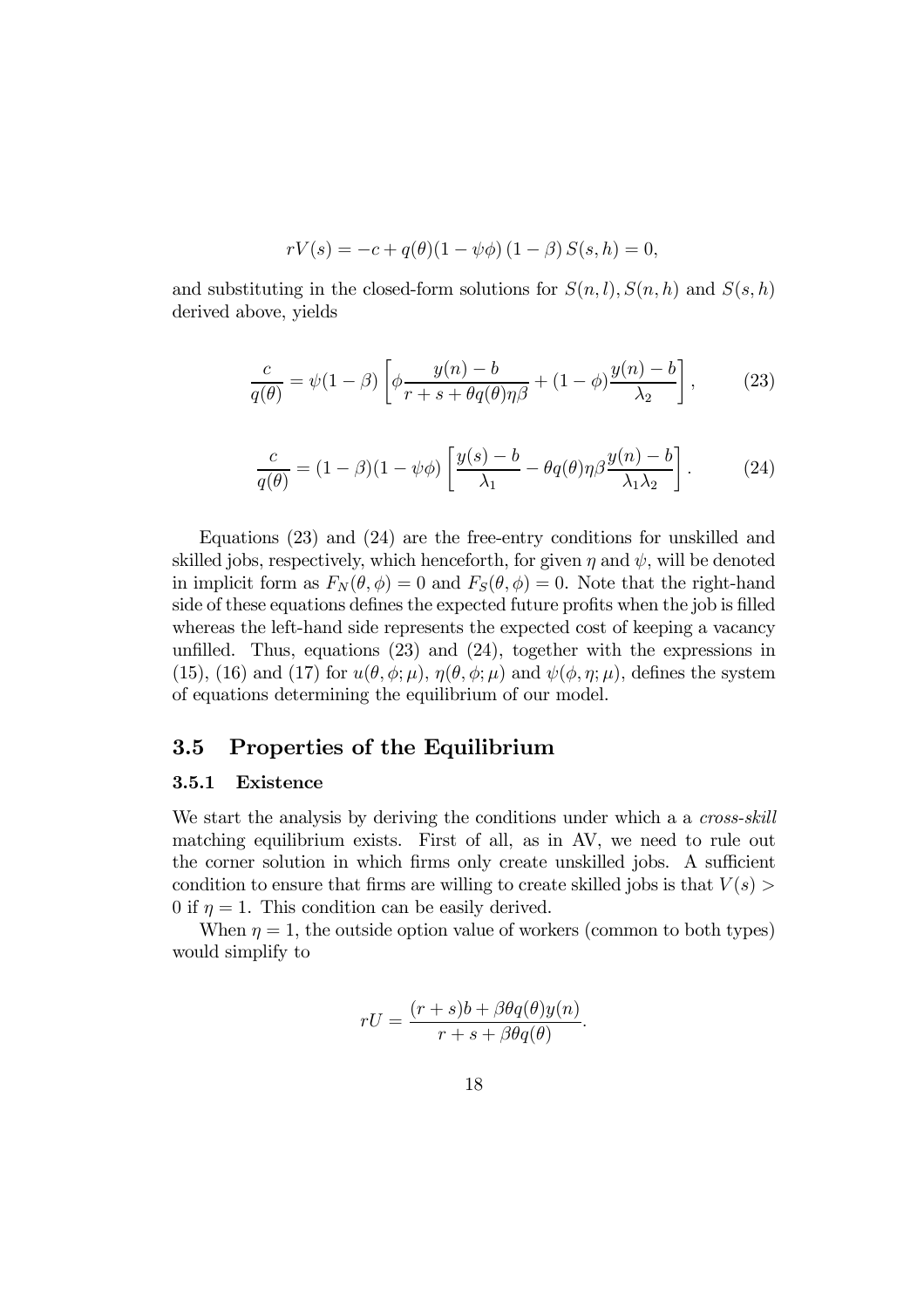Substituting this value into the free-entry condition  $V(n)=0$  when no skilled jobs are available, i.e.  $J(n) = c/q(\theta)$ , we obtain

$$
\frac{c}{q(\theta)} = (1 - \beta) \frac{y(n) - b}{r + s + \beta \theta q(\theta)}.
$$

The above equation yields a unique solution for  $\theta$ , denoted as  $\theta^*$ . The necessary condition to rule out the corner solution with  $\eta = 1$ , can thus be written as  $V(s) > V(n) = 0$  which is equivalent to the condition that  $(1 - \mu)[y(s) - rU] > [y(u) - rU]$  which gives <sup>18</sup>

$$
(1 - \mu) \frac{(r + s)(y(s) - b) + \theta^* q(\theta^*) \beta(y(s) - y(n))}{(r + s)(r + s + \theta^* q(\theta^*) \beta)} > \frac{y(n) - b}{r + s + \theta^* q(\theta^*) \beta}.
$$

Finally, rearranging terms, we obtain

$$
y(s) - b > \left[1 + \frac{\mu(r+s)}{(1-\mu)(r+s+\beta\theta^*q(\theta^*))}\right](y(n) - b),
$$
 (25)

which is equivalent to the existence condition given in AV. Hence, according to equation (25), skilled jobs need to be more productive than unskilled jobs and the required productivity differential increases with  $\mu$ .

Second, to conclude the proof of existence, we need to show that higheducated workers accept unskilled jobs when firms create both types of jobs. This result requires that the match surplus  $S(n, h)$  is positive when (25) is satisfied. Since  $S(n, h) = \frac{y(n)-b}{r+s+\theta q(\theta)(1-\eta+\eta\beta)}$ , this is equivalent to assuming that  $y(n) > b$ . Hence, as anticipated in Section 2, in our economy higheducated workers never find it optimal to refuse unskilled jobs.

Proposition 1 In any equilibrium high-educated workers accept unskilled jobs.

<sup>&</sup>lt;sup>18</sup>Notice that this condition is derived under the assumption that workers do not engage in on-the-job search unless there is some strictly positive mass of skilled jobs. This assumption is natural given our assumption of purely random search. Furthermore, when  $\eta = 1$  it is necessarily true that  $\phi = \mu$ .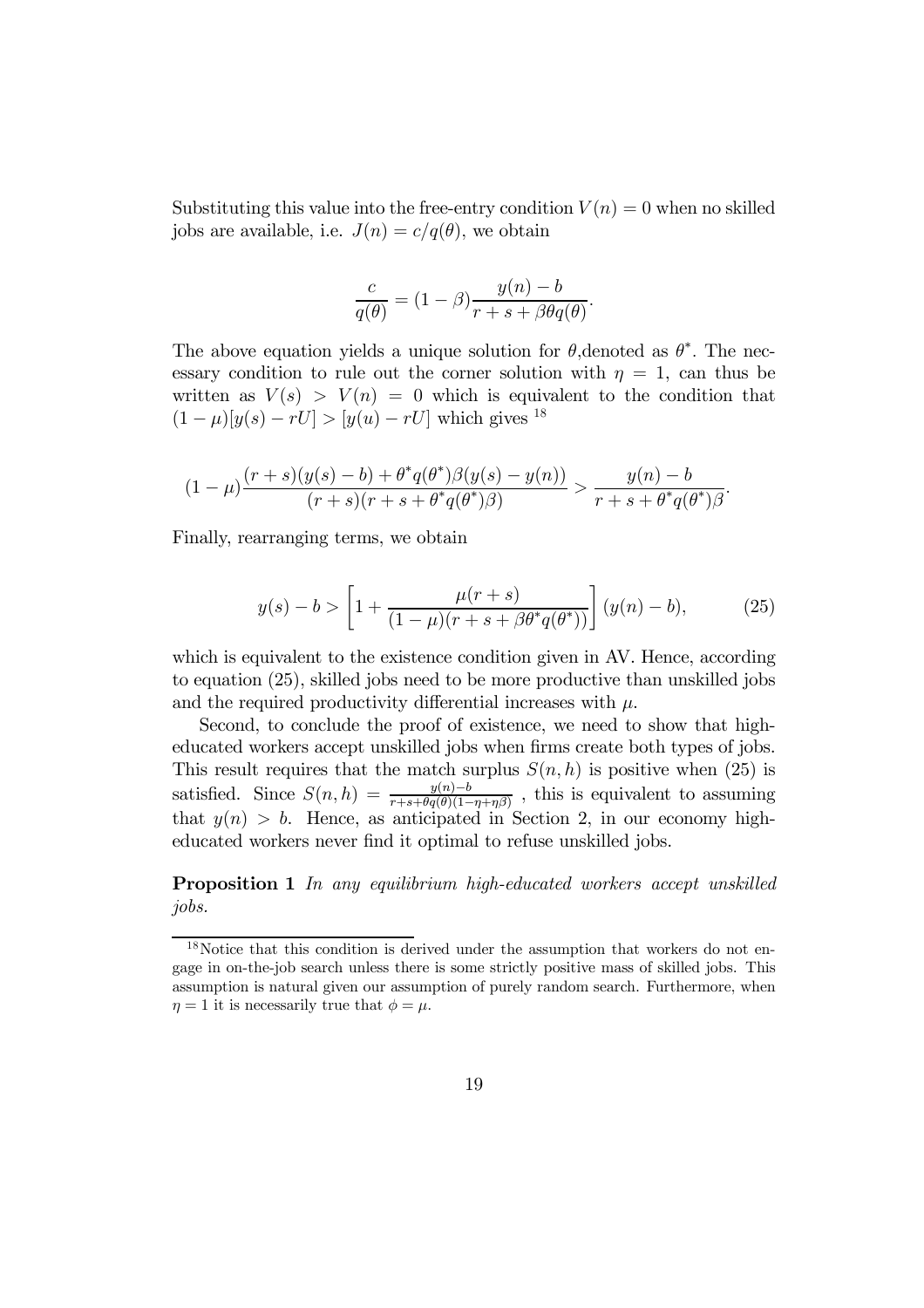The intuition behind the above result is rather simple. Since workers with high education can search as efficiently during employment as during unemployment, they will accept any job that offers a wage above  $b^{19}$  A cross-skill matching equilibrium is therefore the only possible type of non-trivial equilibrium with two types of jobs. Furthermore, given Proposition 1, equation (25) is both a necessary and a sufficient condition to ensure existence of equilibrium.

#### 3.5.2 Uniqueness

Since we are interested in the comparative statics properties of the model, a necessary preliminary step in the analysis should focus on the conditions for uniqueness. As shown in Appendix A, uniqueness is guaranteed under the following three sufficient conditions: (i) low-educated workers are a majority of the population, (ii) workers obtain at least half of the surplus of any match, and (iii) the productivity differential  $\{y(s) - y(n)\}\)$  exceeds a certain threshold value,  $y^*$ (defined in Appendix A). Formally, these restrictions on the parameter space can be stated as follows

A.1  $\mu > 0.5$ ,  $\beta \ge 0.5$  and  $\{y(s) - y(n)\} \ge y^*$ .

To obtain uniqueness, we substitute the solutions in equations (16) and (17) for  $\eta(\theta, \phi; \mu)$  and  $\psi(\theta, \eta; \mu)$  into the free-entry conditions (23) and (24). This yields a system of two equations in two unknowns, namely, the labour market tightness  $(\theta)$  and the fraction of low-educated unemployed workers  $(\phi)$ . Furthermore, when  $\mu > 0.5$  and  $\beta > 0.5$ , we show in Appendix A that the profits of unskilled jobs increase with  $\phi$  and decrease with  $\theta$ . The free-entry condition for unskilled jobs is therefore associated with an upward-sloping locus in the space  $(\theta, \phi)$ . Intuitively, an increase in the labour market tightness makes it more difficult to fill any job. Thus, the profits of unskilled jobs will decrease unless the fraction of low-educated workers in the mass of unemployed workers and in the mass of job seekers increases enough.20 Likewise,

 $19\text{By contrast, in AV mismatched workers do not engage in on-the-job search. By ac$ cepting an unskilled job high-educated workers therefore forego the option of employment in a skilled job. Consequently, beyond some threshold level of  $y(s)$ , these workers will prefer to refuse unskilled jobs and continue to search, giving rise to an ex-post segmentation matching equilibrium.

<sup>&</sup>lt;sup>20</sup>Formally, for a given value of  $\theta$  an increase in the share of low-educated job seekers,  $\phi\psi$ , requires an increase in  $\phi$  as  $\partial(\phi\psi)/\partial\phi = \psi + \phi\partial\psi/\partial\phi > 0$ .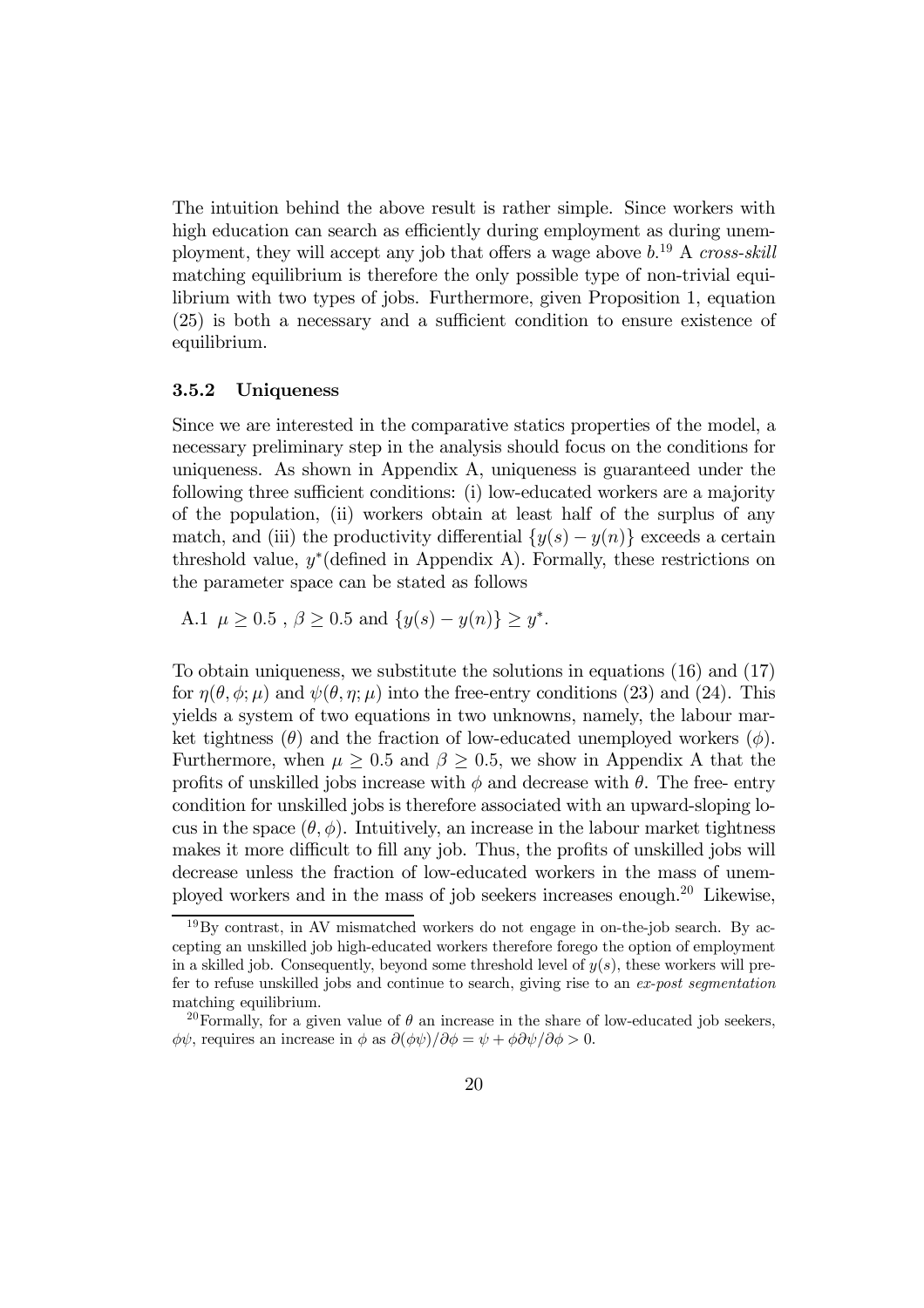when the productivity differential  $\{y(s) - y(n)\}\)$  exceeds  $y^*$ , the profits of skilled jobs decrease both with  $\theta$  and  $\phi$ . This results in a downward-sloping curve that intersects the free entry curve of unskilled jobs at most once.



Figure 3: Uniqueness

The unique equilibrium is depicted in Figure 3. The reason why we need restrictions on  $\beta$  and  $\mu$  is related to the opposite effect of changes in the share of unskilled vacancies,  $\eta$ , on the outside option values of skilled and unskilled workers. While  $U(l)$  raises with  $\eta$ , since low-educated workers will match more often with their suitable jobs,  $U(h)$  decreases with  $\eta$ , since higheducated workers have a higher chance of being mismatched. Thus, consider for instance an increase in  $\phi$ . For a given value of  $\theta$ , a lower higher value of  $\phi$  requires a reduction in the share of skilled vacancies,  $\eta$ , and as a result  $U(h)$  will increase while  $U(l)$  will decrease. These two changes have opposite effects on the profits of unskilled jobs but, under Assumption A.1, the net effect on profits from the fall in  $U(l)$  and the rise in  $U(h)$  is always positive.

#### 3.5.3 Wage distribution

Having derived the equilibrium, we can now analyze the effects of on-the-job search on the equilibrium wage distribution.

In our economy all workers are equally productive on unskilled jobs. Nonetheless, firms with unskilled jobs prefer to hire low-educated workers.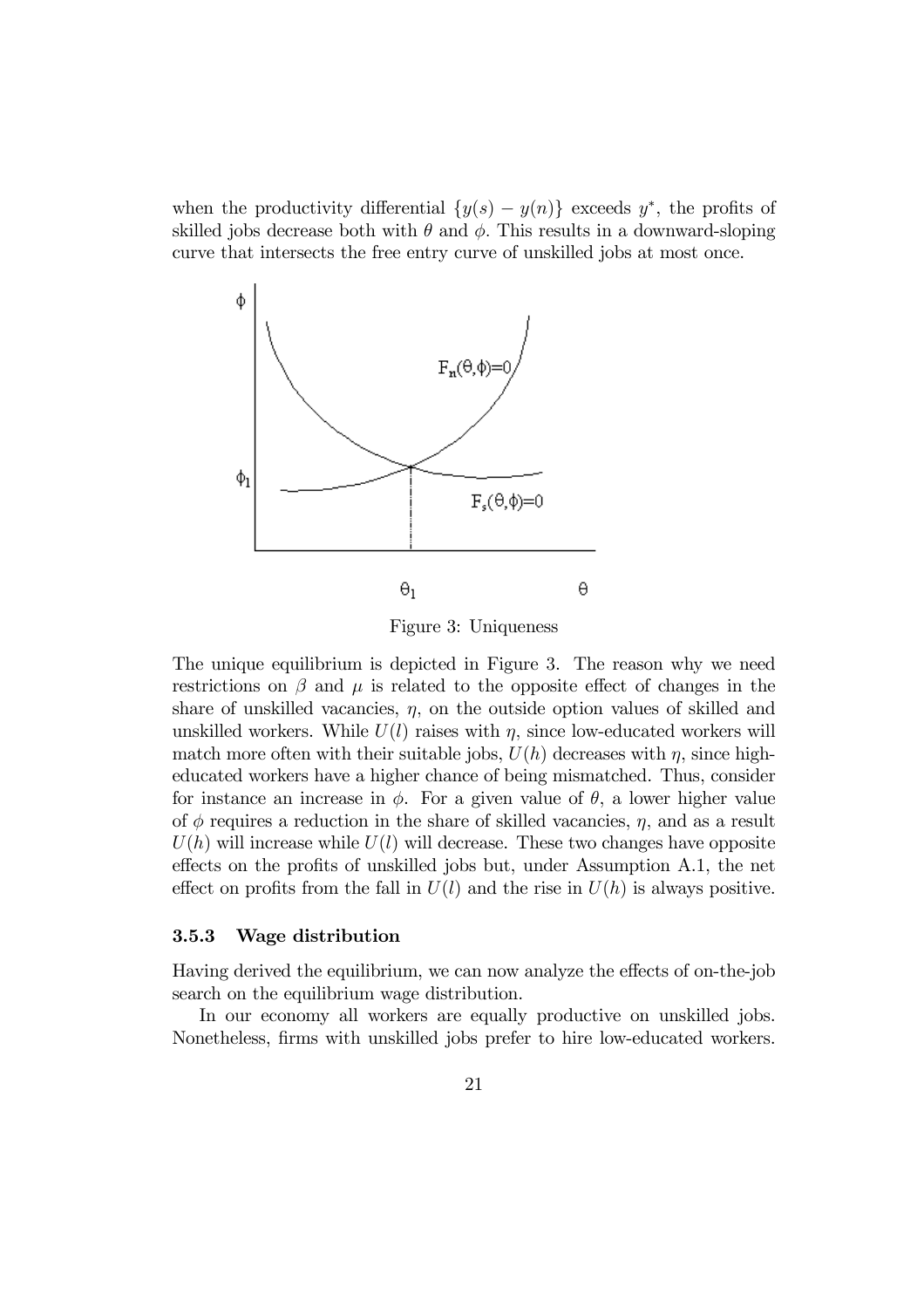The reasons for this outcome are twofold. First, low-educated workers have a lower outside option than high-educated workers because they cannot perform skilled jobs. Second, firms anticipate that mismatched workers will quit an unskilled job whenever they have located a firm with a skilled vacancy. From equation (22), it follows that the first effect tends to raise the wage of mismatched workers, while the second effect tends to reduce it. Thus, the feature that high-educated workers have access to better jobs introduces two opposite effects on the wage of mismatched workers.

Nonetheless, in Appendix A we show that the negative effect always dominates. The explanation is that the wage differential,  $w(n, h) - w(n, l)$ , has the same sign as the surplus differential,  $S(n, h) - S(n, l)$ , which is negative as shown in section 3.3.

**Proposition 2** In any cross-skill matching equilibrium,  $w(n, l) > w(n, h)$ .

Proposition 2 contrasts with the findings of AV who obtain the opposite result. Without on-the-job search, the effective separation rate of higheducated workers is the same as the one of low-educated workers, so that the inequality  $w(n, h) > w(n, l)$  always holds because  $U(h) > U(l)$ . Finally, it is easy to show that in both models  $w(s, h)$  is always larger than  $w(n, l)$  as high-educated workers have a better outside option and because  $y(s) > y(n)$ .

In sum, our results clearly indicate that on-the-job search leads to a widening of the within-group wage inequality for high-educated workers relative to the case in which mismatched workers refrain from searching. In Section 5 we shall evaluate the contribution of this additional channel for the overall wage inequality using a calibrated version of the model.

## 4 Comparative statics

In this section we present some interesting comparative statics on the effects of:(i) an increase in the fraction of high-educated individuals in the population,  $1 - \mu$ , referred to as "skill upgrading", and (ii) an increase in the productivity of high-educated workers,  $y(s)$ , for given  $y(n)$ , referred to as "skill-biased" technological change. In the sequel, we will concentrate on the effects of those two changes on both the cohort-specific unemployment rates and the overall degree of labour market tightness in the economy.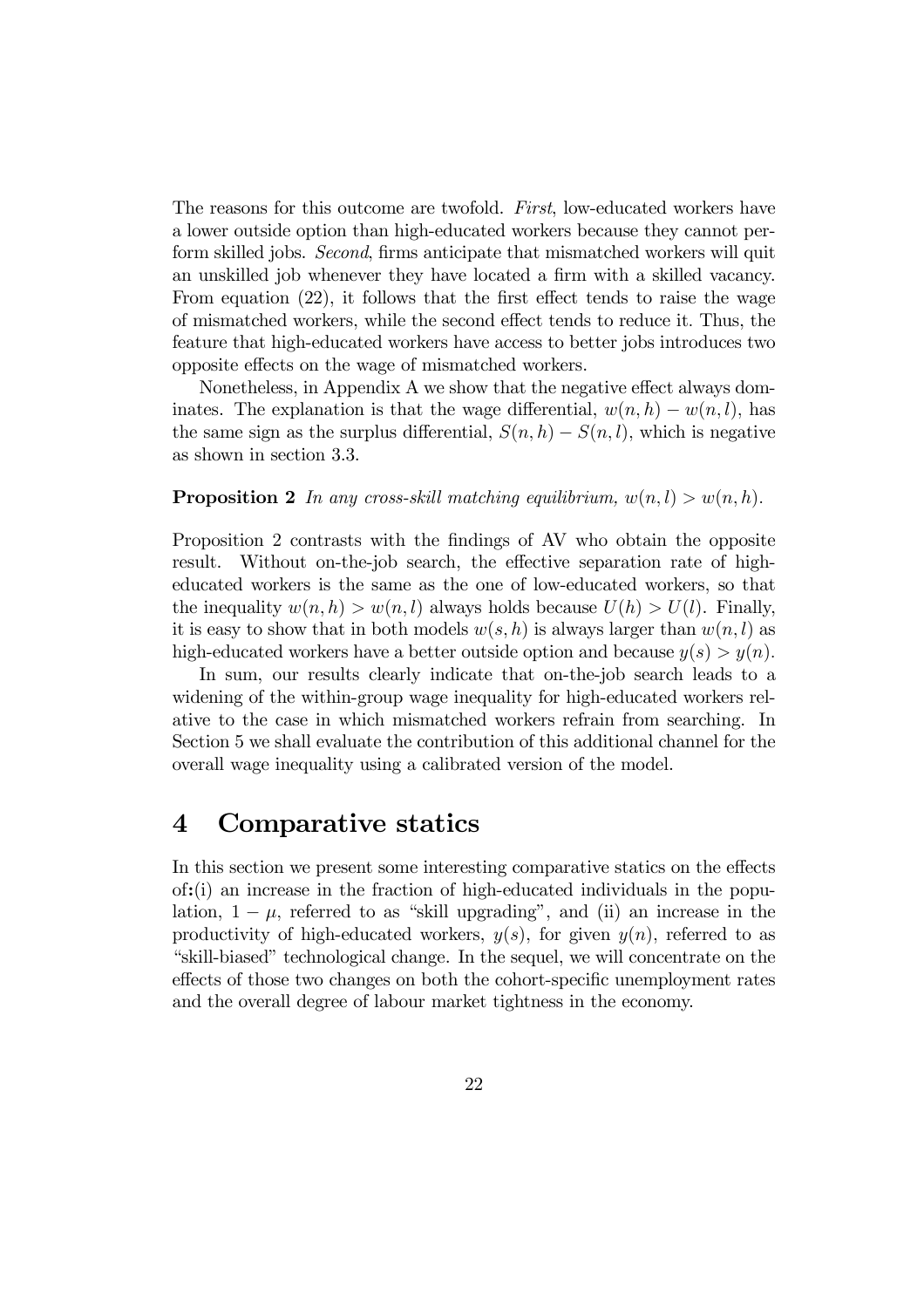### 4.1 "Skill-upgrading"

What happens if the share of high-educated workers increases? To answer this question, we consider the effects of an inflow of high-educated workers, raising the share of these workers in the population to some value  $1 - \mu' >$  $1 - \mu$ .

Immediately after this change, the share of high-educated workers in the pool of job seekers  $1 - \phi \psi$ , increases. Skilled jobs will therefore match more frequently with appropriately qualified workers and firms will respond to this change by creating more skilled vacancies. By contrast, unskilled jobs will now meet more frequently with over-qualified workers. Some of these workers are unemployed and will accept the job offer while others are already employed on unskilled jobs. Yet, in both cases the increase in  $1 - \phi \psi$  tends to exert a negative effect on the profits of unskilled jobs as  $S(n, h) < S(n, l)$ . Firms will therefore respond to the increase in the share of high-educated workers by creating less unskilled jobs. In the sequel, we shall refer to this negative search externality as NSE.

Any increase in the proportion of high-educated workers is thus accompanied by an increase in the mass of skilled vacancies,  $v(s)$ , and a reduction in the mass of unskilled vacancies,  $v(n)$ <sup>21</sup> Notice as well that these changes give rise to an unambiguous fall in the proportion of unskilled vancies,  $\eta$ , while the effect on the labour market tightness,  $\theta$ , is unclear. The total number of jobs will increase when the rise in  $v(s)$  exceeds the fall in  $v(n)$ . But this need not translate into a higher value of  $\theta$ , since the distributions of educational levels and jobs also change the elements in the denominator of  $\theta$ , i.e.  $u(l)$ ,  $u(h)$  and  $e(n, h)$ . First, given the shift towards skilled jobs, the unemployment rate of low-educated workers,  $\tilde{u}(l)$ , tends to increase. Second, in the new equilibrium we have a larger share of high-educated workers and, since  $\tilde{u}(h) < \tilde{u}(l)$ , this tends to reduce the overall unemployment rate. Hence, in general it is thus impossible to predict the change in  $\theta$  whereas  $\phi$  unambiguously decreases.

<sup>&</sup>lt;sup>21</sup>This statement is true for the absolute number of unskilled jobs,  $v(s)$ , and for the ratio between the number of unskilled jobs and the number of low-educated job seekers. The latter is obviously a more meaningful statistic as the mass of low-educated workers falls.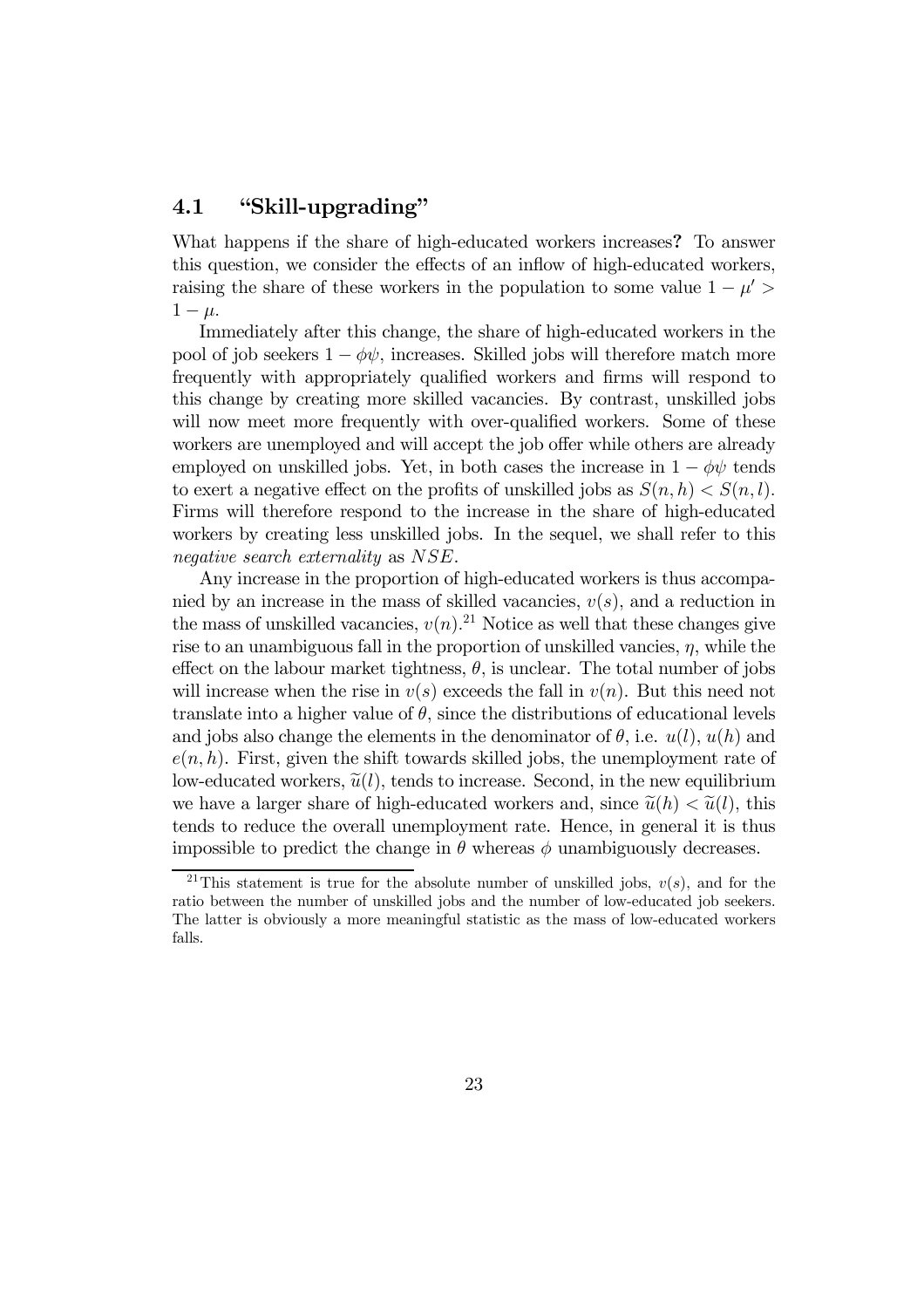

Figure 4: The effects of skill upgrading

Figure 4 offers an illustration of the previous effects for parameter configurations that satisfy A.1, where  $\theta$  increases. >From (16) we obtain that the increase in  $1-\mu$  reduces  $\eta(\theta, \phi; \mu)$  for any given value of  $(\theta, \phi)$ . According to equations (19) and (20), this shift in the distribution of jobs tends to reduce the outside option value of low-educated workers,  $U(l)$ , while it improves the corresponding option value of high-educated workers  $U(h)$ . Under Assumption A.1 the net effect on the profits of unskilled jobs is positive. Furthermore, the reduction in  $\eta$  goes in parallel with an increase in the fraction of unemployed in the pool of job seekers,  $\psi$ , which exerts a further positive effect on the profits of unskilled jobs. Hence, in order to restore zero profits, the  $F_N(\theta, \phi)=0$  locus needs to shift to the right. Similarly, the increase both in  $U(h)$  and  $\psi$  tends to reduce the profits of skilled jobs for given values of  $(\theta, \phi)$ . Thus, the  $F_S(\theta, \phi)=0$  locus will shift to the left.

Accordingly, the overall effect of an increase in the share of high-skill workers is thus a fall in  $\phi$ , and an ambiguous effect on  $\theta$  and  $\phi\psi$ , given the opposite move of  $\phi$  and  $\psi$ . From this we cannot draw unambiguous conclusions for the changes in the unemployment rates of high- and low-educated workers,  $\tilde{u}(h)$  and  $\tilde{u}(l)$ . Nonetheless, in our numerical experiments we always find an increase in  $\theta$ , as in Figure 6, and a fall in  $\eta$ . Thus, an increase in the cohort-size of high-educated workers tends to reduce their cohort-specific unemployment rate  $\tilde{u}(h)$ . That is, each high-educated job seeker enjoys a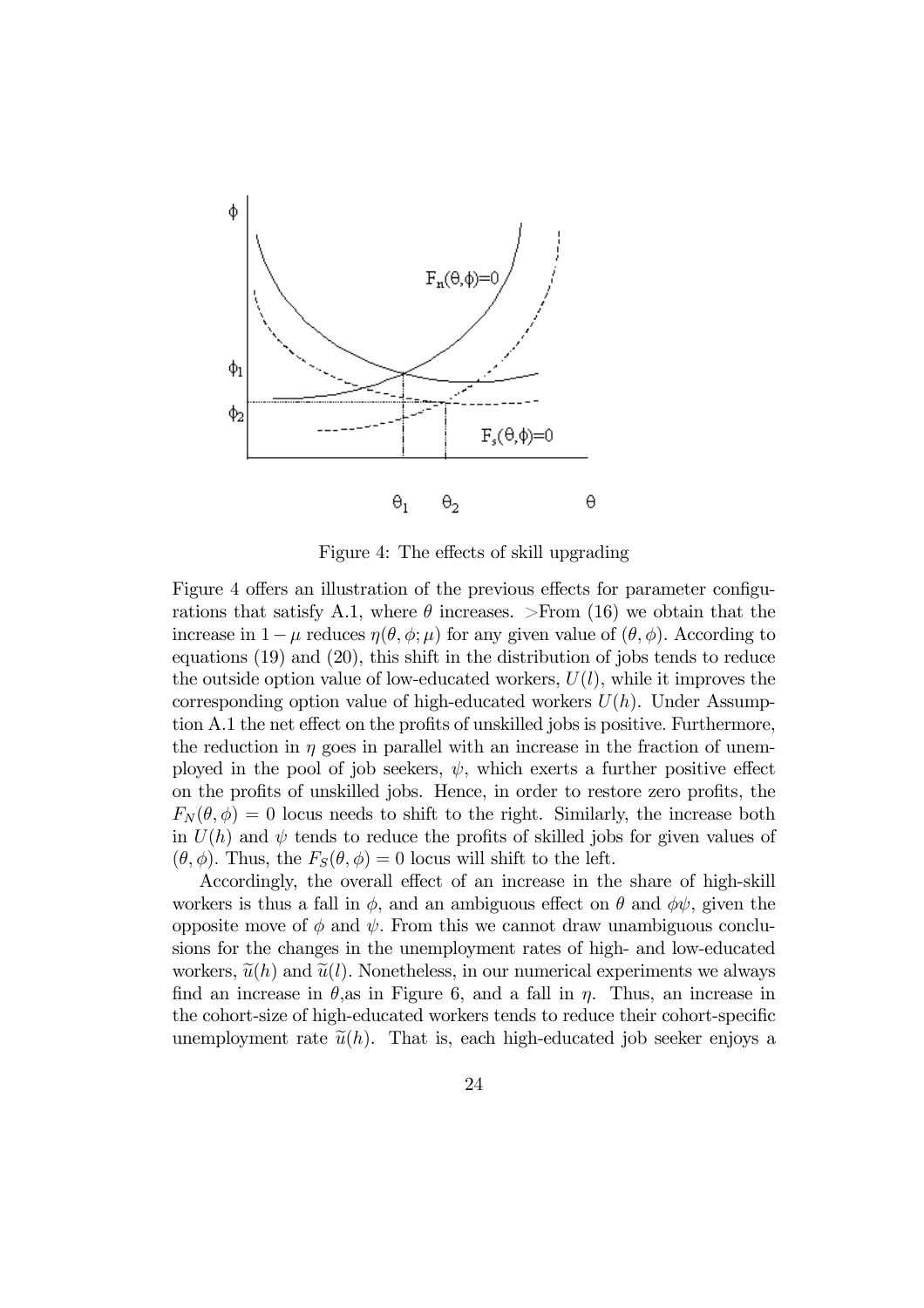higher exit rate out of unemployment and a larger share of the job offers are skilled jobs. Conversely, for low-educated workers we obtain an increase in  $\tilde{u}(l)$ . In the new steady-state equilibrium they match at a higher rate, but a larger proportion of these jobs are skilled jobs, resulting in a reduction of the overall matching rate  $\eta \theta q(\theta)$ .

These cohort-size effects for high-educated workers are absent in AV. In their model the overall labour market tightness,  $\theta$ , is invariant to changes in  $\mu$  and/or  $y(s)$ . Thus, any increase in  $v(s)$  is offset by an equivalent reduction in  $v(n)$ . The only variable that changes is therefore  $\eta$  and this variable affects  $\tilde{u}(l)$  but leaves invariant  $\tilde{u}(h)$ . On the contrary, allowing for on-the-job search leads to cohort- size effects for both types of workers. $^{22}$ 

### 4.2 "Skill-biased" technological change

Let us now consider a situation in which technological change is biased towards high-educated workers, resulting in an increase of their productivity to  $y'(s) > y(s)$ , for given  $y(n)$ . From (24), it follows immediately that the increase in  $y(s)$  raises the profits of skilled jobs. The  $F_S(\theta, \phi)=0$  locus will shift to the right. Furthermore, since  $S(n, h)$  is independent of  $y(s)$ , the  $F_N(\theta, \phi)=0$  locus remains unchanged.

The overall effects of an increase in  $y(s)$  are illustrated in Figure 5. The rightward shift of the  $F_S(\theta, \phi) = 0$  locus leads to an increase in  $\theta$  and  $\phi$ . From the increase in  $\theta$ , we can immediately conclude that "skill-biased" technological change reduces  $\tilde{u}(h)$ , while the effect on  $\tilde{u}(l)$  is a priori unclear. For a given value of  $\theta$ , the share of unemployed workers with low skills,  $\phi$ , can only increase if  $\eta$  decreases. But this effect is at least partially offset by the increase in  $\theta$  which tends to raise  $\eta$  for given values of  $\phi$ .

 $22$ As mentioned earlier, this result is in the same spirit as the one obtained by Shimer (2001). However, his result refers to cyclical/transitional unemployment rates and not to equilibrium unemployment, as in our case.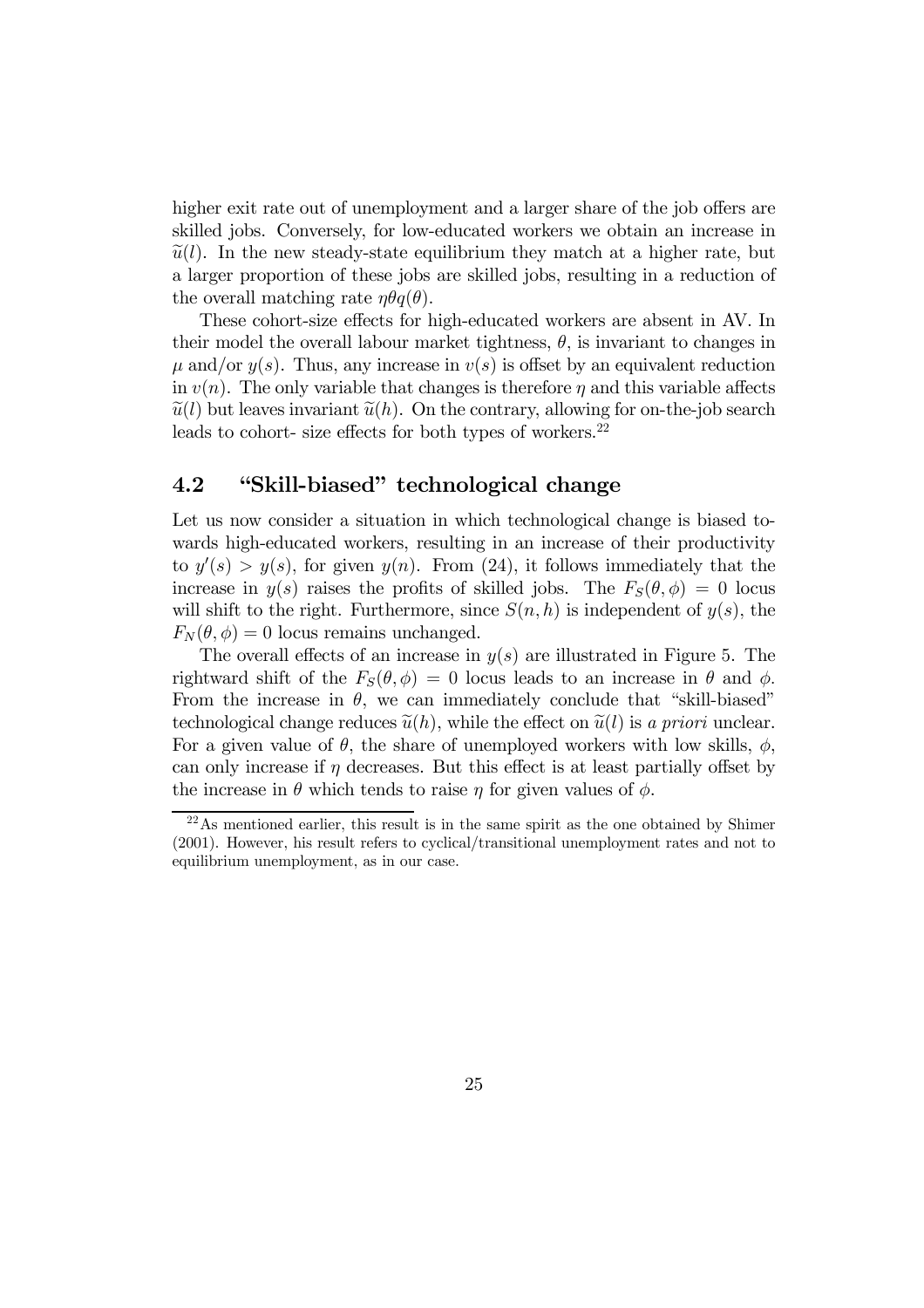

Figure 5: The effects of skill-biased technological change

Proposition 3 Under Assumption A.1, "skill-biased" technological change reduces  $\tilde{u}(h)$  while the effect on  $\tilde{u}(l)$  is ambiguous.

The above Proposition is again clearly different from the results in AV who obtain that  $\frac{\partial \widetilde{u}(h)}{\partial y(s)} = 0$  and  $\frac{\partial \widetilde{u}(l)}{\partial y(s)} > 0$ . A first difference is therefore that "skill-biased" technological change may improve the employment prospects of high-educated workers.

It should be noted that this result does not depend on our assumptions about the common cost of vacancy creation, c, and unemployment income, b. In our model technological change would be neutral if  $y(s)$ ,  $y(n)$ , b and c all grew at the same rate. Nonetheless, if skill-biased technological change implies different growth rates of  $y(s)$  and  $y(u)$ , it would still reduce  $\tilde{u}(h)$ when the cost of skilled vacancies and the unemployment income of higheducated are indexed to  $y(s)$ . What does seem to depend on the values of c and b is the effect of changes in  $y(s)$  on  $\tilde{u}(l)$ . In our numerical simulations below we find that skill-biased technological change raises  $\tilde{u}(l)$  for common values of b and c. Interestingly enough, however, when we allow for a higher cost of skilled vacancies it is easy to construct examples in which skill-biased technological change reduces  $\tilde{u}(l)$ .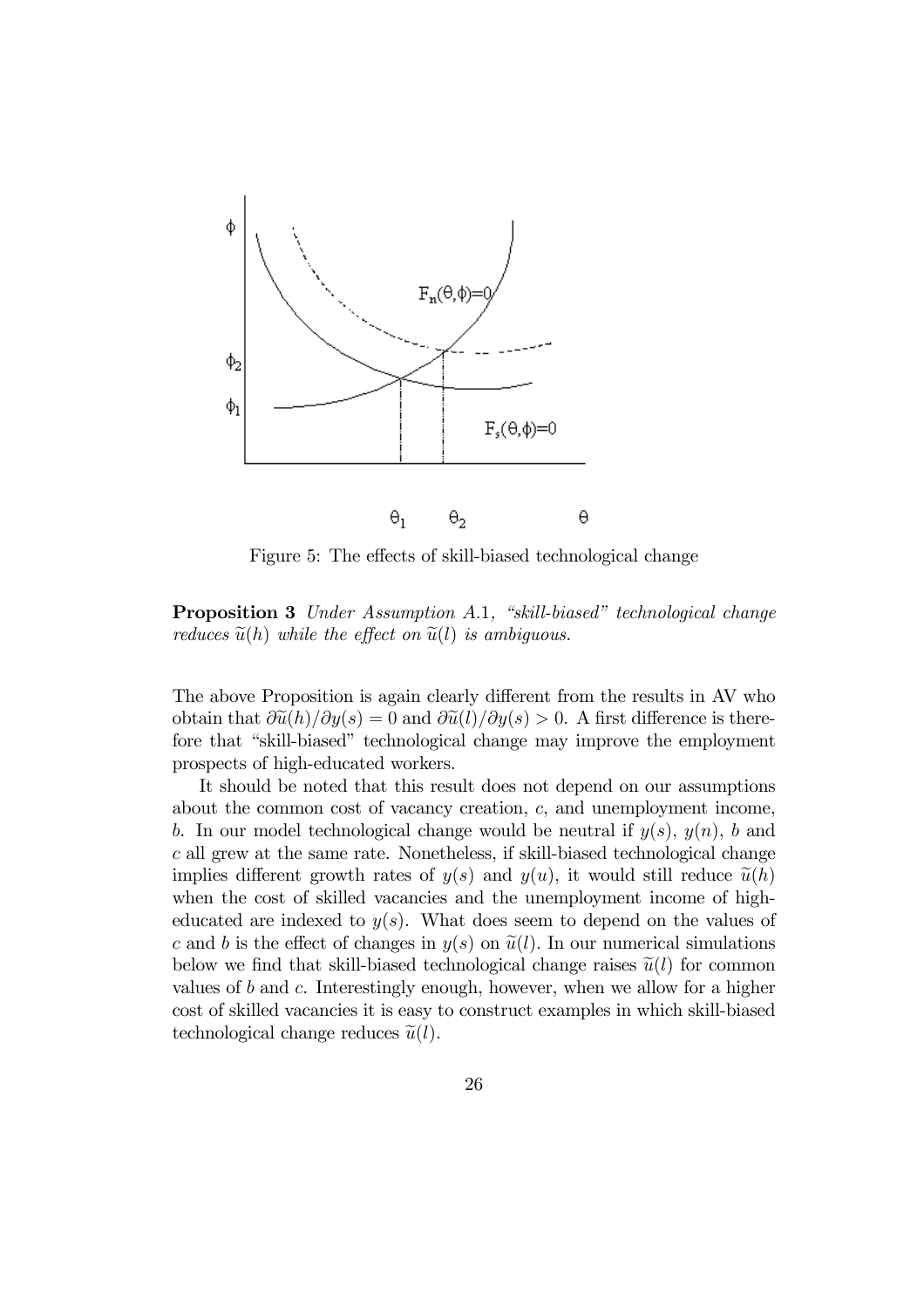This latter result points at an important difference between "skill-biased" technological change and "skill-upgrading". Both changes induce the creation of more skilled jobs which exerts a negative congestion externality on the unskilled jobs in the market. On top of that skill-upgrading also results in an increase in the share of high-educated job seekers which further reduces the profits of unskilled jobs. By contrast, in the case of skill-biased technological change, more high-educated workers are drawn into skilled jobs. As a result, the share of low-educated job seekers,  $\phi\psi$ , tends to go up which exerts a positive effect on the profits of unskilled jobs. When the cost of vacancy creation are the same for both jobs, the congestion effect dominates over the composition effect and  $\tilde{u}(l)$  goes up. However, when skilled jobs are sufficiently more expensive to create, so that a large share of high-educated workers end up in unskilled jobs, the positive composition effect generated by a higher productivity differential may actually dominate so that  $\tilde{u}(l)$  goes down.

## 5 Simulations

In this section we perform a few illustrative simulations with the model. Our aim is to gauge quantitatively the comparative-statics effects of the model following the two changes discussed in the previous section, namely, skill upgrading and skill-biased technological change.

The model is calibrated using a standard Cobb-Douglas matching function,  $m = [v(n) + v(s)]^{1/2}[u(l) + u(h) + e(n, h)]^{1/2}$ , together with the following parameter configuration:  $\beta = 0.5$ ,  $r = 0.03$ ,  $c = 0.5$ ,  $y(n) = 1$  (equal productivity in unskilled jobs),  $y(s) = 1.5$ ,  $s = 0.1$ ,  $b = 0.1$ , and  $\mu = 0.75$ . Thus, in the baseline version of the model, the proportion of low-educated workers is 75% of the (unit mass) population. Under this choice of parameters, Table 1 reports the equilibrium values of the vector of unknowns  $\{\theta, \eta, \phi, \psi, u\}$  plus the unemployment rates of both types of workers,  $\tilde{u}(l)$  and  $\tilde{u}(h)$ .

The equilibrium value of  $\theta$  is 1.435 which implies an unemployment duration of 10 months, in line with the average duration of unemployment in some European countries, like Spain, where unemployment hysteresis has been strong (see Bentolila and Jimeno, 2003). Accordingly, the unemployment rates for low and high-educated workers are 11.1% and 7.8%, respectively, giving rise to an overall unemployment rate  $(u)$  of 10.2%, in line with the average EU rate during the last fifteen years. The proportion of mis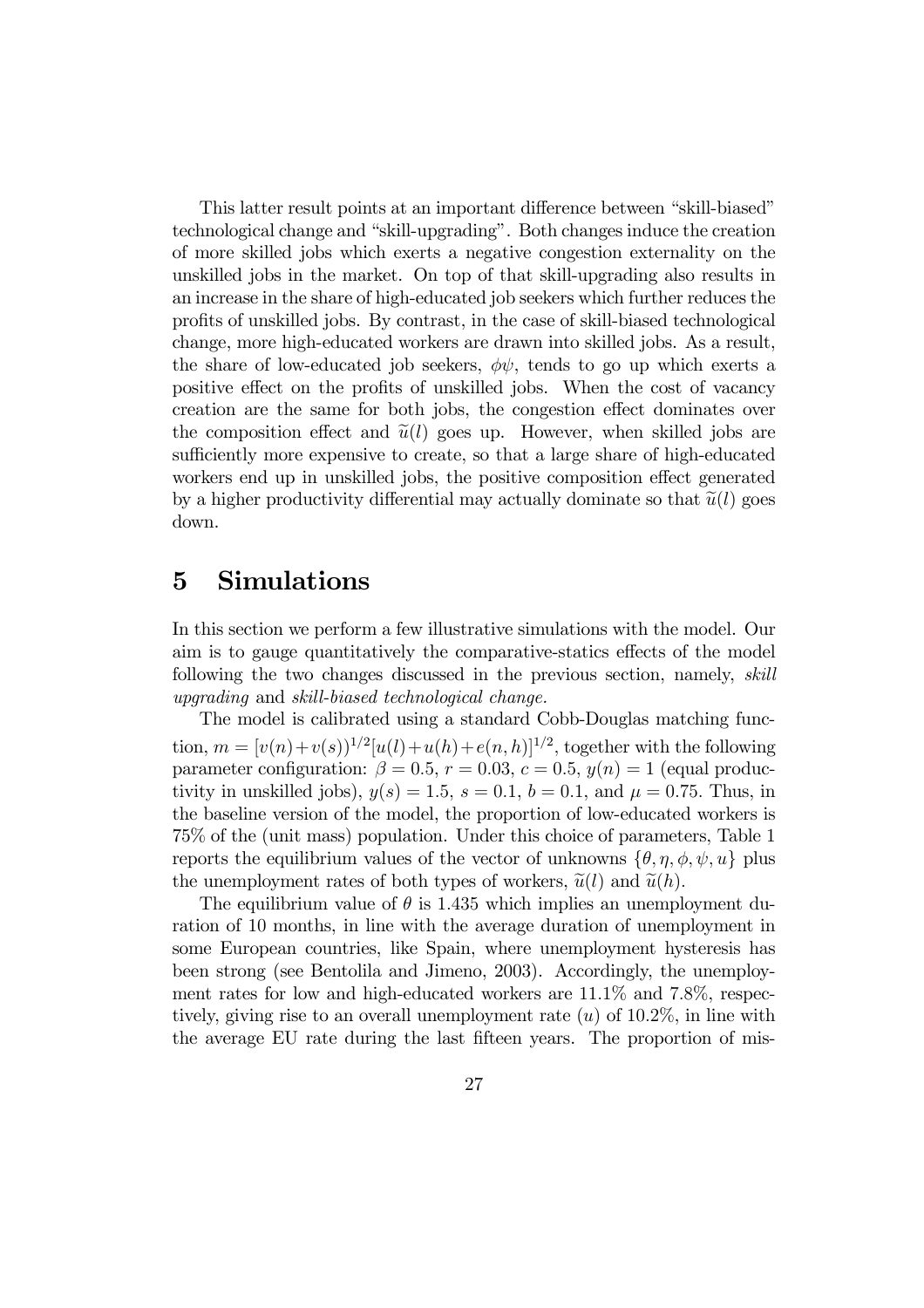matched workers in the pool of job seekers,  $1-\psi$ , is 23.7%, while the share of high-educated workers applying for unskilled jobs,  $1-\psi\phi$ , equals 38.3%. This fraction captures the NSE on firms creating those vacancies Likewise, the share of unskilled vacancies in total vacancies,  $\eta$ , is 67.4\% and the fraction of low-educated workers in the pool of searchers,  $\phi$ , is 81.0%. Further,  $w(s, h)$ turns out to be 1.36 while  $w(n, l)$  and  $w(n, h)$  are 0.86 and 0.78, respectively. Thus, in agreement with Proposition 1, mismatched workers get paid less than low-educated workers in unskilled jobs.<sup>23</sup> Henceforth, we use the ratio  $w(s, h)/w(n, h)$  to capture within-group wage inequality (WGI henceforth), and the ratio between a weighted average of  $w(s, h)$  and  $w(n, h)$  and  $w(n, l)$ to represent the *average skill premium by education*  $(AWI$  henceforth).<sup>24</sup> Note that  $WGI$  is a good proxy for the penalty to over-education. In our baseline estimation  $WGI$  is 1.74 while  $AWI$  is 1.37.

Table 1 Equilibrium values in Baseline Model

| Variable                  | Estimate |
|---------------------------|----------|
| Ĥ                         | 1.435    |
| η                         | 0.674    |
| φ                         | 0.810    |
| $\psi$                    | 0.763    |
| $\overline{\mathfrak{u}}$ | 0.102    |
| $\widetilde{u}(l)$        | 0.111    |
| $\widetilde{u}(h)$        | 0.078    |

Figure 6 displays four panels illustrating the effects of skill upgrading, captured by a continuous fall in  $\mu$  from 0.75 to 0.50, on  $\tilde{u}(l)$  and  $\tilde{u}(h)$ , NSE, WGI and AWI, respectively. Note that, in order to follow the correct direction of changes as  $\mu$  decreases, the graphs should be looked from right to left since the horizontal axis displays increasing values of  $\mu$ . Although, as argued in section 4,  $\tilde{u}(h)$  can go up or down since the effect of a change of  $\mu$  on  $\theta$  cannot be unambiguously signed, we find that for our choice of parameters it declines from 7.8% to 7.3% when  $\mu$  goes down from 75% to 50%, illustrating in this way the cohort-size effect discussed before. By contrast,  $\tilde{u}(l)$  increases

<sup>24</sup>The corresponding weights are  $\frac{1-\mu-u(h)-e(n,h)}{1-\mu-u(h)}$  and  $\frac{e(n,h)}{1-\mu-u(h)}$ .

<sup>&</sup>lt;sup>23</sup>Had we allowed for  $y(n, h) > y(n, l)$ , then we could have obtained that  $w(n, h) \geq$  $w(n, l)$ .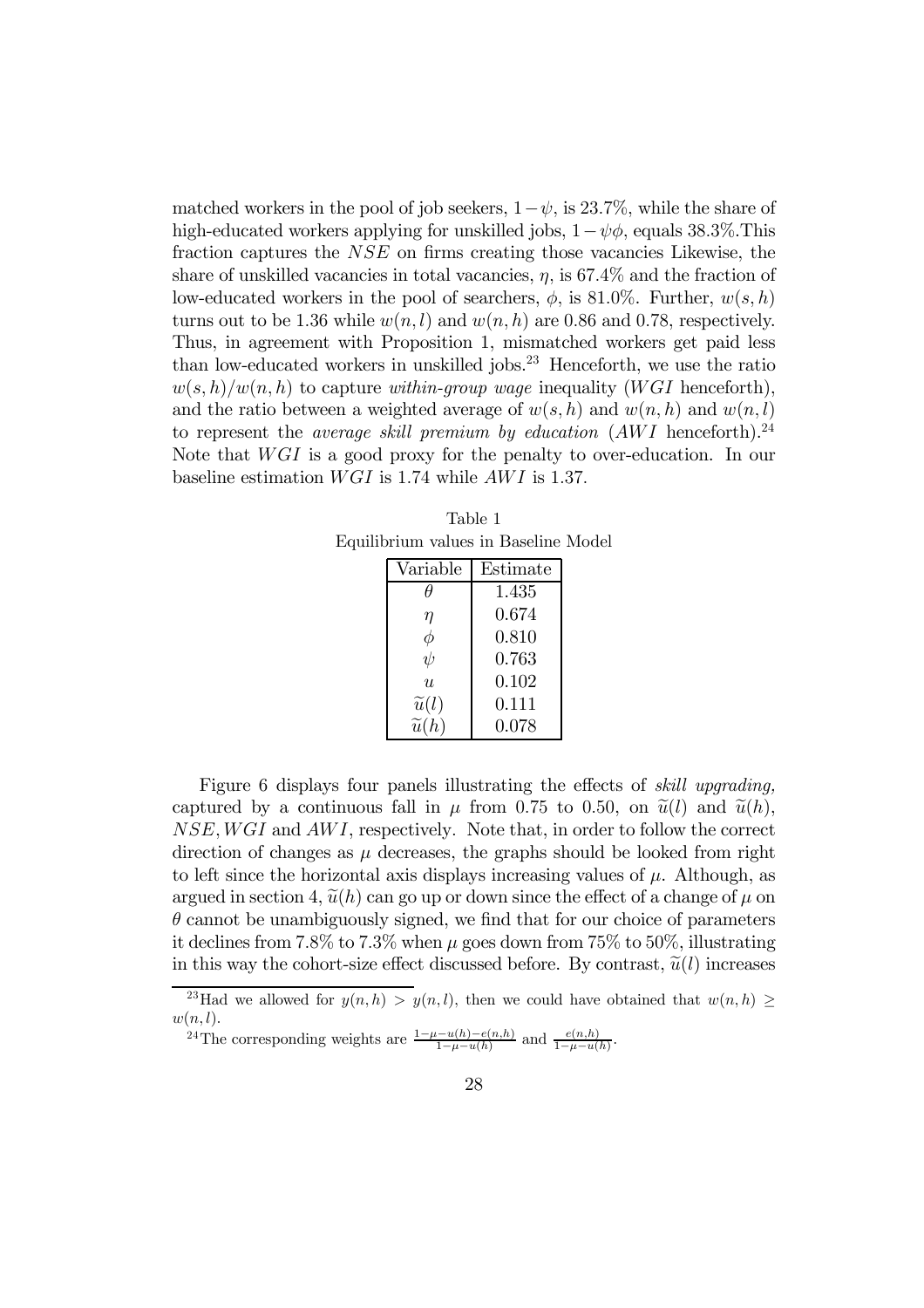from 11.1% to 13.8%. Regarding  $NSE$ , we find that it increases from 38.3% to almost 50%. Finally, both  $WGI$  and  $AWI$  increase, the reason being that the reduction in the share of unskilled jobs,  $\eta$ , decreases the ouside option value of low-educated workers,  $U(l)$ , whereas the corresponding increase in  $1 - \eta$  increases  $U(h)$ . Thus, for unchanged productivities,  $w(s, h)$  typically increases with "skill-upgrading" whilst both  $w(n, l)$  and  $w(n, h)$  decrease, leading to the observed widening of both WGI and AWI.



Figure 7, in turn, shows the effects of skill biased technical progress, captured by a continuous increase in  $y(s)$  from 1.5 to 2.0. In accord with Proposition 2,  $\tilde{u}(h)$  falls to 7.2% whereas  $\tilde{u}(l)$  goes up to 11.5%. Similarly, NSE drops by almost six percentage points reflecting the reduction in the proportion of mismatched workers in unskilled jobs. As with skill upgrading, both  $WGI$  and  $AWI$  increase for similar reasons as above.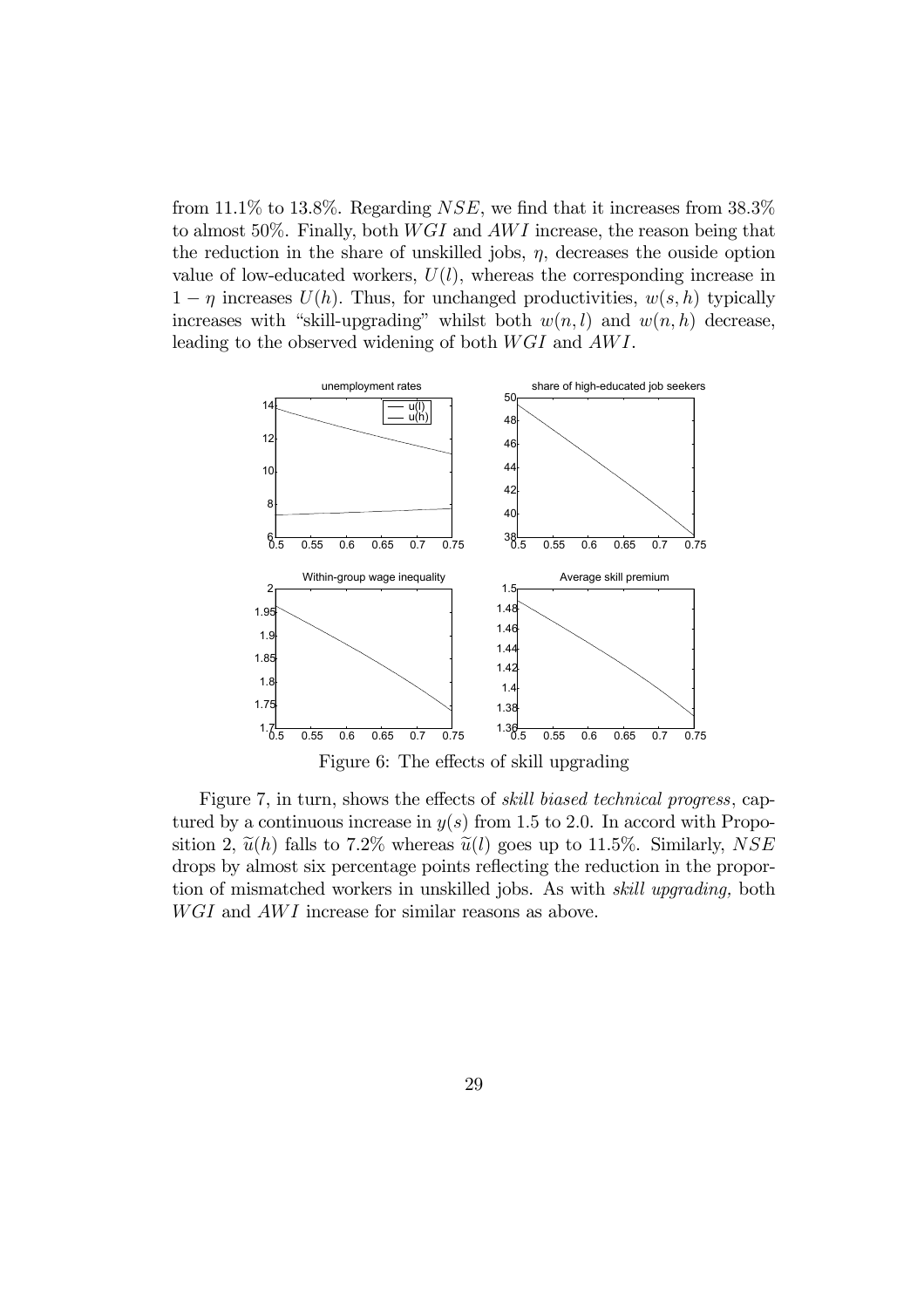

Figure 7: The effects of "skill-biased" technological change

So far, the numerical results corroborate our theoretical predictions. In the remainder we shall consider two slight generalisations of the model. In the first case we allow for different costs of vacancy creation,  $c(s) \neq c(n)$ , while the second example considers job-specific separation rates,  $s(s) \neq s(n)$ .<sup>25</sup>

Different costs of vacancy creation are a plausible assumption. In particular, it seems reasonable to assume that skilled job openings are more costly to create than unskilled job openings. Furthermore, from our discussion in the previous section we know that this assumption may change the response of  $\tilde{u}(l)$  to changes in  $y(s)$ . This feature is illustrated in Figure 8. In this example the cost of skilled vacancies,  $c(s)$ , is assumed to be 1, while the cost of unskilled jobs,  $c(n)$ , is kept constant at its benchmark value of 0.5. As can be seen, in this case  $\tilde{u}(l)$  follows a U-shaped pattern in  $y(s)$ . It initially falls up to values of  $y(s)$  around 1.80, beyond which it starts to increase again. The reason for this increase is that for, for high values of  $y(s)$ , the congestion effect dominates over the weaker NSE. Nonetheless for  $y(s)=2$ , the case in which the cost of job creation is perfectly indexed to  $y(s)$ , the unemployment rate of low-educated workers is still below the value

 $25$  Appendix B contains the derivation of the equations determining equilibrium in this more general setup.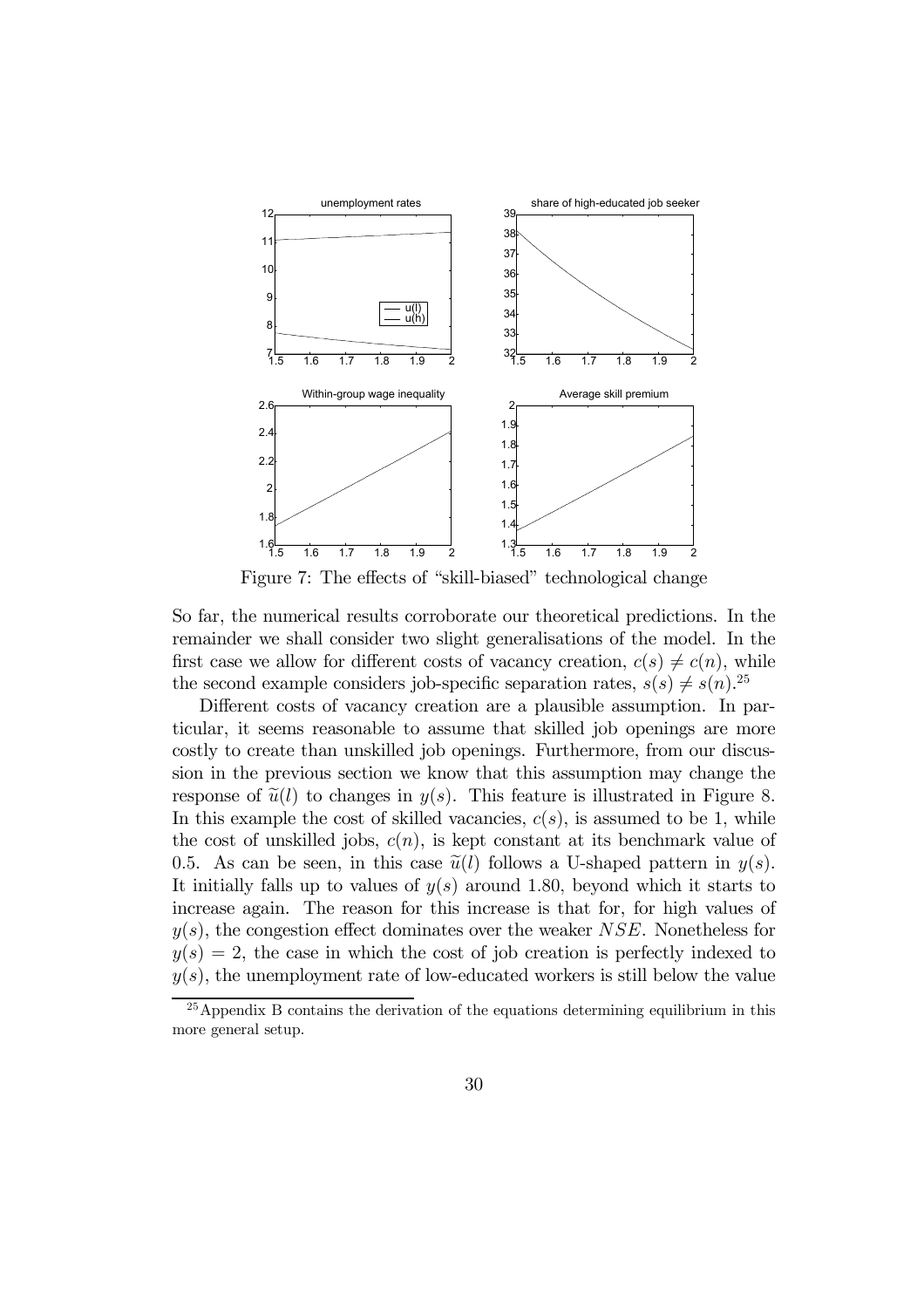at  $y(s)=1.5$ . Hence, in economies with relatively high costs of skilled job creation, skill-biased technological change may therefore help to reduce the unemployment of low-educated workers over a certain range of productivity differentials .



Figure 8: Different job creation costs

Next, "skill-biased" technological change in our model reduces the average tenure on unskilled jobs, while the tenure on skilled jobs is fixed. Nonetheless, if we were to consider fully endogeneous job-destruction rates, the increase in the relative profits of skilled jobs would give rise to a lower separation rate on them. To capture this effect in our set-up, we allow for a reduction in the separation rate of skilled jobs,  $s(s)$ , from a value of 0.1 to 0.075 while keeping  $s(n)$  constant at its benchmark value of 0.1. Figure 9 illustrates the effect of this change on  $\tilde{u}(l)$ .<sup>26</sup> It turns out that a drop in the rate of turnover on skilled jobs reduces  $\tilde{u}(l)$  for any given value of  $y(s)$ , although in contrast to what happened with the increase in  $c(s)$ ,  $\tilde{u}(l)$  keeps on being increasing in  $y(s)$ . The explanation is somewhat similar to the argument for the cohort-size effects. When skilled jobs are more stable than unskilled jobs, high-educated workers return less frequently to the unemployment pool. Other things equal, the pool of searchers is therefore comprised by a larger share of low-educated workers and this exerts a positive effect on the profits

<sup>&</sup>lt;sup>26</sup>The effect of such a change on  $\tilde{u}(h)$  are not reported since it obviously falls for given values of  $y(s)$ .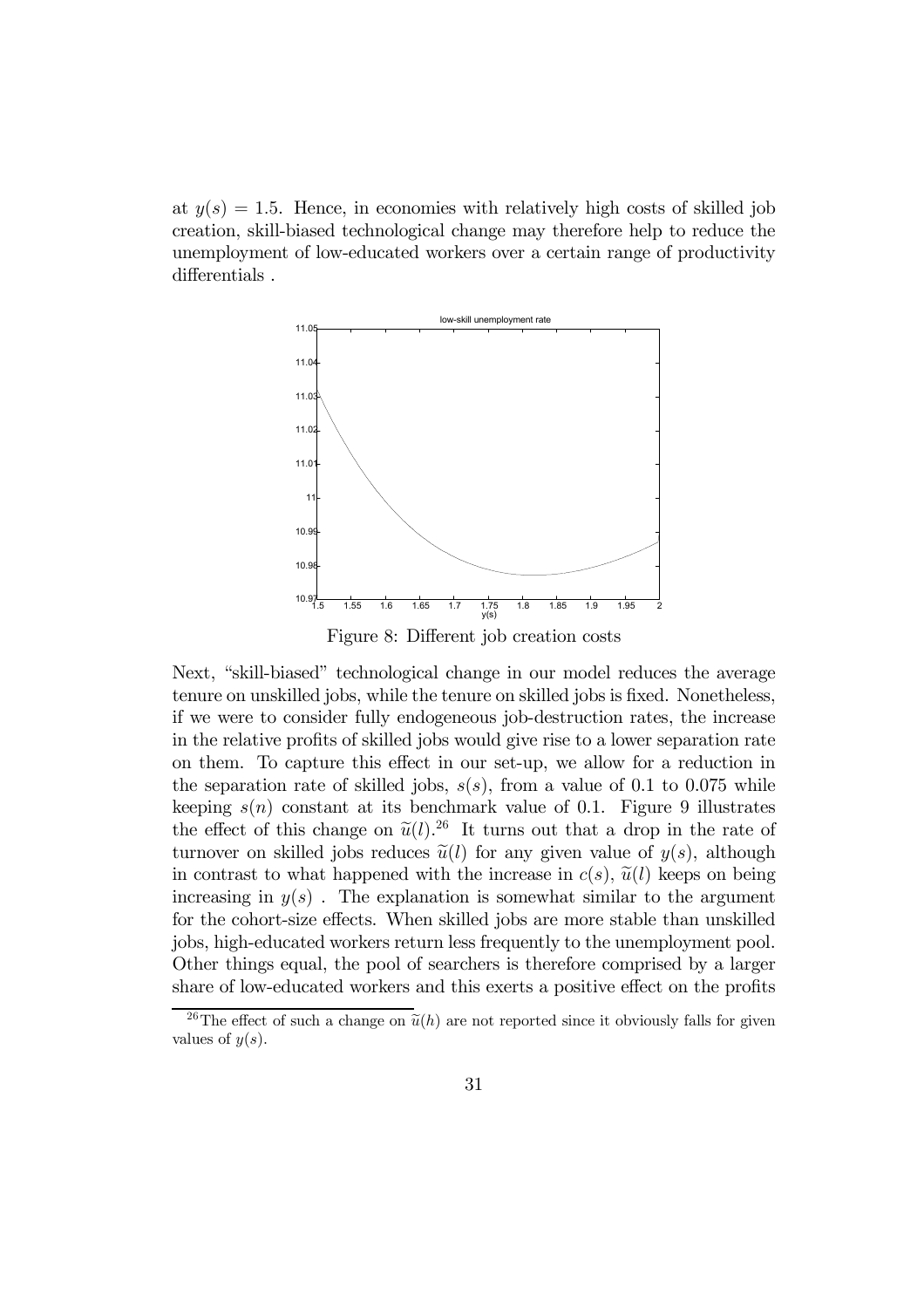of unskilled jobs. Improving the stability of skilled jobs might therefore be beneficial for both types of workers in the presence of "skill-biased" technical change.



Figure 9: Different separation rates (a)

This last observation seems to point out to the need for differential labour market policies. In particular, in order to avoid the NSE from frequent unemployment spells of high-educated workers on low-educated workers, there may be scope for employment protection legislation that is differentiated across worker and/or job type. To illustrate somewhat the implications of this selective policies, Figure 10 shows the combined effects of both an increase in  $c(s)$ , from 0.5 to 1, and a reduction in  $s(s)$ , from 0.1 to 0.075. The change in  $c(s)$  would capture less jobs creation whereas the drop in  $s(s)$  would imply less job destruction in the skilled sector, in accord with the standard effects of employment protection legislation which makes both hiring and firing of workers more expensive. As can be observed, when  $y(s)$ increases, both unemployment rates fall relative to their benchmark values. The explanation is that, for the chosen configuration of parameter values, the net effect of both changes reduces  $\tilde{u}(h)$  (i.e., the effect of the reduction in  $s(s)$  is stronger than the rise in  $c(s)$ ) whilst, at the same time, it makes  $\tilde{u}(l)$  fall as well (i.e., the effect of the lower NSE implied by both the increase in  $c(s)$  and the drop in  $s(s)$  dominates over the direct negative effect on  $\tilde{u}(l)$  stemming from the increase in  $y(s)$ ). Of course, our example cannot be generalised to any value of the productivity differential and the explicit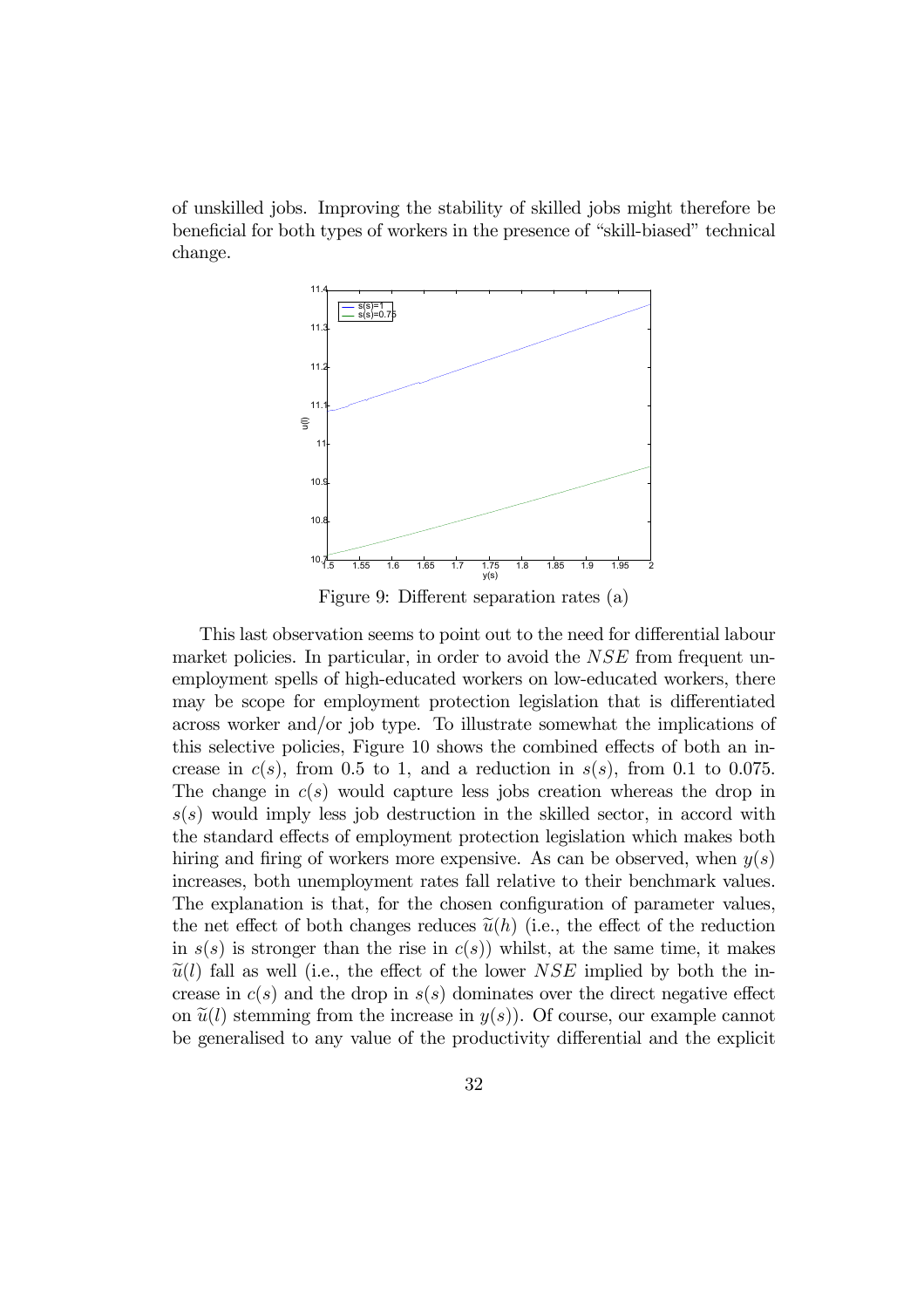introduction of firing cost in this model exceeds the scope of this paper. This issue is left for future research.



Figure 10: The effects of firing costs in skilled jobs

## 6 Conclusions

In this paper, we have analysed the properties of a matching model with two types of workers (low and high-educated) and two types of jobs (unskilled and skilled). High-educated workers can perform both jobs while the loweducated ones are only productive in unskilled jobs. A skilled job performed by a high-educated worker produces the highest output and both types of workers are equally productive in unskilled jobs. The novel element in the model is to allow for on-the-job search by mismatched high-educated workers while keeping a Nash bargaining rule to share the surpluses within each market. We show that this model can account for some of the stylised facts of the labour market in countries where a large tertiary educational upgrading which has taken place over the last decades.

In particular, we show that, with on-the-job search, skill upgrading generally decreases the unemployment rate of high-educated workers whereas it increases the unemployment rate of low educated workers. Thus we get a cohort-size effect whereby, in a market with search frictions, an increase in the supply of high-education ends up increasing the demand for skilled jobs by so much that the unemployment rate of the high-educated workers falls. Conversely, skill-biased technical change, while decreasing the unemployment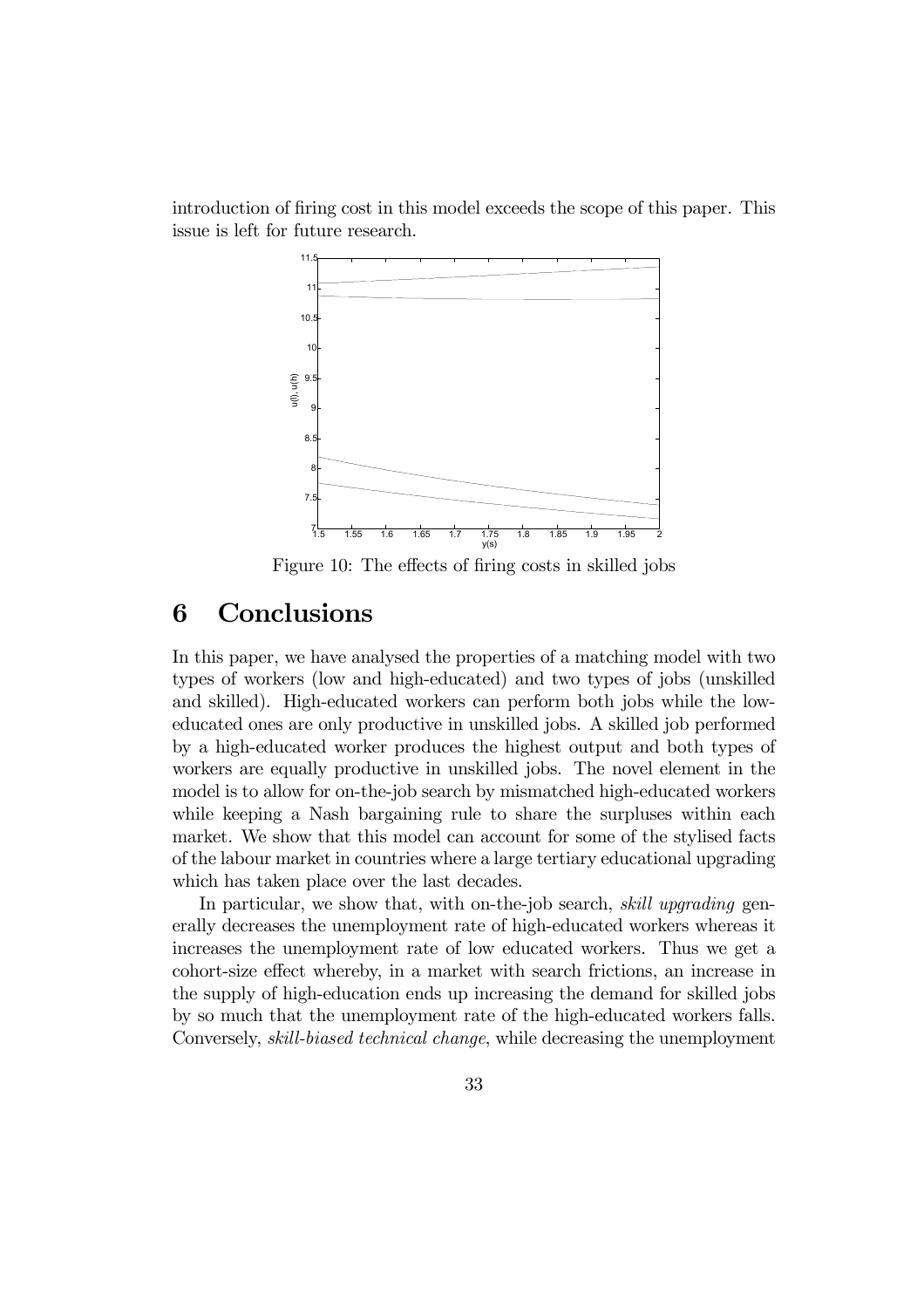rate of the high-educated workers, can have ambiguous effects on the unemployment rate of the low-educated workers. The intuition is that mismatched workers in unskilled jobs create a negative search externality on firms opening unskilled vacancies which hampers the creation of these jobs. In situations where skilled vacancies are more expensive to open than unskilled jobs, and therefore skilled jobs are relatively scarce, skill-biased technical change can lead to a large improvement in the profitability of those jobs, and a reduction in the unemployment rate of the low-educated workers. Finally, under the assumption of equal productivity of both types of workers in unskilled jobs, our result that mismatched workers get a lower wage than correctly matched low-educated workers, offers a new channel to explain a widening of within-group wage inequality and a higher average skill premium which has been observed in many OECD countries.

The model could be extended in a number of ways. One extention is to endogeneise the skill distribution by allowing workers to invest in education. A second extension would be to consider a model of directed search. In that environment workers can target their search to different types of jobs but nonetheless high-educated may consciously decide to apply for unskilled jobs (with some probability). Finally, one could consider the possibility of allowing for multiple meetings so that the model can address issues of ranking of applicants by firms.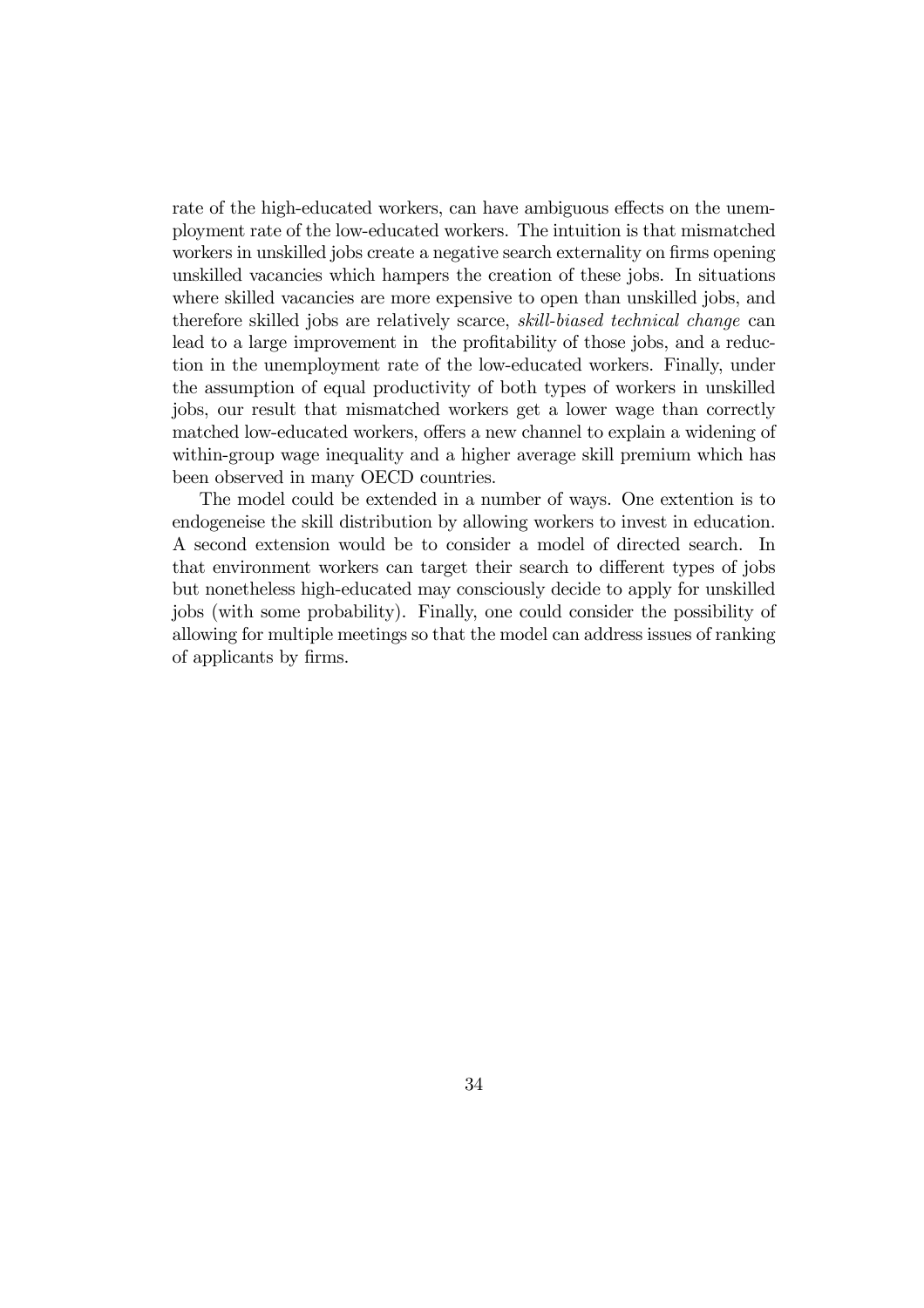## 7 Appendix A : Proofs

Proof of  $w(n, h) < w(n, l)$ 

From (18) and (20), the wage differential  $w(n, h)-w(n, l)$  can be expressed as

$$
w(n,h) - w(n,l) = (1 - \beta) [rU(h) - rU(l) - \theta q(\theta)(1 - \eta)S(s,h)],
$$

where  $rU(h) = b + \theta q(\theta) \beta [\eta S(n, h) + (1 - \eta)S(s, h)]$  and  $rU(l) = b +$  $\theta q(\theta) \beta \eta S(n,l).$ 

Then, replacing  $rU(l)$  and  $rU(h)$  into the wage differential yields

$$
rU(h) - rU(l) = \theta q(\theta) \beta [\eta(S(n,h) - S(n,l)) + (1 - \eta)S(s,h)],
$$

implying that

$$
w(n,h) - w(n,l) = (1 - \beta)\theta q(\theta)\beta\eta \left[ S(n,h) - S(n,l) \right].
$$

Hence

sign 
$$
[w(n, h) - w(n, l)]
$$
 = sign  $[S(n, h) - S(n, l)]$ .

This, together with  $S(n, h) - S(n, l) < 0$ , yields the required inequality

$$
w(n,h) - w(n,l) < 0.
$$

#### Proof of Uniqueness

Substituting  $\eta = \eta(\theta, \phi; \mu)$  and  $\psi = \psi(\theta, \phi; \mu)$  from equations (16) and (17) into the free entry conditions yields two equations in two unknowns,  $\theta$  and  $\phi$ , denoted in implicit form by  $F_S(\theta, \phi) = 0$  and  $F_N(\theta, \phi) = 0$ .

**Skilled jobs:** To show that the  $F_S(\theta, \phi) = 0$  locus has a negative slope, it is sufficient to show that

$$
\frac{d\phi}{d\theta} = -\frac{\partial F_S/\partial \theta}{\partial F_S/\partial \phi} < 0.
$$

Taking the derivative of  $F_S(.,.)$  with respect to  $\theta$ , dividing all terms by  $\Delta =$  $(1 - \beta)(y(n) - b)$  and denoting the ratio  $\frac{y(s)-b}{y(n)-b}$  by R, yields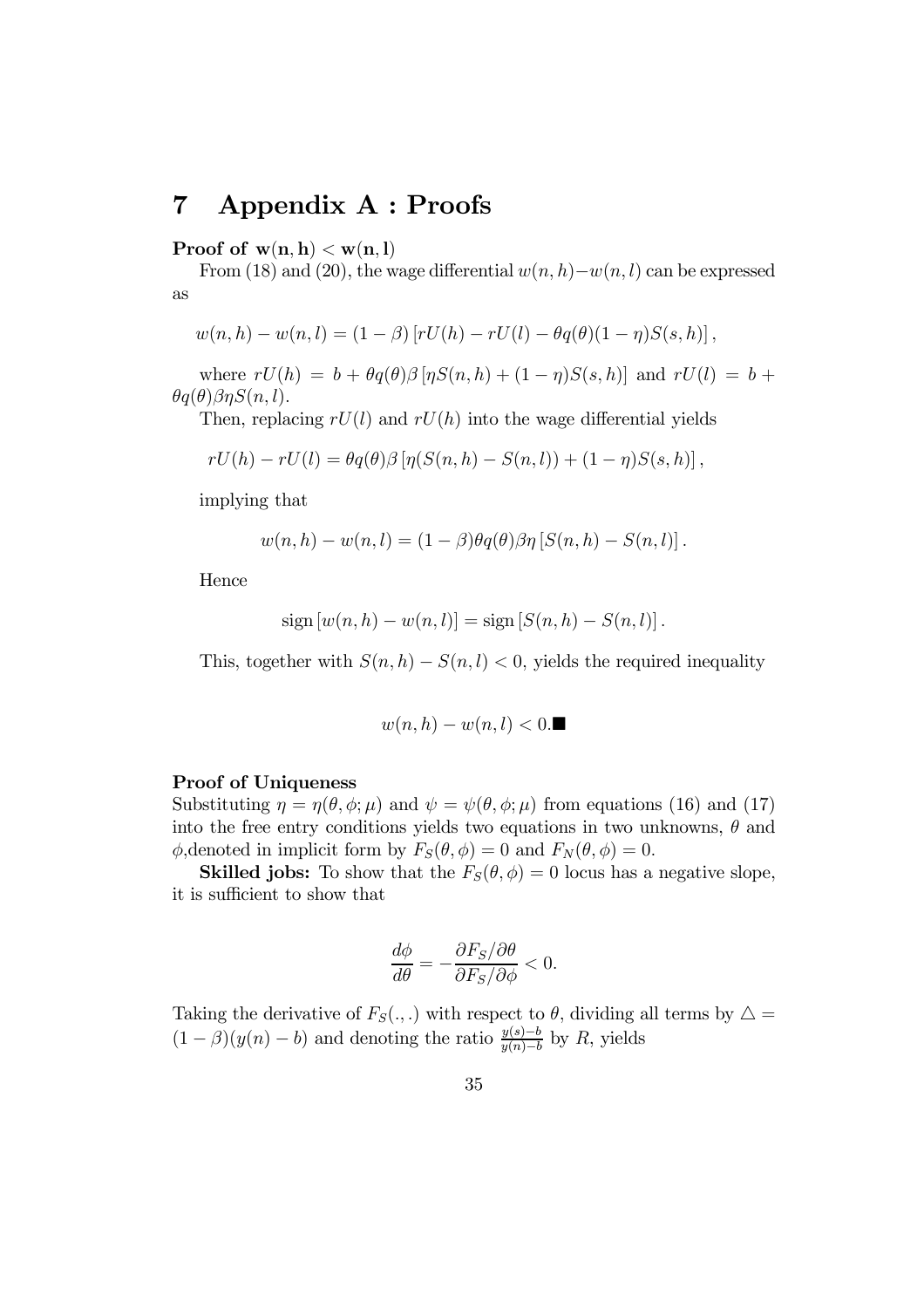$$
\frac{1}{\Delta} \frac{\partial F_S}{\partial \theta} = \frac{q'(\theta)}{\lambda_1} (1 - \psi \phi) \left[ R - \frac{\beta \eta \theta q(\theta)}{\lambda_2} \right] \n- \frac{q(\theta)}{[\lambda_1]^2} (1 - \psi \phi) \left[ R - \frac{\beta \eta \theta q(\theta)}{\lambda_2} \right] \frac{\partial \lambda_1}{\partial \theta} \n- \frac{q(\theta)}{\lambda_1} (1 - \phi) \frac{\beta \eta}{\lambda_2} \cdot \frac{\partial \theta q(\theta)}{\partial \theta} + \frac{q(\theta)}{\lambda_1} (1 - \phi) \frac{\beta \eta \theta q(\theta)}{[\lambda_2]^2} \cdot \frac{\partial \lambda_2}{\partial \theta} \n+ \frac{q(\theta)}{\lambda_1} \left[ R - \frac{\beta \eta \theta q(\theta)}{\lambda_2} \right] \frac{\partial (1 - \psi \phi)}{\partial \theta}.
$$

Since  $q'(\theta) < 0$ ,  $\frac{\partial \lambda_1}{\partial \theta} > 0$ , and  $\frac{\partial \theta q(\theta)}{\partial \theta} > 0$  the first three terms of the above expression are negative whereas the last two tems, given that  $\frac{\partial \lambda_2}{\partial \theta} > 0$ ,  $\frac{\partial (1-\psi\phi)}{\partial \theta} > 0$ , are positive. Nonetheless, combining the the third and fourth terms yield a negative term whilst our assumption that  $\frac{\partial(1-\psi\phi)q(\theta)}{\partial \theta} < 0$ , ensures that a combination of the first and fifth terms is also negative. Thus,  $\partial F_S/\partial \theta < 0.$ 

The corresponding expression for  $\partial F_S(.,.)/\partial \phi$  is:

$$
\frac{1}{\Delta} \frac{\partial F_S}{\partial \phi} = -\frac{q(\theta)}{[\lambda_1]^2} (1 - \psi \phi) \left[ R - \frac{\beta \eta \theta q(\theta)}{\lambda_2} \right] \frac{\partial \lambda_1}{\partial \phi} \n+ \frac{q(\theta)}{[\lambda_1]^2} \left[ R - \frac{\beta \eta \theta q(\theta)}{\lambda_2} \right] \cdot \frac{\partial [(1 - \psi \phi)]}{\partial \phi} \n+ \frac{q(\theta)(1 - \psi \phi)}{[\lambda_2]^2} \cdot \beta \eta \theta q(\theta) \cdot \frac{\partial \lambda_2}{\partial \phi} \n- \frac{\beta q(\theta)}{\lambda_1 \lambda_2} \frac{\partial \eta \theta q(\theta)}{\partial \phi}
$$

The first two terms are negative since  $\frac{\partial \lambda_1}{\partial \phi} > 0$  and  $\frac{\partial (1-\psi \phi)}{\partial \phi} < 0$  whereas the last two terms are positive since  $\frac{\partial \lambda_2}{\partial \phi} > 0$  and  $\frac{\partial \eta \theta q(\theta)}{\partial \phi} < 0$ . However, if R is sufficiently large, then the negative sign of the first two terms will dominate. Thus,  $\partial F_S/\partial \phi < 0$  when the productivity differential  $\{y(s) - y(n) \geq y^*$ , namely, a threshold value such that, in absolute value, the sum of the first two terms exceeds the remaining two terms (which do not depend on  $R$ ) in the above derivative.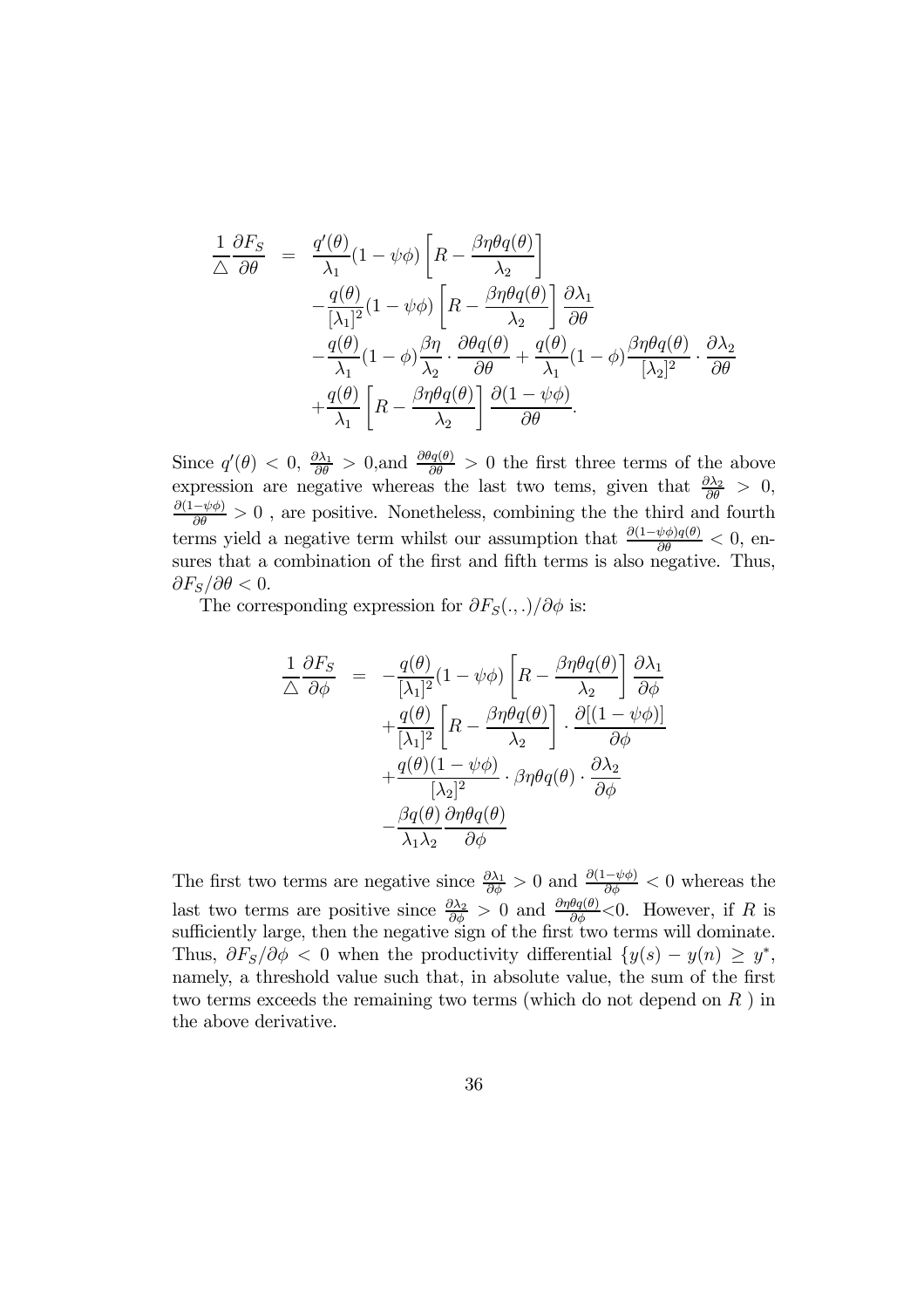**Unskilled jobs:** To show that the  $F_N(\theta, \phi) = 0$  locus has a positive slope, it is sufficient to show that

$$
\frac{d\phi}{d\theta} = -\frac{\partial F_N/\partial \theta}{\partial F_N/\partial \phi} > 0.
$$

As before, taking the derivative of  $F_N(.,.)$  with respect to  $\theta$  and dividing all terms by  $\Delta = (1 - \beta)(y(n) - b)$  yields

$$
\frac{1}{\Delta} \frac{\partial F_N}{\partial \theta} = q'(\theta)\psi \left[ \frac{\phi}{r+s+\theta q(\theta)\eta\beta} + (1-\phi)\frac{1-\phi}{\lambda_2} \right] \n+ \left[ \frac{q(\theta)\phi}{r+s+\theta q(\theta)\eta\beta} + \frac{q(\theta)(1-\phi)}{\lambda_2} \right] \cdot \frac{\partial \psi}{\partial \theta} \n- \left[ \frac{\beta q(\theta)\psi\phi}{[r+s+\theta q(\theta)\eta\beta]^2} \right] \cdot \frac{\partial \eta\theta q(\theta)}{\partial \theta} + \frac{\psi\theta q(\theta)(1-\phi)}{[\lambda_2]^2} \cdot \frac{\partial \lambda_2}{\partial \theta},
$$

which is unambiguosly negative since  $q'(\theta) < 0$ ,  $\frac{\partial \psi}{\partial \theta} < 0$  and  $\frac{\partial \lambda_2}{\partial \theta} < 0$ . Similarly, the derivative  $\partial F_N(.,.)/\partial \phi$  is given by

$$
\frac{1}{\triangle} \frac{\partial F_N}{\partial \theta} = \left[ \frac{q(\theta)}{r + s + \theta q(\theta) \eta \beta} - \frac{q(\theta)}{\lambda_2} \right] \cdot \frac{\partial \psi \phi}{\partial \phi} \n- \frac{\beta \psi \phi q(\theta)}{\left[ r + s + \theta q(\theta) \eta \beta \right]^2} \cdot \frac{\partial \eta \theta q(\theta)}{\partial \phi} \n+ \frac{q(\theta)}{\lambda_2} \cdot \frac{\partial \psi}{\partial \phi} - \frac{q(\theta) \psi (1 - \phi)}{\left[ \lambda_2 \right]^2} \cdot \frac{\partial \lambda_2}{\partial \phi},
$$

where the first three terms are positive since  $\frac{\partial \psi \phi}{\partial \phi} > 0$ ,  $\frac{\partial \eta \theta q(\theta)}{\partial \phi} < 0$ ,  $\frac{\partial \psi}{\partial \phi} > 0$ and  $\lambda_2 > r + s + \theta q(\theta) \eta \beta$  whilst the last term is negative since  $\frac{\partial \lambda_2}{\partial \phi} > 0$ . However, if  $\beta \ge 0.5$  and  $\mu \ge 0.5$ , so that  $\phi \ge 0.5$ , the second term dominates the fourth term in absolute value. Therefore  $\partial F_N/\partial \phi > 0$ .■

## 8 Appendix B: Equilibrium with unequal separation rates

In Section 5 we simulate the model with different job-separation rates for skilled and unskilled jobs, denoted, respectively, by  $s(s)$  and  $s(n)$ , with  $s(s)$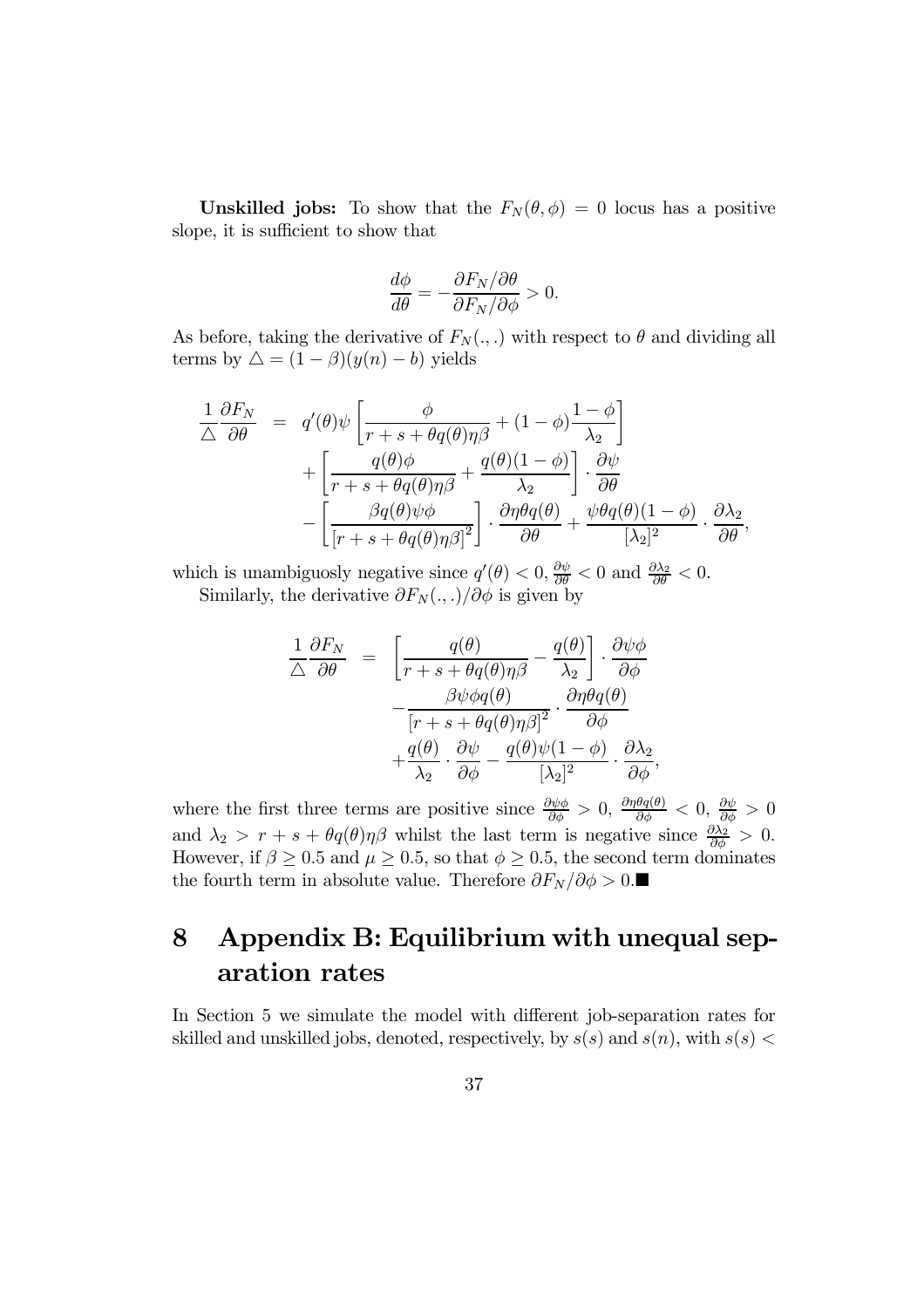$s(n)$ . In this case the steady state conditions for  $u(l)$ ,  $u(h)$  and  $e(n, h)$  can be written as

$$
\eta \theta q(\theta)\phi u = s(n)(\mu - \phi u)
$$

$$
\eta \theta q(\theta)(1-\phi)u = [s(n) + \theta q(\theta)(1-\eta)] e(n,h)
$$

$$
(1-\eta)\theta q(\theta)\left[(1-\phi)u+e(n,h)\right]=s(s)\left[1-\mu-(1-\phi)u-e(n,h)\right].
$$

To determine the equilibrium value of  $\{\theta, \eta, \phi, \psi, u\}$ , the equations above are need to be complemented by the two free-entry conditions which, following the same arguments as in the derivation of equations (23) and (24), become

$$
\frac{c}{q(\theta)} = \psi(1-\beta) \left[ \phi \frac{y(n)-b}{r+s(n)+\theta q(\theta)\eta\beta} + (1-\phi) \frac{y(n)-b}{\varsigma_2} \right]
$$

$$
\frac{c}{q(\theta)} = (1-\beta)(1-\psi\phi) \left[ \frac{y(s)-b}{\varsigma_1} - \theta q(\theta)\eta\beta \frac{y(n)-b}{\varsigma_1\varsigma_2} \right],
$$

where  $\varsigma_1 = r + s(s) + \theta q(\theta)(1 - \eta)\beta$ ,  $\varsigma_2 = r + s(n) + \theta q(\theta)(1 - \eta + \eta\beta)$ .

## **References**

- [1] ACEMOGLU, D., " Changes in Unemployment and Wage Inequality: An Alternative Theory and Some Evidence ", American Economic Review 89 (1999), 1259-78.
- [2] ACEMOGLU, D., " Patterns in Skill Premia ", Review of Economic Studies 70 (2003), 199-230 .
- [3] ALBA-RAMIREZ, A., " Mismatch in the Spanish Labour Market, " Journal of Human Resources 28 (1993), 259-278.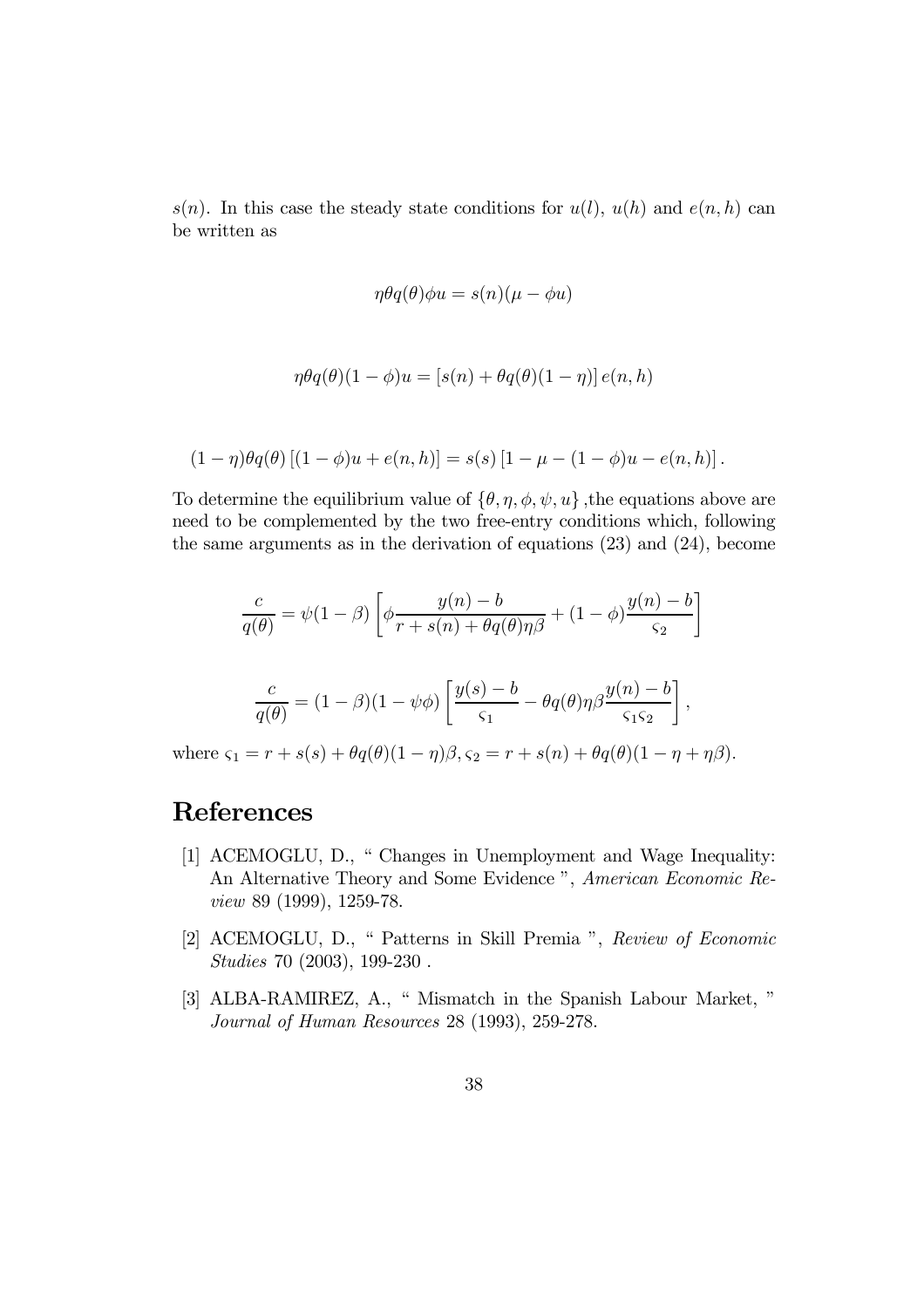- [4] ALBA-RAMIREZ, A. AND M.T. BLAZQUEZ, " Mismatch, Overeducation and Labour Mobility in Spain", (2003) Dept. of Ecomomics, Universidad Carlos III, mimeo.
- [5] ALBRECHT, J., AND S. VROMAN, " A Matching Model with Endogenous Skill Requirements ", International Economic Review 43 (2002), 283-305.
- [6] AUTOR, D., KATZ, L. AND A. KRUEGER, "Computing Inequality: Have Computers Changed the Labour Market ?", Quarterly Journal of Economics 113 (1998), 1164-1214.
- [7] BENTOLILA; S. AND J.F. JIMENO, " Spanish Unemployment: The End of the Wild Ride ?", (2003) FEDEA Working Paper 2003-12.
- [8] BORJAS, G. AND V. RAMEY, "Foreign Competition, Market Power and wage Inequality", Quarterly Journal of Economics 110 (1995), 1075- 1120.
- [9] BRUNELLO, G." Equilibrium Unemployment with Internal Labour Markets", Economica 63 (1996), 19-35.
- [10] BURGESS, S. M., "A Model of Competition between Employed and Unemployed Job Searchers: An Application to the Unemployment Outflow Rate in Britain", Economic Journal 103 (1993), 1190-1204.
- [11] DOLADO, J. J., FELGUEROSO, F., AND J.F. JIMENO, "Youth Labour Markets in Spain: Education, Training, and Crowding-Out ", European Economic Review 44 (2000), 943-56.
- [12] EUROSTAT, " School Leavers in Europe and the Labour Market effects of Job Mismatches" Population and Social Conditions (2003), Part II of Theme 3-5/2003.
- [13] GAUTIER , P. A., " Search Search Externalities in a Model with Heterogeneous Jobs and Workers ", Economica 273 (2002), 21-40.
- [14] GAUTIER , P. A., VAN DEN BERG, G. A., VAN OURS, J.C. , AND G. RIDDER, " Worker Turnover at the Firm Level and Crowding Out of Lower Educated Workers ", European Economic Review 46 (2002) 523-38.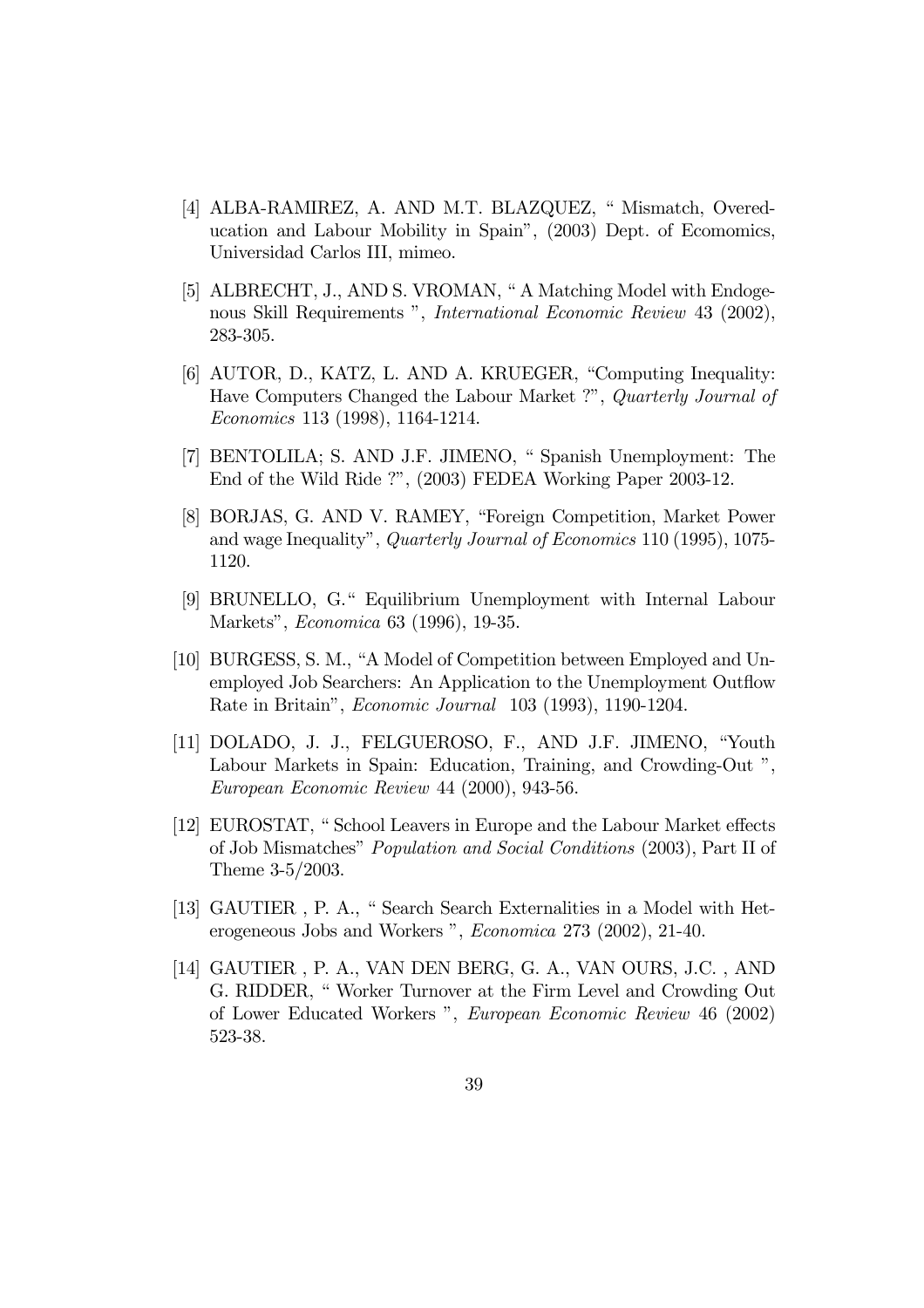- [15] GROOT, W., " Overeducation and the Returns to Enterprise-related Schooling" Economics of Education Review 12 (1993) 299-309.
- [16] GROOT, W., " The Incidence of and Returns to Education in the UK" Applied Economics 28 (1996) 1345-1350.
- [17] HARTOG, J, AND H. OOSTERBEEK, " Education, Allocation and Earnings in the Netherlands" Economics of Education Review 7 (1988) 185-194.
- [18] MCKENNA, C.J., " Education and the Distribution of of Unemployment, " European *Journal of Political Economy* 12 (1996), 113-132.
- [19] MORTENSEN, D. T., AND C. PISSARIDES, " Unemployment Responses to 'Skill- Biased Technology Shocks: The Role of Labour Market Policy, " Economic Journal 109 (1999), 242-65.
- [20] OECD, " Education at the Glance" (2001), Paris.
- [21] OLIVER, J. AND J.L RAYMOND, " Educación Formal y Demanda de Cualificación de la Mano de Obra en España: Una Visión A Largo Plazo" Document d ´Economia Industrial no. 14 (2003) Centre d ´Economia Industrial, Universitat Autónoma de Barcelona.
- [22] PISSARIDES, C, " Search Unemployment with On-the-Job Search", Review of Economic Studies 61, 457-475.
- [23] SHIMER, R., " The Impact of Young Workers on the Aggregate Labor Market, ", *Quarterly Journal of Economics* 116 (2001), 986-1007.
- [24] SHIMER, R., " A Note on Nash Bargaining with On-the-Job Search" , University of Chicago (mimeo).
- [25] SICHERMAN, N., " Overeducation in the Labour Market" Journal of Labor Economics 9 (1991) 101-112.
- [26] THUROW, L.C., Generating Inequality, Basic Books; New York.
- [27] VERDUGO, R. AND. N. VERDUGO, " The Impact of Surplus Schooling on Earnings: Some Additional Findings" Journal of Human Resources 24 (1989) 626-643.